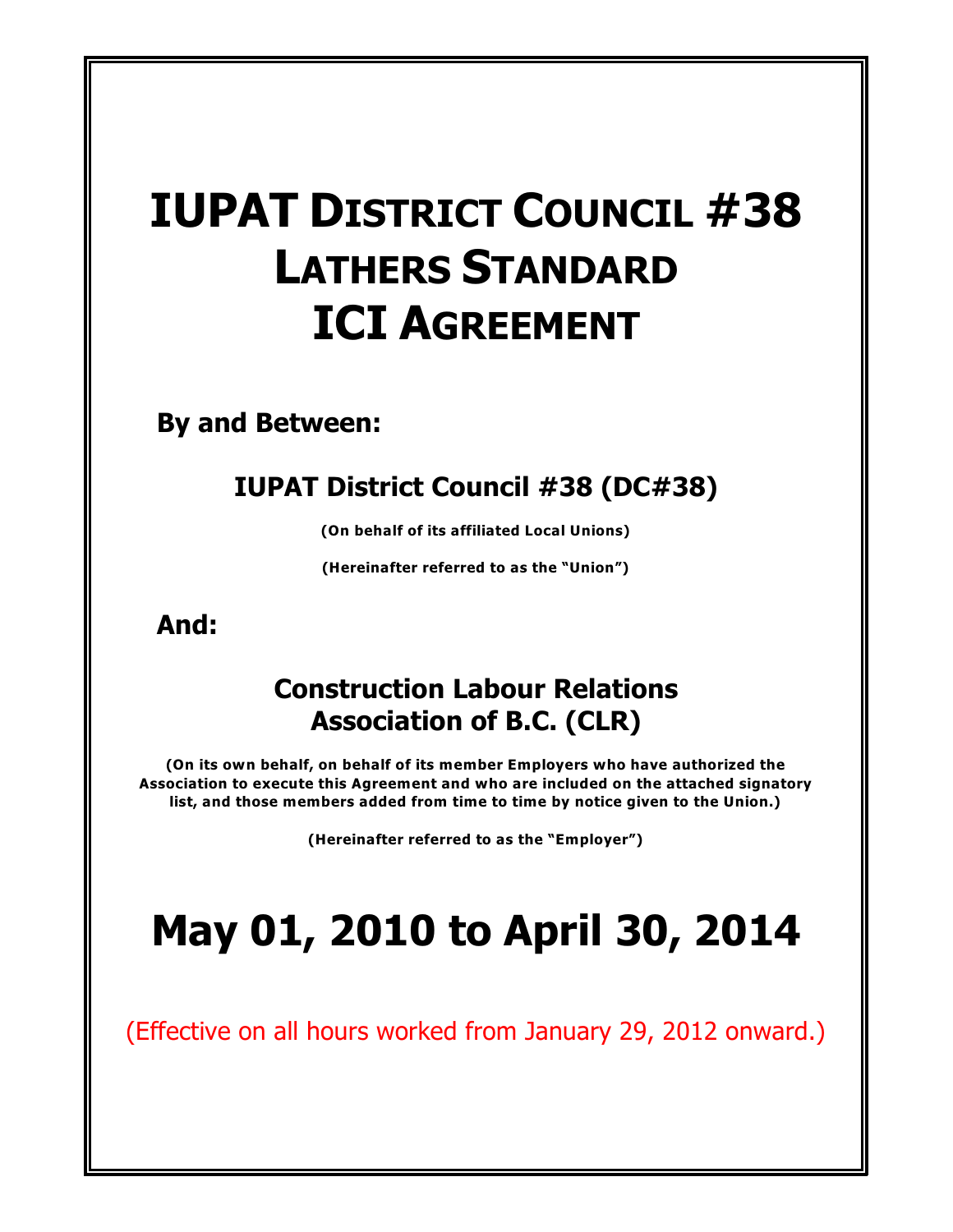## **Table of Contents**

| <b>Article</b> | 1.000                 |  |
|----------------|-----------------------|--|
| <b>Article</b> | 2.000                 |  |
| <b>Article</b> | 3.000                 |  |
| <b>Article</b> | 4.000                 |  |
| <b>Article</b> | 5.000                 |  |
| <b>Article</b> | 6.000                 |  |
| <b>Article</b> | 7.000                 |  |
| <b>Article</b> | 8.000                 |  |
| <b>Article</b> | 9.000                 |  |
|                | <b>Article 10.000</b> |  |
|                | <b>Article 11.000</b> |  |
|                | <b>Article 12.000</b> |  |
|                | <b>Article 13.000</b> |  |
|                | <b>Article 14,000</b> |  |
|                | <b>Article 15,000</b> |  |
|                |                       |  |
|                |                       |  |

#### **Minimum Straight Time Hourly Wage Rates and Breakdown of Monetary Package:**

| <b>Schedule "A1"</b> |                                                          |  |
|----------------------|----------------------------------------------------------|--|
| <b>Schedule "A2"</b> | "Outside" Lower Mainland/Fraser Valley (BC Mainland). 29 |  |

### **Employer Contributions and Employee Deductions:**

| <b>Schedule "B1"</b> |                                                          |  |
|----------------------|----------------------------------------------------------|--|
| <b>Schedule "B2"</b> | "Outside" Lower Mainland/Fraser Valley (BC Mainland). 34 |  |

#### **Appendices:**

| Appendix "A" |  |
|--------------|--|
| Appendix "B" |  |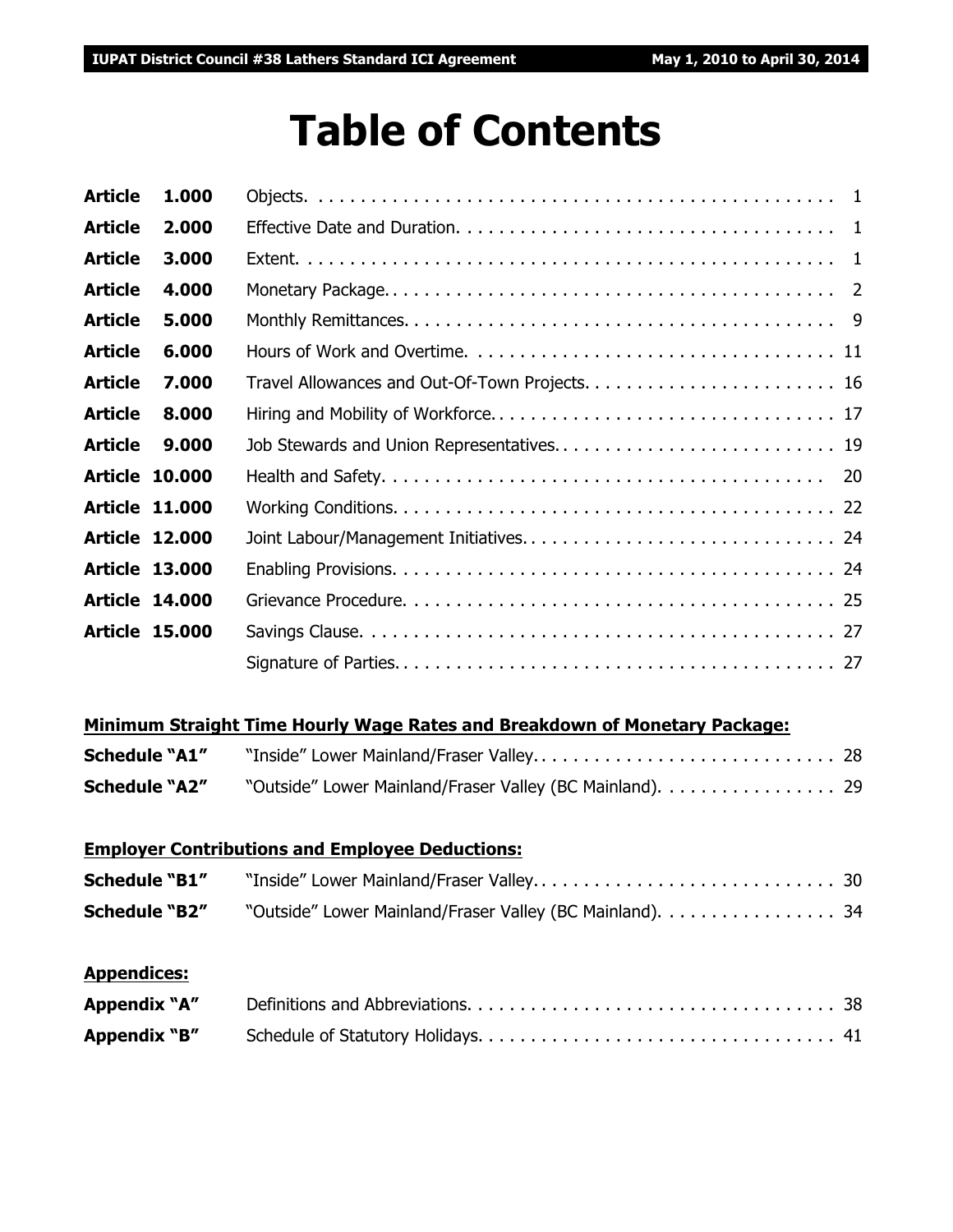#### **ARTICLE 1.000 - OBJECTS**

The objects of this Agreement are to establish fair, reasonable and safe working conditions which will provide a mutually beneficial employment relationship between employees and Employers; an effective training strategy which will contribute to the development of a qualified and multi-skilled workforce that will elevate the trade; a mutually agreed upon method to facilitate the peaceful resolution of all disputes and grievances; prevent strikes and lockouts; and to avoid unnecessary waste of time and expense in the settlement of disputes connected with the industry.

#### **ARTICLE 2.000 - EFFECTIVE DATE AND DURATION**

- **2.100** This Agreement shall be for the period from and including May 1, 2010, to and including April 30, 2014, and from year to year thereafter subject to the right of either party to this Agreement, within four (4) months immediately preceding the date of expiry of such Agreement, which is April 30, 2014, or immediately preceding the last day of April in any year thereafter, by written notice to require the other party to such Agreement to commence collective bargaining.
- **2.200** Should either party give written notice to the other party pursuant hereto, this Agreement shall thereafter continue in full force and effect until the Union shall give notice of strike, or the Employer shall give notice of a lockout, or the parties shall conclude a renewal or revision of this Agreement, or a new collective agreement.
- **2.300** The operation of Section 50 (2) and Section 50 (3) of the *Labour Relations Code* is hereby excluded.
- **2.400** A copy of this Agreement shall be filed with the LRB.

#### **ARTICLE 3.000 - EXTENT**

#### **3.100 Recognition**

The Employer recognizes the Union as the exclusive bargaining agent for all employees in the bargaining unit, and the Union recognizes CLR as the exclusive bargaining agent for all CLR members who have authorized the Association to sign this Agreement on their behalf.

#### **3.200 Management Rights and Subcontracting**

The Employer has the right to operate and manage its business in all respects, including subcontracting, subject only to the limitations expressly stated within this Agreement. Refer to the parties' Letter of Understanding Re: Subcontracting for details regarding limitations on subcontracting. Copies of such Letter of Understanding can be obtained from either the Union or CLR.

#### **3.300 Application, Work Jurisdiction and Affiliation**

Without restricting Article 3.000 in any way, the parties expressly agree to the following.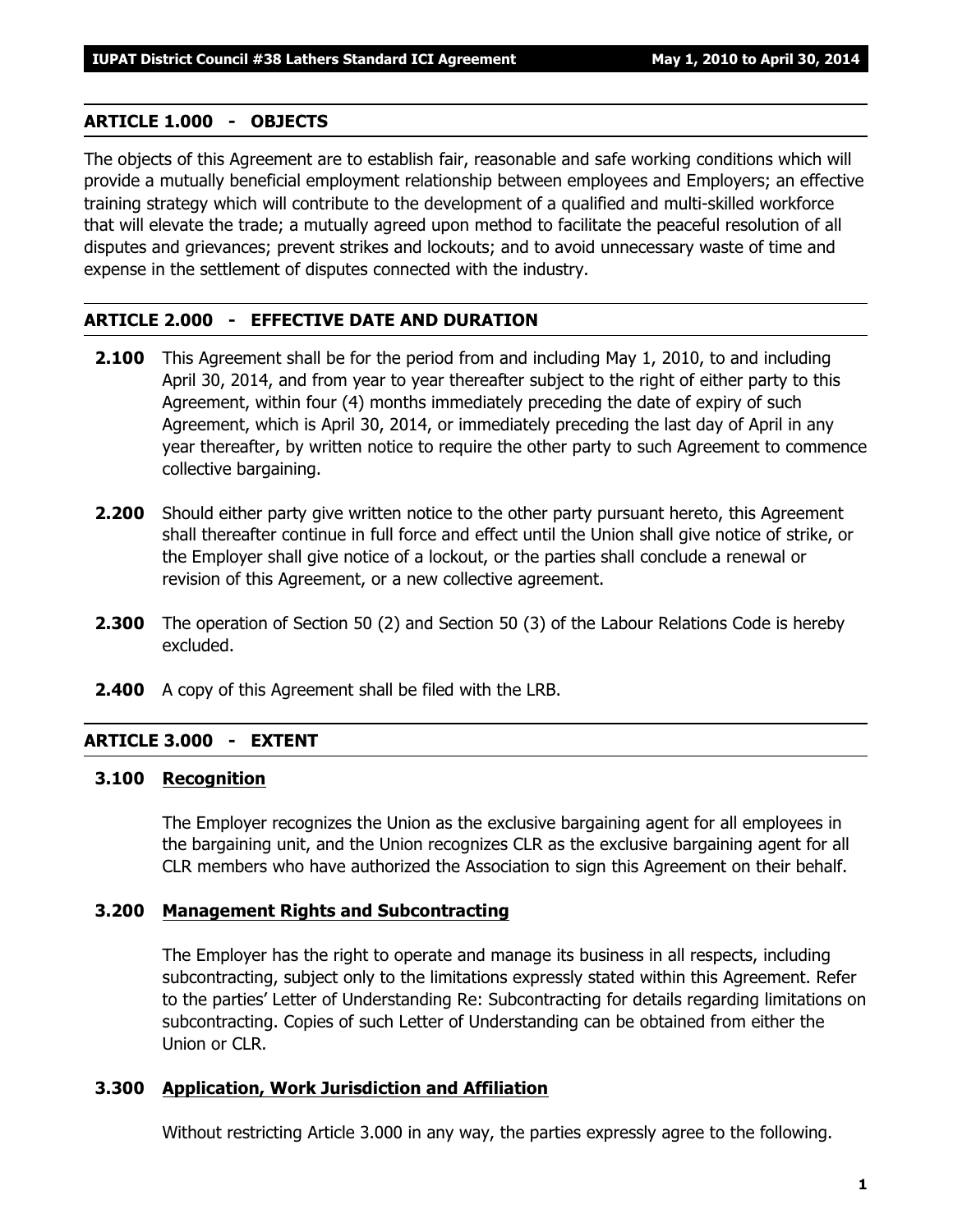#### **3.301 Application**

This Agreement shall only govern work which is being performed by bargaining unit members who are employees of the Employer. Notwithstanding the foregoing, one (1) employer representative who is not a member of the Union shall be permitted to work and/or provide direction on a project.

#### **3.302 Affiliation**

- **(a)** Subject to reasonable notice given to the Employer, it shall not be a violation of this Agreement for the Union to withdraw its members from a project(s) for rendering assistance to labour organizations, and/or refusal on the part of Union members to handle any materials, equipment or product declared unfair by Building Trade Councils, or manufactured, assembled, or produced by an Employer whose employees are on strike against or are locked out by an Employer.
- **(b)** Notwithstanding Article 3.302 (a), the Union shall not restrict/limit, in any way or for any reason, an Employer's right to contract for work on a project and to complete such work in a cost efficient manner. The foregoing shall apply regardless of the union affiliation, or lack thereof, of any individual who may also be working on such project, and/or the work such individual(s) may be performing.
- **(c)** Without restricting/limiting the application of Article 3.302 (b), the Union shall not attempt to exert pressure upon an Employer for performing work on any project, nor shall the Union withdraw its members from any project or threaten to do so, unless otherwise permitted by the *Labour Relations Code*.

#### **ARTICLE 4.000 - MONETARY PACKAGE**

#### **4.100 Monetary Package**

#### **4.101 Breakdown**

Refer to Schedules "A1" and "A2".

#### **4.102 Annual Wage Re-Opener**

The parties shall meet in January 2013 and January 2014, and shall mutually agree as to the monetary package which shall apply effective May 1, 2013 and April 1, 2014 respectively. Notwithstanding the foregoing, in the event the parties are unable to mutually agree, the matter may be referred directly to Article 14.400, Step 2 (Formal Resolution) of the Grievance Procedure.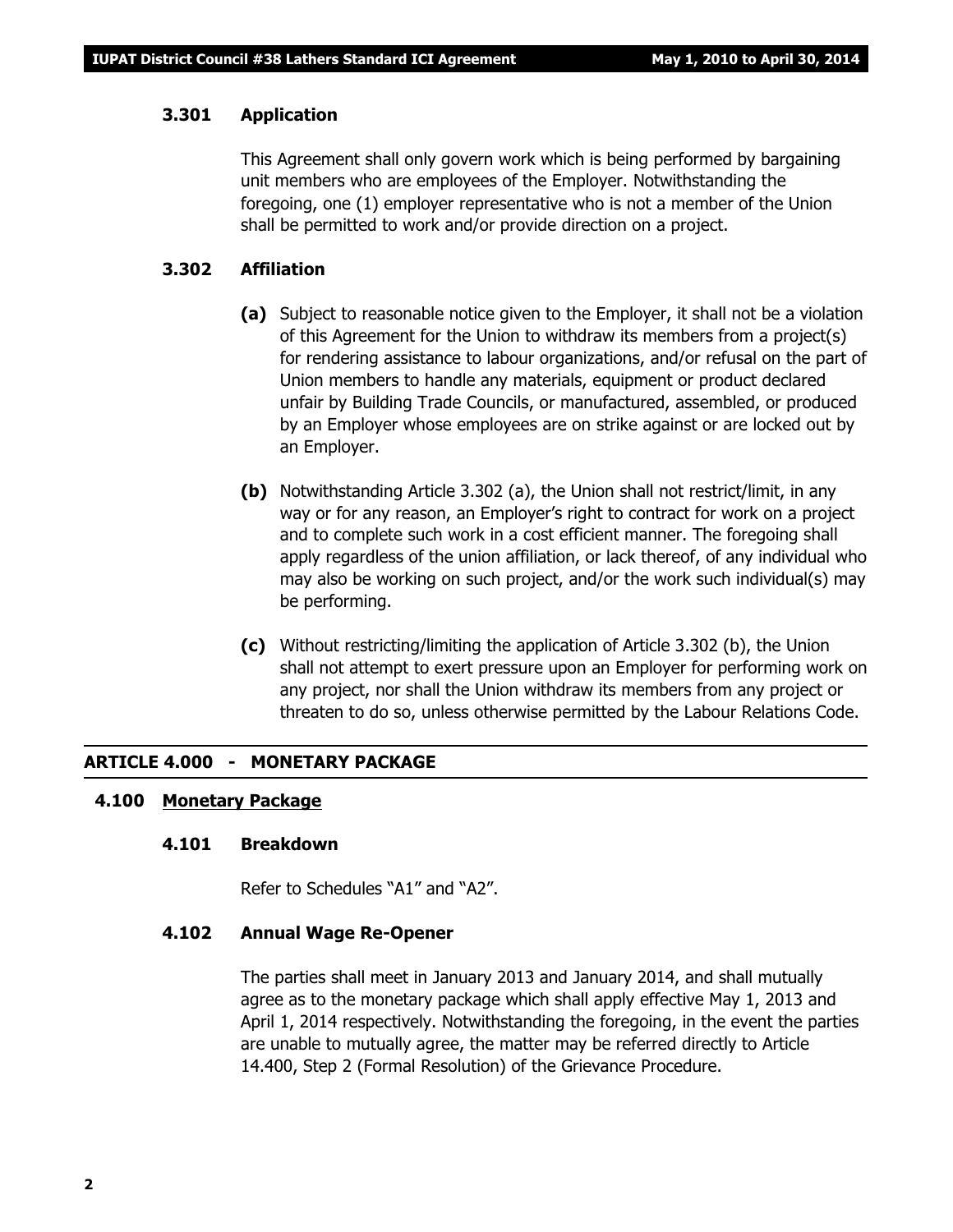#### **4.103 Industrial Construction**

Refer to the parties' Letter of Understanding Re: Industrial Construction for details regarding the monetary package which is applicable to work performed on an industrial construction project. Copies of such Letter of Understanding can be obtained from either the Union or CLR.

#### **4.200 Allocation of Monetary Package**

No monies may be transferred from the wage package (inclusive of wages plus annual vacation and statutory holiday pay) to Employer contributions (inclusive of the Union Benefit Plan, the Union Pension Plan, and all other Employer contributions) without the prior mutual agreement, in writing, of the parties. Such mutual agreement shall not be unreasonably withheld.

#### **4.300 Wages and Premiums**

#### **4.301 Minimum Straight Time Hourly Wage Rates**

The schedules of minimum straight time hourly wage rates as provided for within Schedules "A1" and "A2" shall apply to all work performed in accordance with this Agreement. Notwithstanding the foregoing, refer to Articles 4.302 through Article 4.305 for important clarifications and exceptions.

#### **4.302 Metro Travel Premium**

The payment of a metro travel premium has been discontinued effective January 29, 2012. In its place, from such date onward, a premium of one dollar (\$1.00) per hour earned shall apply to the Certified Journeyperson's minimum straight time hourly wage rate for work performed inside the Lower Mainland/Fraser Valley. All other employee classifications shall be re-calculated accordingly.

#### **4.303 First Aid Attendant**

An employee who acts as a first aid attendant shall have his/her otherwise applicable straight time hourly wage rate increased by seventy-five cents (\$0.75) per hour earned.

#### **4.304 Swing Stage and Bosun Chair**

An employee who works on a swing stage and/or in a bosun chair shall have his/her otherwise applicable straight time hourly wage rate increased by fifty cents (\$0.50) per hour earned. Such increase shall be paid for actual hours worked each day, or four (4) hours, whichever is greater.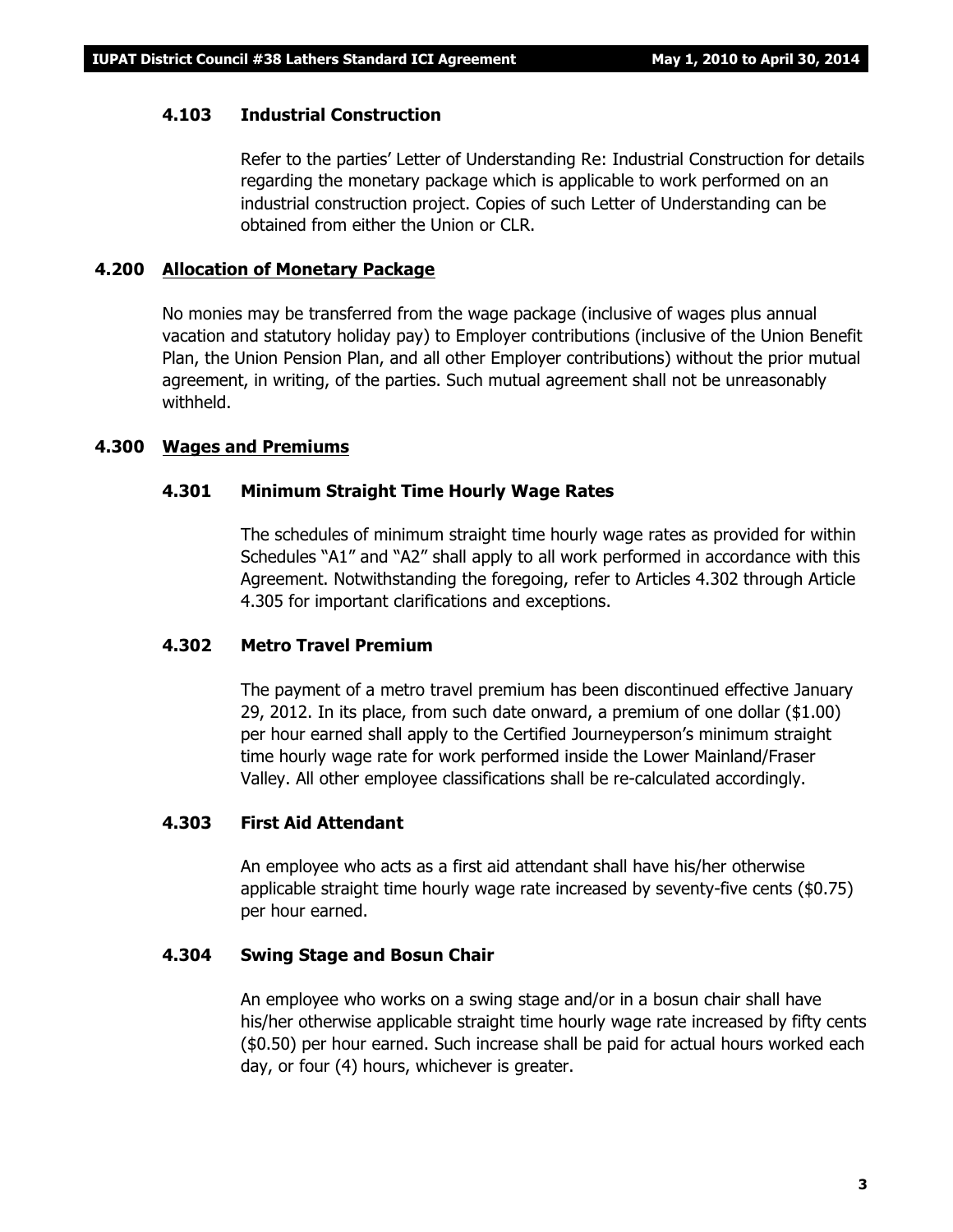#### **4.305 Piece Work Compensation**

Refer to the parties' Letter of Understanding Re: Piece Work Compensation for details regarding the Employer's right to compensate an employee(s) on a "piece work" as opposed to "hourly wage rate" basis. Copies of such Letter of Understanding can be obtained from either the Union or CLR.

#### **4.400 Employee Classifications**

Unless otherwise restricted elsewhere within this Agreement, all employee classifications shall be entitled to receive annual vacation pay, statutory holiday pay, overtime premiums, shift premiums, travel allowances and any/all other premiums and/or allowances provided pursuant to this Agreement.

#### **4.401 Foreman**

A Foreman shall be defined as an employee who issues orders or gives direction to other employees. All direction given to an employee(s) shall be provided by the Foreman to whom such employee(s) is/are regularly assigned.

- **(a)** When more than six (6) employees are employed, a "non working" Foreman shall be employed. The Employer shall not divide employees into several crews for the purpose of not having to employ a "non working" Foreman.
- **(b)** The minimum straight time hourly wage rate for a Foreman shall be one hundred fifteen percent (115%) of the applicable Certified Journeyperson minimum straight time hourly wage rate on the project.

#### **4.402 Certified Journeyperson (CJP)**

A Certified Journeyperson (CJP) shall be defined as an individual who has obtained a valid TQ certificate. The minimum straight time hourly wage rate for a CJP shall be as provided for within Schedules "A1" and "A2".

#### **4.403 Uncertified Tradesperson (UT)**

An Uncertified Tradesperson (UT) shall be defined as an individual who does not possess a valid TQ certificate and is not registered as a duly indentured Apprentice within Canada.

- **(a)** There shall be eight (8) Uncertified Tradesperson (UT) classifications. The Employer shall retain the sole discretion to determine the appropriate classification for each UT after having judged such individual's competency, merit and ability.
- **(b)** The minimum straight time hourly wage rate for an UT shall be the applicable percentage of the applicable Certified Journeyperson minimum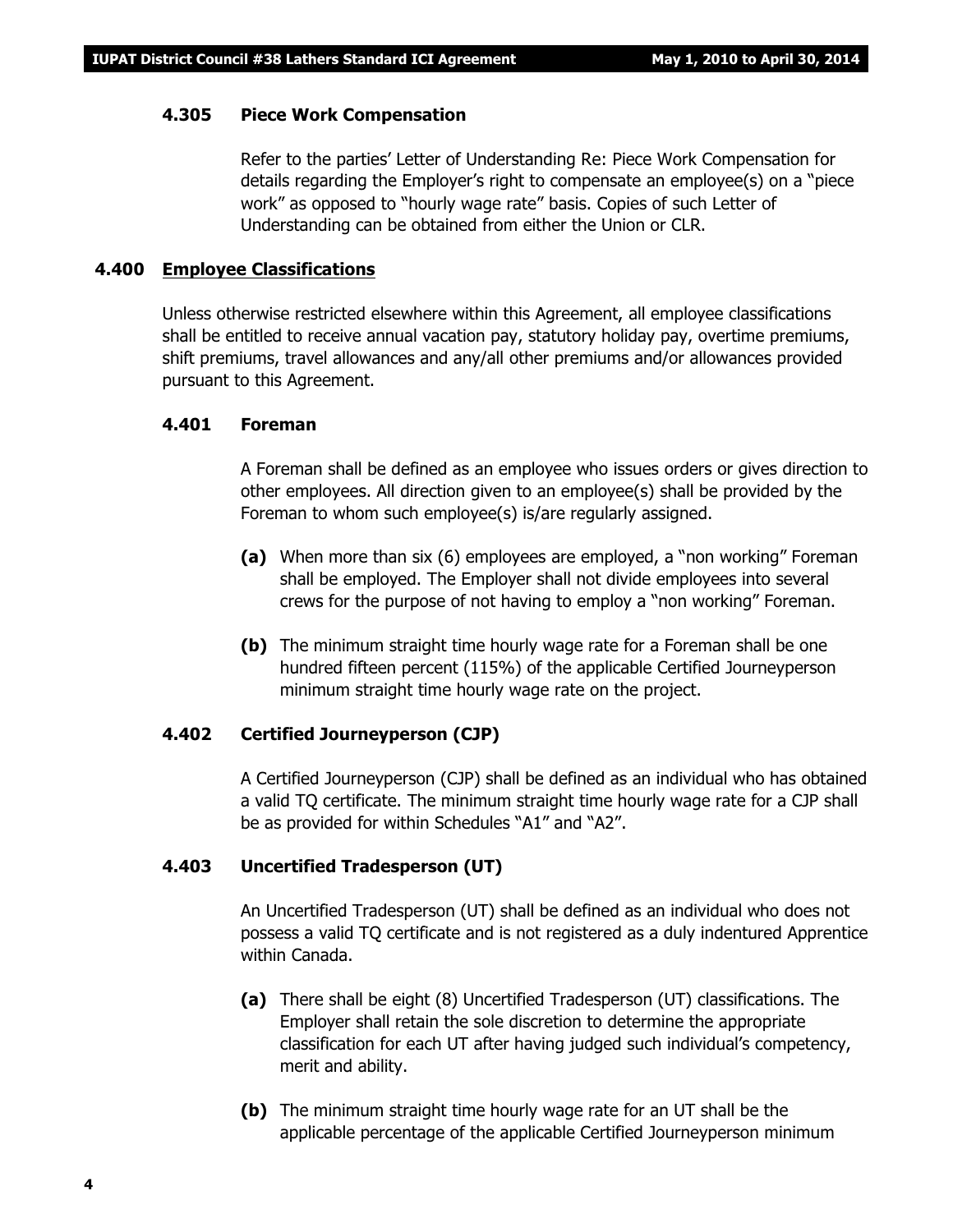straight time hourly wage rate on the project.

- Level  $1 \text{ UT} = 55\%$  Level  $5 \text{ UT} = 75\%$ Level 2  $UT = 60\%$  Level 6  $UT = 80\%$ Level  $3 \text{ UT} = 65\%$  Level  $7 \text{ UT} = 85\%$ Level 4 UT =  $70\%$  Level 8 UT =  $90\%$
- **(c)** Refer to Schedules "A1", "A2", "B1" and "B2" for a breakdown of the eight (8) UT monetary packages.

#### **4.404 Lather Apprentice**

A Lather Apprentice shall be defined as an individual who is registered as a duly indentured Lather (Interior Systems Mechanic) (Wall and Ceiling Installer) Apprentice within Canada.

- **(a)** There shall be eight (8) Lather Apprentice classifications. The Employer shall employ a minimum of one (1) Lather Apprentice, and the maximum ratio shall be one (1) Lather Apprentice for every one (1) Journeyperson. Such ratio shall apply on a company wide basis.
- **(b)** The minimum straight time hourly wage rate for a Lather Apprentice shall be the applicable percentage of the applicable Certified Journeyperson minimum straight time hourly wage rate on the project.

| $1st$ Term Lather Apprentice = 55%    | $5th$ Term Lather Apprentice = 75% |
|---------------------------------------|------------------------------------|
| $2^{nd}$ Term Lather Apprentice = 60% | $6th$ Term Lather Apprentice = 80% |
| $3rd$ Term Lather Apprentice = 65%    | $7th$ Term Lather Apprentice = 85% |
| $4th$ Term Lather Apprentice = 70%    | $8th$ Term Lather Apprentice = 90% |

- **(c)** The applicable Lather Apprentice training program shall be determined from time to time by the Finishing Trades Institute of BC, but shall generally include 6,000 hours of practical training, consisting of eight (8) terms of 750 hours per term. In addition to such practical training, each Lather Apprentice shall also successfully complete three (3) terms of technical training prior to becoming a Certified Journeyperson. Notwithstanding the foregoing, a Lather Apprentice shall not be permitted to advance to  $4<sup>th</sup>$  Term without successfully completing at least one (1) term of technical training, and shall not be permitted to advance to  $7<sup>th</sup>$  Term without successfully completing at least two (2) terms of technical training.
- **(d)** Refer to Schedules "A1", "A2", "B1" and "B2" for a breakdown of the eight (8) Lather Apprentice monetary packages.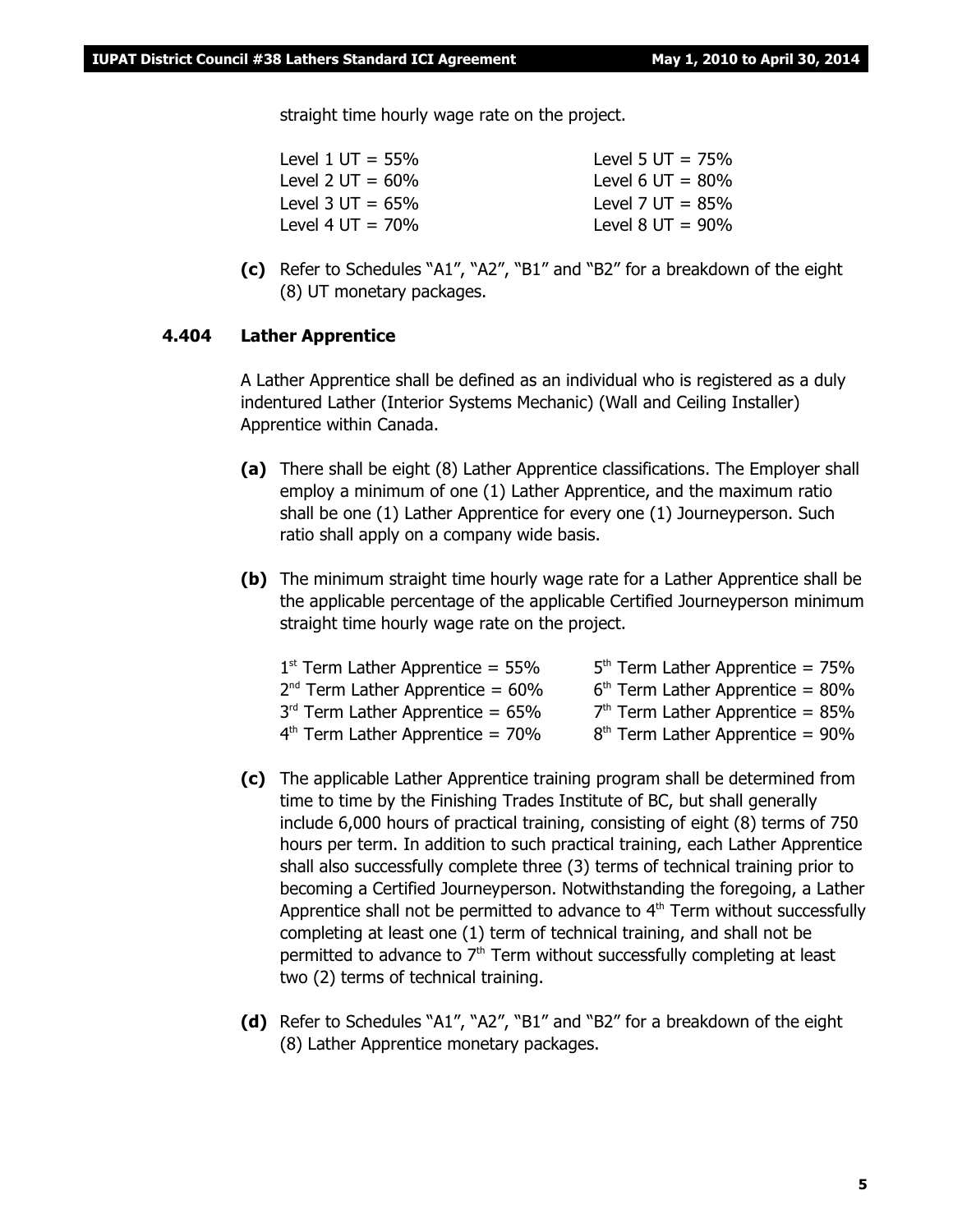#### **4.405 Pre-Apprentice**

The work of a Pre-Apprentice shall include the handling on the job site of all material.

- **(a)** The parties recognize the importance of recruiting future Lather Apprentices. The Pre-Apprentice classification provides the opportunity to expose new workers to the industry and to determine their suitability. A Pre-Apprentice shall, in the case of competent workers, be a possible source of future Lather Apprentices.
- **(b)** The minimum straight time hourly wage rate for a Pre-Apprentice shall be forty-five percent (45%) of the applicable Certified Journeyperson minimum straight time hourly wage rate on the project.
- **(d)** Refer to Schedules "A1", "A2", "B1" and "B2" for a breakdown of the Pre-Apprentice monetary packages.

#### **4.500 Annual Vacation and Statutory Holidays**

#### **4.501 Vacation Pay and Statutory Holiday Pay**

Annual vacation pay and statutory holiday pay shall be combined at the total rate of eight percent (8%) of gross earnings, and shall be paid to each employee on each pay cheque and upon termination of employment.

#### **4.502 Annual Vacation**

An employee may take up to three (3) weeks annual vacation in any calendar year. The vacation period shall be arranged by mutual agreement between the employee and the Employer.

#### **4.503 Statutory Holidays**

**(a)** The following statutory holidays shall apply to all work governed by this Agreement. Refer also to Article 4.503 (b), Article 6.303 and Appendix "B".

New Year's Day, Heritage Day  $(3<sup>rd</sup>$  Monday in February through 2012), Family Day (2013 onward), Good Friday, Easter Monday, Victoria Day, Canada Day, the Friday preceding BC Day, BC Day, the Friday preceding Labour Day, Labour Day, Thanksgiving Day, Remembrance Day, Christmas Day, Boxing Day, and/or any other day so proclaimed by the federal and/or provincial government. When a statutory holiday falls on a Saturday or Sunday, the following working day(s) shall be observed.

**(b)** Notwithstanding Article 4.503 (a), Heritage Day (through 2012 only) and the Friday preceding Labour Day may be floated and the day therefore worked at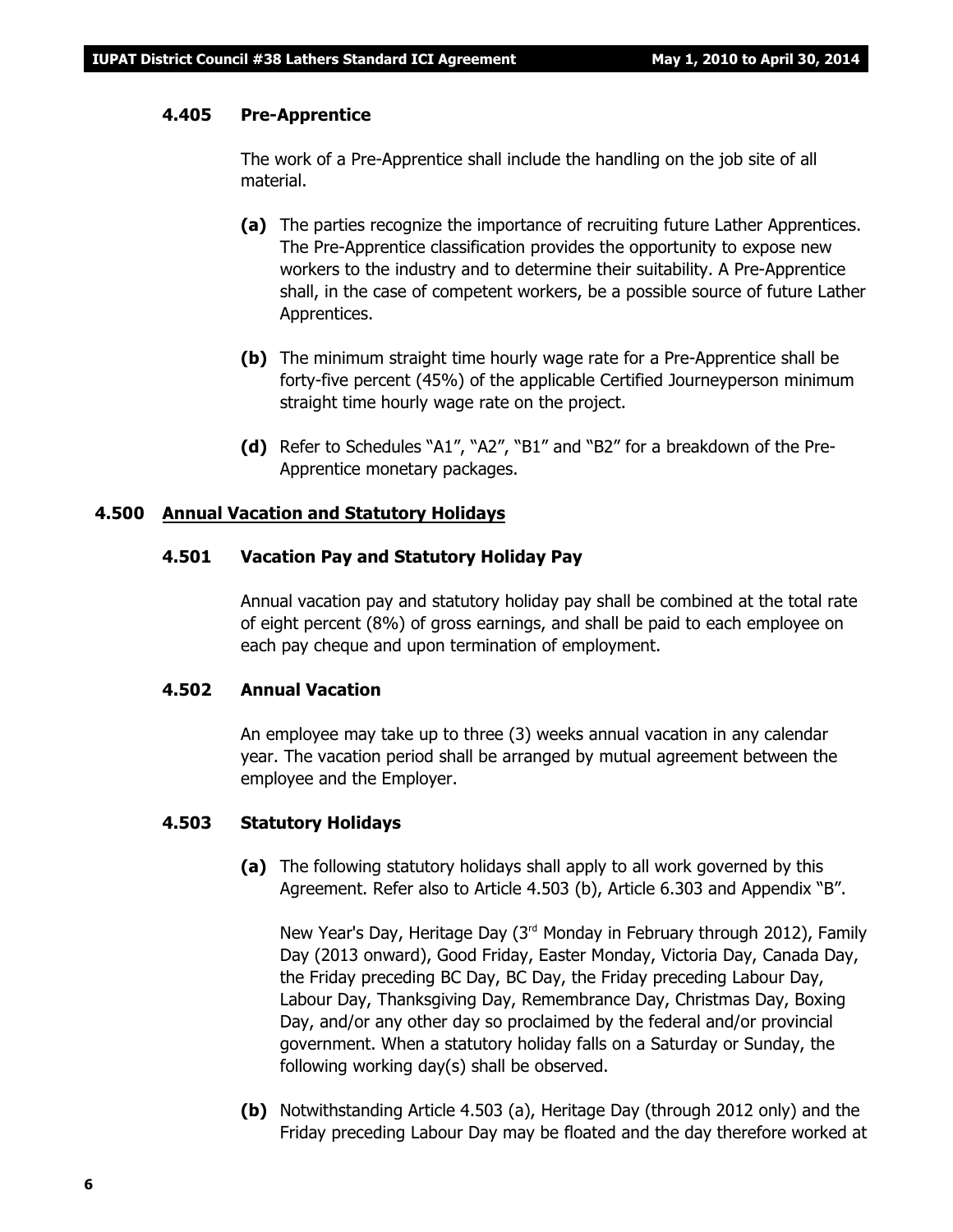straight time rates, with an alternate day scheduled to be taken off as mutually agreed between the Employer and the employee.

**(c)** All work performed on statutory holidays, or days observed in place thereof, shall be paid for at two (2) times the otherwise applicable straight time hourly wage rate. No work shall be performed on Labour Day.

#### **4.600 Employer Contributions**

The schedules of Employer contributions as provided for within Schedules "B1" and "B2" shall apply to all work performed in accordance with this Agreement. All Employer contributions shall be calculated on the basis of hours worked.

#### **4.601 Union Benefit Plan**

The Employer shall contribute the required amount(s) to the Union Benefit Plan in the manner set forth in Article 5.000. Such amount(s), and the effective date(s) applicable thereto, shall be as stipulated within Schedules "B1" and "B2".

#### **4.602 Union Pension Plan**

- **(a)** The Employer shall contribute the required amount(s) to the Union Pension Plan in the manner set forth in Article 5.000. Such amount(s), and the effective date(s) applicable thereto, shall be as stipulated within Schedules "B1" and "B2".
- **(b)** No Employer contribution to the Union Pension Plan shall be required on behalf of a Lather Apprentice and/or a Pre-Apprentice. Notwithstanding the foregoing, refer to the parties' Letter of Understanding Re: Existing Lather Apprentices as of December 31, 2011 for exceptions which apply to certain Lather Apprentices. Copies of such Letter of Understanding can be obtained from either the Union or CLR.

#### **4.603 CLR Contract Administration Fund (CAF)**

- **(a)** The Employer shall contribute twelve cents (\$0.12) per hour worked, inclusive of HST or GST (as the case may be), to the CAF in the manner set forth in Article 5.000. CLR may alter this amount by providing the Union with sixty (60) calendar days written notice. CLR shall bear any/all costs which may be incurred as a result of having to change the monthly report to the administrator because of a change in the Employer contribution to the CAF.
- **(b)** The Union shall collect and forward to CLR, without exception, all monies designated for the CAF and received in accordance with the monthly report to the administrator. Payment to CLR shall be made by the Union not later than the last day of the month in which such amount was received and shall be accompanied with a summary report that provides hours of work and fund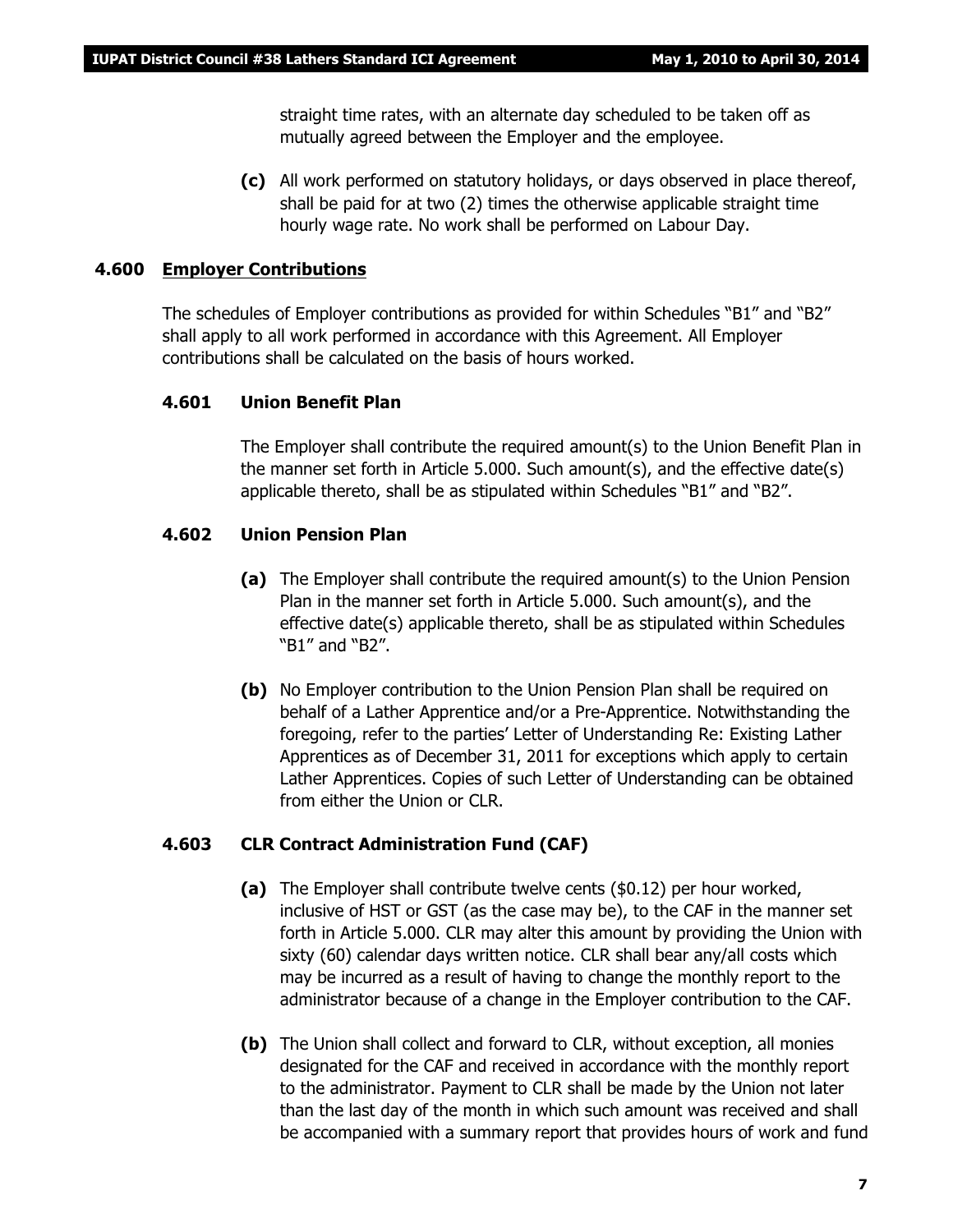remittances by each Employer working under this Agreement. A designated representative of CLR may inspect, upon appointment, the receipts and records of the Union related to the CAF.

#### **4.604 Association of Wall and Ceiling Contractors (AWCC)**

- **(a)** The Employer shall contribute five cents (\$0.05) per hour worked to the AWCC in the manner set forth in Article 5.000. The AWCC may alter this amount by providing the Union with sixty (60) calendar days written notice.
- **(b)** The Union shall collect and forward to the AWCC, without exception, all monies designated for the AWCC and received in accordance with the monthly report to the administrator. Payment to the AWCC shall be made by the Union not later than the last day of the month in which such amount was received and shall be accompanied with a summary report that provides hours of work and fund remittances by each Employer working under this Agreement.

#### **4.605 BC Construction Industry Rehabilitation Plan (CIRP)**

The Employer shall contribute two cents (\$0.02) per hour worked to the CIRP in the manner set forth in Article 5.000.

#### **4.700 Employee Deductions**

#### **4.701 Union Dues**

The Employer shall deduct Union dues in such amount(s) as the Union directs and shall forward such deductions in the manner set forth in Article 5.000. Such amount(s), and the effective date(s) applicable thereto, shall be as stipulated within Schedules "B1" and "B2". The Union may alter such amount(s) by providing the Employer with sixty (60) calendar days written notice.

#### **4.702 Apprentice Trade School Fund**

The Employer shall process an Apprentice Trade School Fund deduction from each Lather Apprentice in such amount(s) as the Union directs and shall forward such deductions in the manner set forth in Article 5.000. Such amount(s), and the effective date(s) applicable thereto, shall be as stipulated within Schedules "B1" and "B2". The Union may alter such amount(s) by providing the Employer with sixty (60) calendar days written notice.

#### **4.800 Payment of Wages**

**4.801** The Employer shall, at least every second Friday, pay to each employee all wages, premiums, allowances and annual vacation pay and statutory holiday pay earned by the employee to a day not more than seven (7) calendar days prior to the date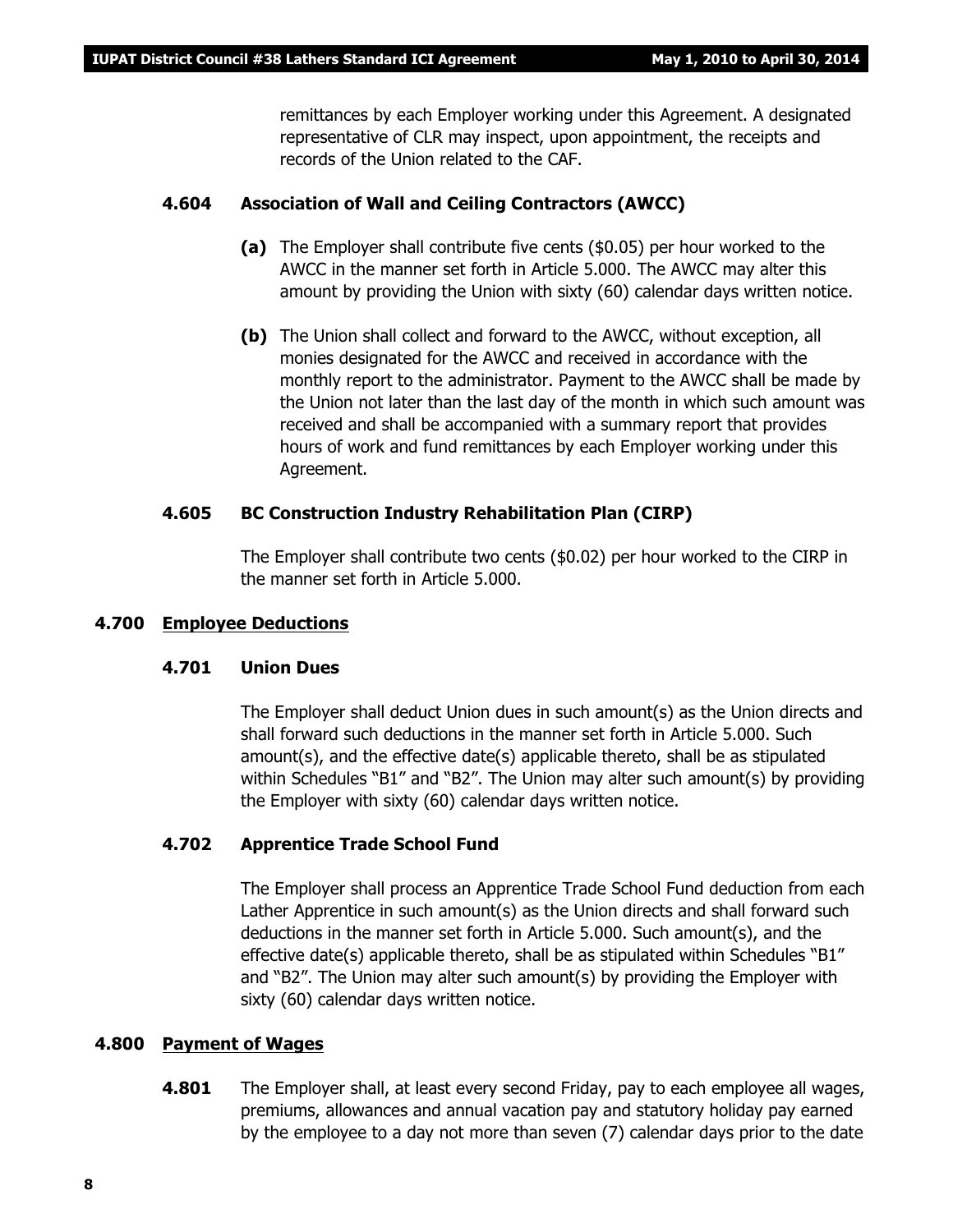of payment. If a statutory holiday falls on the regular pay day, payment shall be made the preceding day. Payment shall be made during working hours and may be made by cheque or electronic deposit.

- **4.802** The Employer shall pay all monies (i.e. wages, annual vacation pay, statutory holiday pay, etc.) which are owing to an employee at the time of termination of employment. Alternatively, in the event the Employer is unable to pay all monies which are owing to an employee at the time of termination of employment, such monies shall be paid as quickly as reasonably possible thereafter but in no event later than seven (7) calendar days or in conjunction with the Employer's next regularly scheduled payroll, whichever comes first.
- **4.803** The Employer shall provide a separate or detachable itemized statement with each pay, clearly showing the: (i) employee's name, (ii) number of straight time hours worked and wage rate(s) paid for such hours, (iii) number of overtime hours worked and wage rate(s) paid for such hours, (iv) premiums, (v) allowances, (vi) annual vacation and statutory holiday pay, and (vii) total deductions from gross earnings. Such statement may be provided electronically via email.
- **4.804** Where an employee is not paid in accordance with Articles 4.801 and 4.802, such employee shall be deemed to be still on the payroll of the Employer and shall receive his/her usual wages and conditions until there is compliance with the conditions.

#### **4.900 Bonding and Payroll Failures**

- **4.901** Before Union members are dispatched to any Employer who has not been signatory with the Union for a minimum of two (2) years, such Employer may be required to deposit a bond suitable to the Union, up to fifteen thousand dollars (\$15,000.00) for use in default of payment of wages, annual vacation pay, statutory holiday pay, Employer contributions and/or employee deductions required in accordance with this Agreement. When no longer required such bond shall, by mutual consent of the Union and the Employer concerned, be terminated.
- **4.902** Where there have been instances of payroll failures by an Employer, or the principals or directors thereof, or payroll requirements have not been met, the Union shall have the right to inspect such Employer's payroll, and/or require the posting of a suitable bond, and/or require that payment of wages and other payroll requirements be made by cash or certified cheque.

#### **ARTICLE 5.000 - MONTHLY REMITTANCES**

The timely remittance of Employer contributions and employee deductions required in accordance with this Agreement is essential for the protection of the employees and other beneficiaries.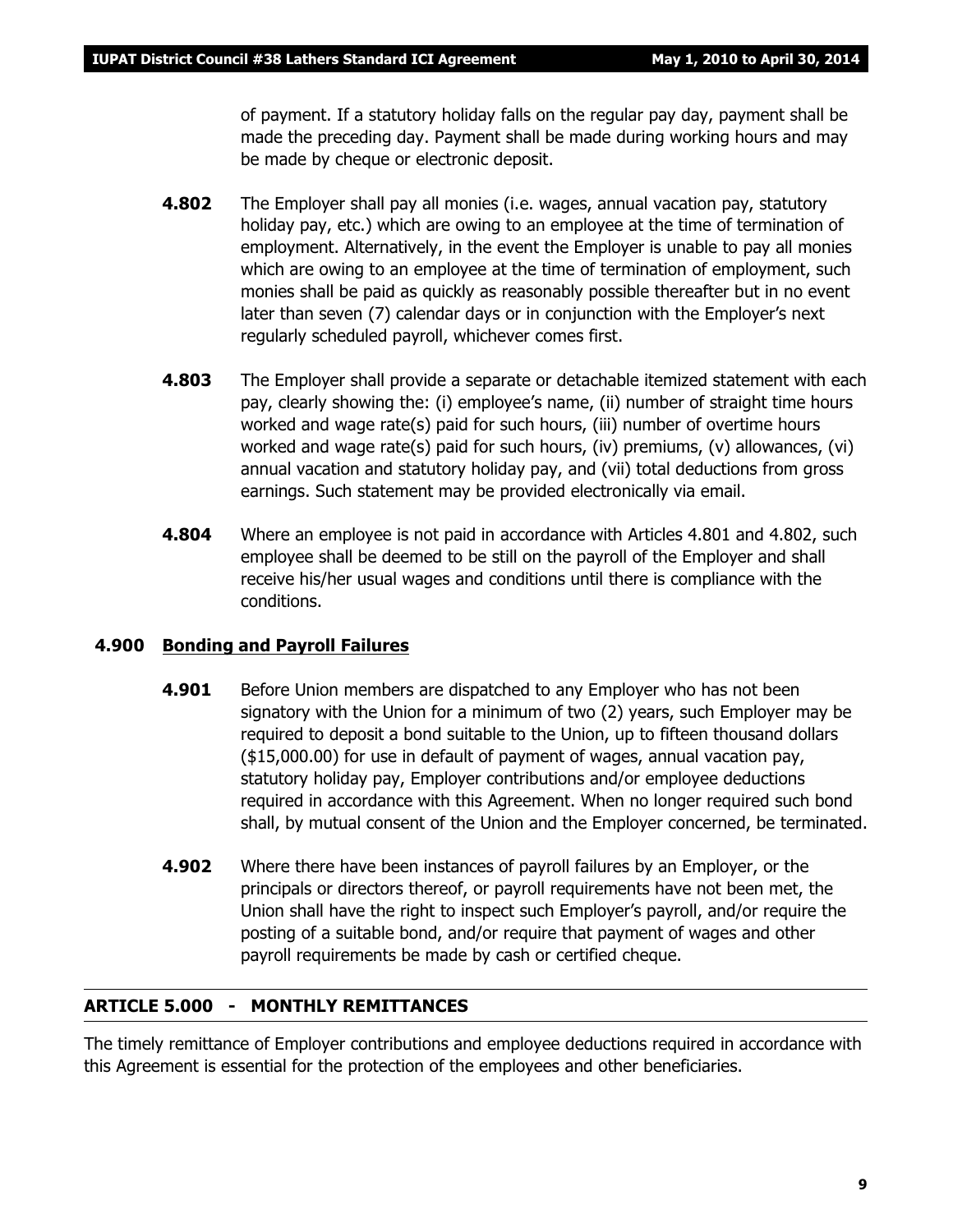#### **5.100 General Provisions**

- **5.101** The Employer shall remit all Employer contributions and employee deductions required under the terms of this Agreement, on behalf of all employees working under the terms of this Agreement. Refer to Schedules "B1" and "B2".
- **5.102** Such Employer remittance shall:
	- **(a)** be made by a single payment, payable to the Union designated Plan Administrator, inclusive of all obligations arising from hours up to the close of the Employer's payroll ending closest to the last day of the preceding calendar month, and
	- **(b)** be accompanied by a correctly completed monthly report to the administrator, and
	- **(c)** be received by the Union designated Plan Administrator not later than the fifteenth (15th) day of the month following that for which such payments are payable.
- **5.103 (a)** The Union designated Plan Administrator shall, once each month after receiving the combined monthly remittance from each Employer, allocate and/or distribute the monies of such combined remittance to the various Plans, Funds, Organizations, etc. in the appropriate manner. The Union acknowledges that such Plans, Funds, Organizations, etc. are entitled to receive such monies, and that such monies are, in fact, held in trust by the Union until properly allocated and/or distributed.
	- **(b)** Notwithstanding Article 5.103 (a), the Union may deduct a monthly administration handling fee from each amount to be allocated and/or distributed, providing such fee does not exceed five percent (5%), to a maximum of one hundred dollars (\$100.00), of the amount to be allocated and/or distributed.

#### **5.200 "Nil" Reports**

The Employer shall submit a "Nil" report if such Employer had employed no employees during the period for which payments would otherwise have been payable. Notwithstanding the foregoing, the Employer shall not be required to submit a "Nil" report for a period in which no employees had been employed if the Union has been notified, in writing, that such Employer is no longer in business.

#### **5.300 Delinquent Remittance**

**5.301** In the event the Employer fails to remit Employer contributions and/or employee deductions in the manner set forth in Article 5.000, the Union may, at its sole discretion, take any economic action it deems necessary against such Employer,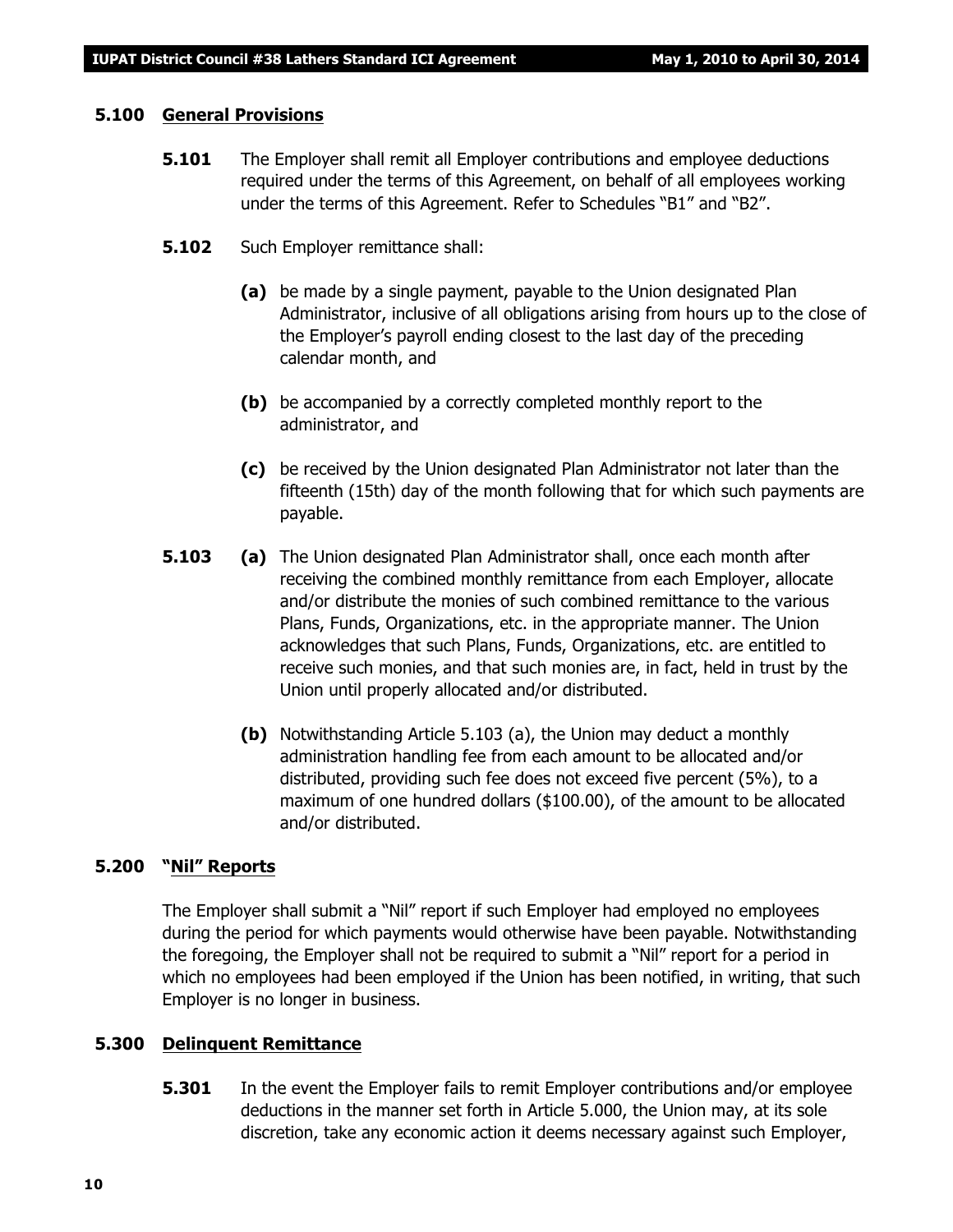and such action shall not be considered a violation of this Agreement.

**5.302** The Union shall advise the Employer within forty-eight (48) hours in writing of any delinquency. If the Employer fails to respond within forty-eight (48) hours of receipt of notification, exclusive of Saturday, Sunday and statutory holidays, the Union may, at its sole discretion, require a ten percent (10%) penalty of the amount of the late payment.

#### **5.400 Monthly Report to the Administrator**

The Union shall supply Employers with copies of the monthly report to the administrator, and the Union shall bear the cost of producing such report except in accordance with Article 4.603 (a).

#### **ARTICLE 6.000 - HOURS OF WORK AND OVERTIME**

#### **6.100 Regular Hours**

- **6.101 (a)** Eight (8) hours shall constitute the regular work day and five (5) days, forty (40) hours shall constitute the regular work week.
	- **(b)** Notwithstanding any/all contrary provisions of this Agreement, any work hours under the forty (40) hour weekly maximum missed during a regular Monday to Friday work week may be made up on a Saturday at straight time upon mutual agreement between the employee(s) and Employer.
- **6.102 (a)** The regular work week shall be between 7:30 am Monday and 4:00 pm Friday or between 7:30 am Tuesday and 4:00 pm Saturday, and the regular work day shall be as per the following schedule:

| Straight Time: |  | 7:30 am to 11:30 am    | 4.0 hours |
|----------------|--|------------------------|-----------|
| Meal:          |  | 11:30 am to 12:00 noon | 0 hours   |
| Straight Time: |  | 12:00 noon to 4:00 pm  | 4.0 hours |

Total Straight Time Hours: 8.0 hours

- 
- **(b)** Notwithstanding Article 6.102 (a), Union members in good standing as of December 19, 2005 shall retain the right to choose not to work on a Saturday at straight time and shall not be subject to pressure and/or retribution from the Employer for doing so. Such right shall also apply to choose not to work on a Saturday at straight time on a compressed work week.

#### **6.103 Starting and Stopping Times**

Notwithstanding any/all contrary provisions of this Agreement: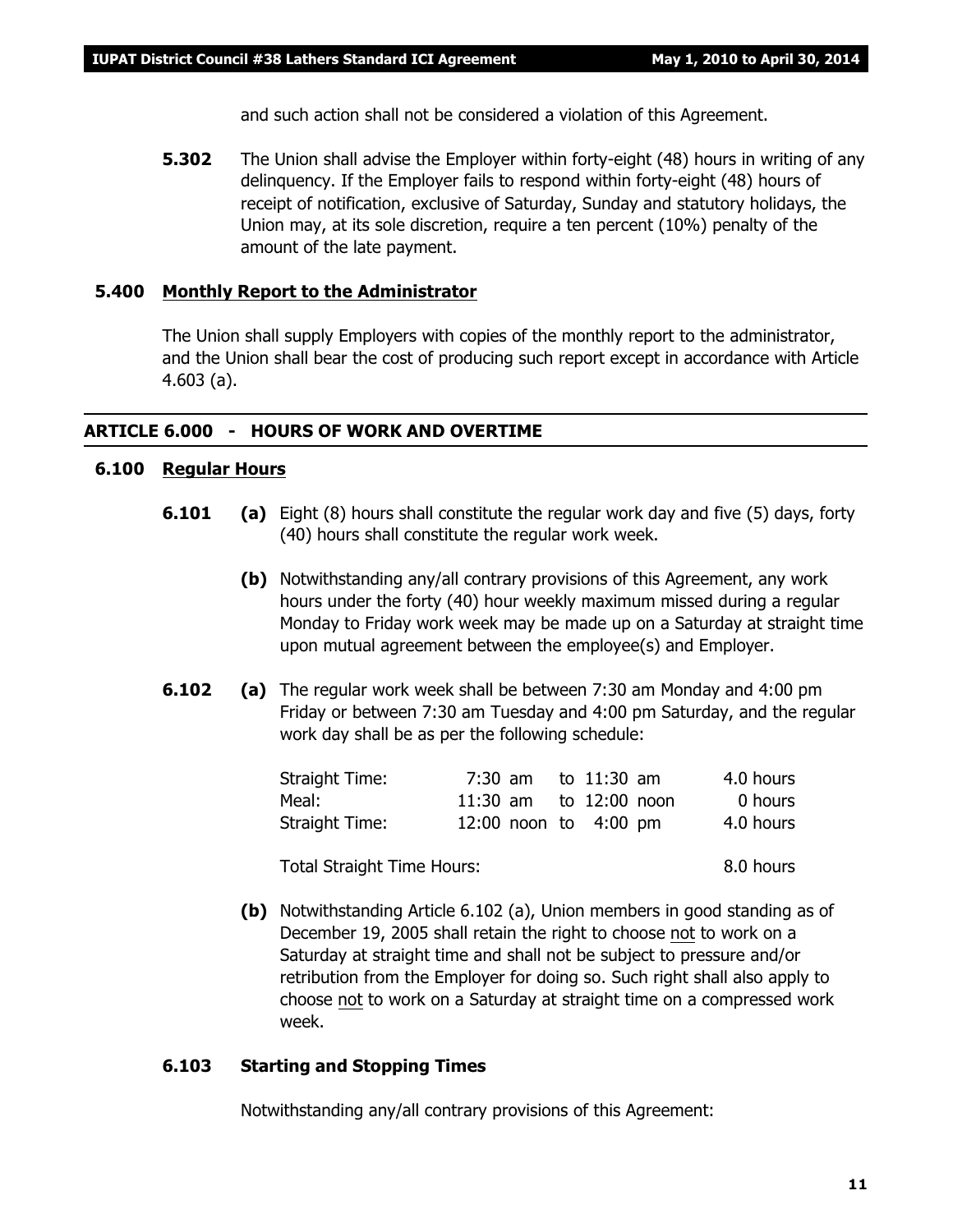- **(a)** This Article shall apply to all shifts, including but not limited to those shifts worked on a compressed work week schedule.
	- **(i)** The starting and stopping time on a project may be varied by a maximum of one (1) hour earlier or later than the otherwise required start time of the shift at the Employer's discretion.
	- **(ii)** The starting and stopping time on a project may be varied by a maximum of two (2) hours earlier or later than the otherwise required start time of the shift upon mutual agreement of the Employer and the majority of Union members employed on such project. Notwithstanding the foregoing, if the starting and stopping time is varied by more than (1) hour, the Union shall retain the right to revote the Union members employed on such project once over the duration of the project.
	- **(iii)** The Employer shall be responsible for a suitable signal for all starting and stopping times.
- **(b)** The starting time of the employees shall be from the designated "lay down" area, lockup or tool room, and a five (5) minute "pick-up" period shall be provided prior to the stopping time.

#### **6.104 Notice of Termination**

The Employer shall provide an employee with one (1) hours notice of termination, or one (1) hours pay in lieu thereof. The employee shall use such notice to gather his/her personal tools and prepare such tools for the next project.

#### **6.200 Overtime Hours**

Overtime work shall be voluntary and no employee shall be discriminated against for refusal to work overtime hours.

#### **6.201 Monday to Friday Work Week**

- **(a)** The first two (2) hours of overtime, Monday through Friday, shall be paid at one and one-half  $(1\frac{1}{2})$  times the otherwise applicable straight time hourly wage rate.
- **(b)** The first eight (8) hours of overtime on Saturdays shall also be paid at one and one-half (1½) times the otherwise applicable straight time hourly wage rate.
- **(c)** All other overtime hours, including all hours worked on Sundays and statutory holidays, shall be payable at two (2) times the otherwise applicable straight time hourly wage rate.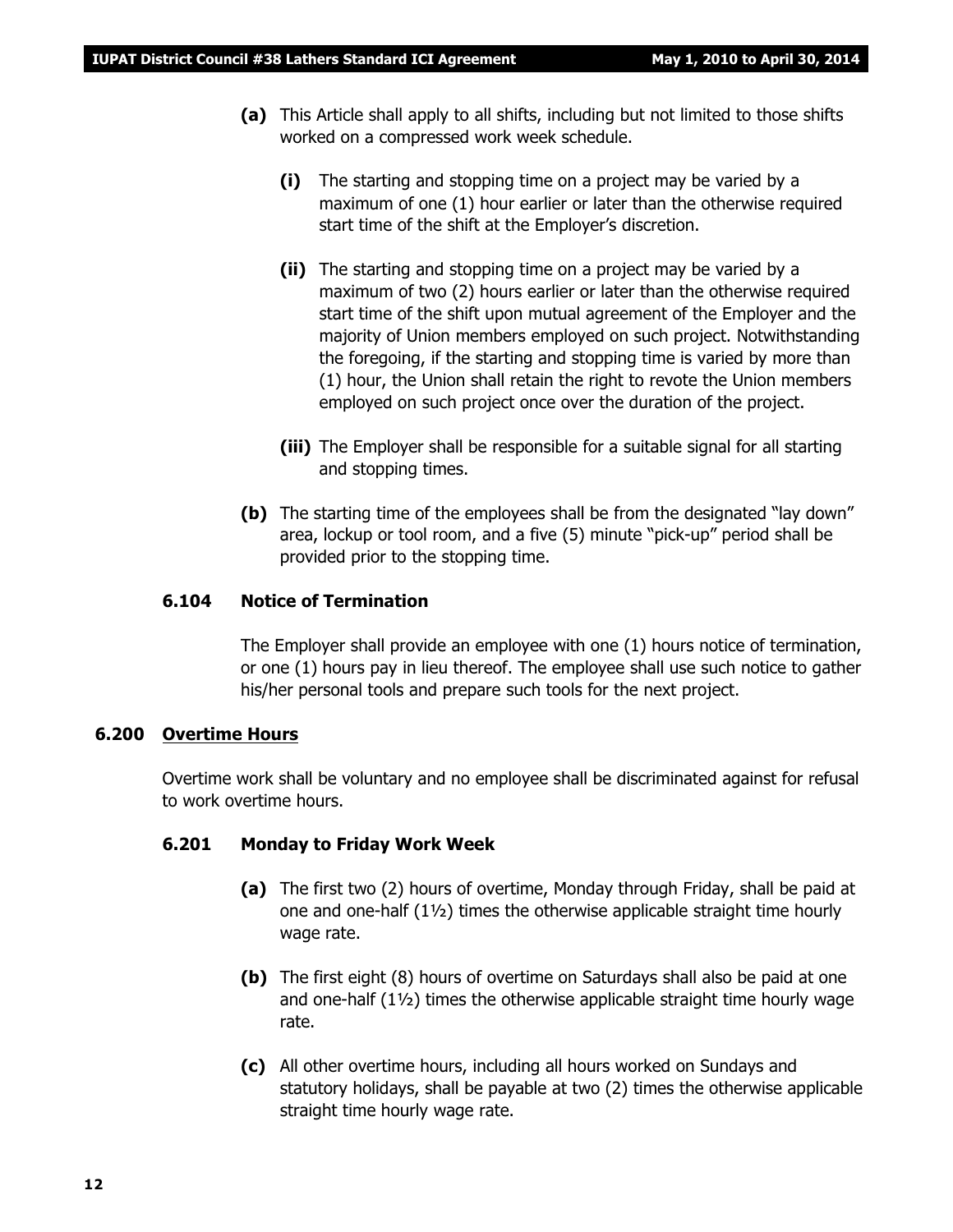#### **6.202 Tuesday to Saturday Work Week**

- **(a)** The first two (2) hours of overtime, Tuesday through Saturday, shall be paid at one and one-half  $(1\frac{1}{2})$  times the otherwise applicable straight time hourly wage rate.
- **(b)** The first eight (8) hours of overtime on Mondays shall also be paid at one and one-half (1½) times the otherwise applicable straight time hourly wage rate.
- **(c)** All other overtime hours, including all hours worked on Sundays and statutory holidays, shall be payable at two (2) times the otherwise applicable straight time hourly wage rate.
- **6.203** Notwithstanding any/all contrary provisions of this Agreement, a minimum break of eight (8) hours shall be provided to an employee between the end of one (1) working shift and the commencement of such employee's next working shift. Where a minimum break of eight (8) hours is not provided in accordance with the foregoing, all hours worked on such employee's next working shift shall be deemed to be overtime hours and shall be paid accordingly.

#### **6.300 Compressed Work Week**

A compressed work week may be established by the Employer with the mutual agreement of the Union. Alternatively, the Employer may establish a compressed work week without the mutual agreement of the Union if requested to do so by the project client. The Employer shall notify the Union, in writing, upon receiving such a request. The terms and conditions of such compressed work week shall supercede any/all contrary provisions of this Agreement.

#### **6.301 Hours of Work**

- **(a)** Ten (10) straight time hours (7:30 am to 6:00 pm, inclusive of a meal break) shall constitute the compressed work week day shift. Forty (40) straight time hours, Monday through Thursday inclusive, or Tuesday through Friday inclusive, or Wednesday through Saturday inclusive, shall constitute the regular work week.
- **(b)** Ten (10) straight time hours (6:00 pm to 4:30 am, inclusive of a meal break) shall constitute the compressed work week afternoon shift. Forty (40) straight time hours, Monday through Thursday inclusive, or Tuesday through Friday inclusive, or Wednesday through Saturday inclusive, shall constitute the regular work week. The applicable shift premium shall apply.
- **(c)** Refer also to Article 6.103 (a).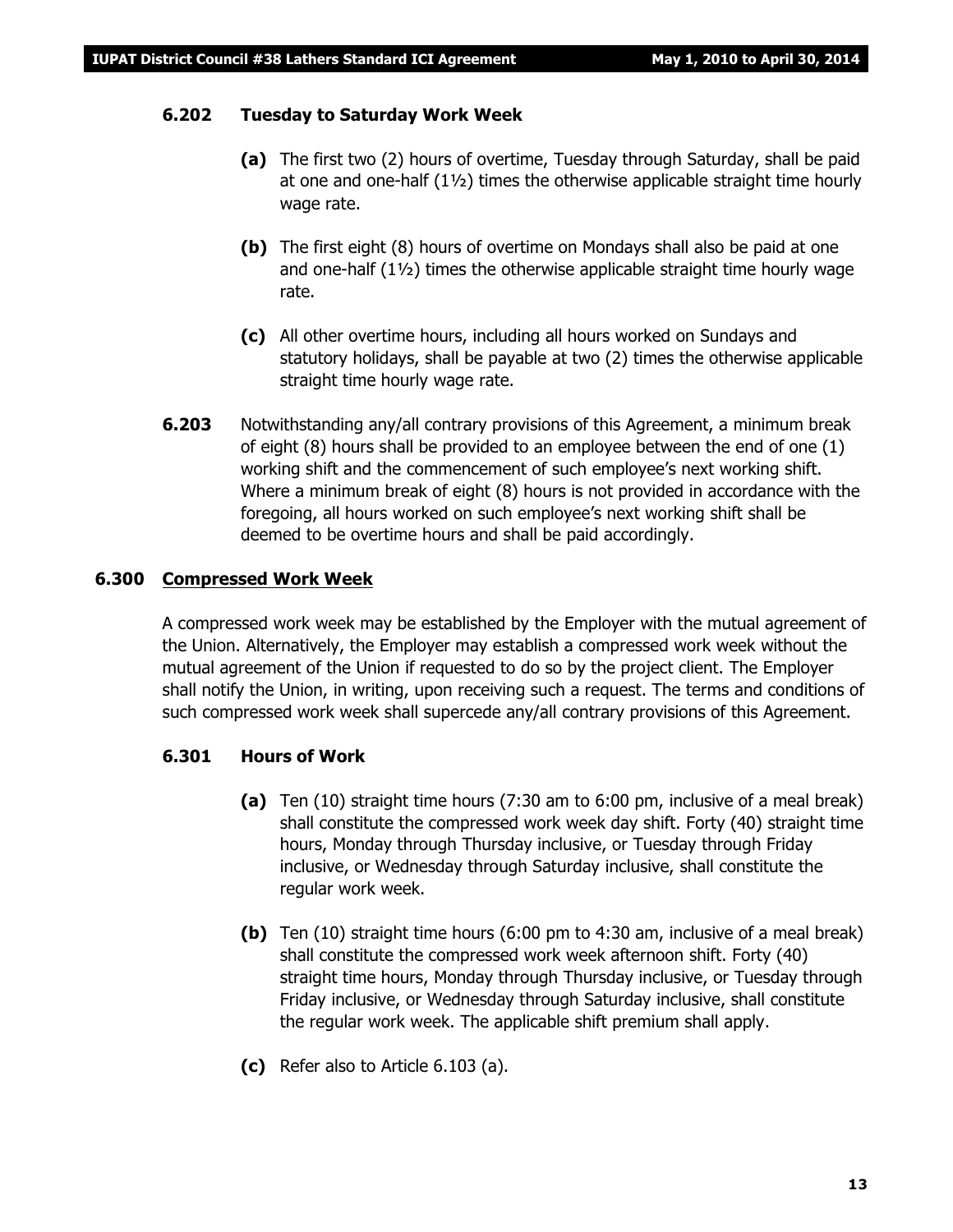#### **6.302 Overtime**

Overtime work shall be voluntary and no employee shall be discriminated against for refusal to work overtime hours.

- **(a)** The first ten (10) hours of overtime worked on the Friday of a Monday through Thursday compressed work week, or on the Monday of a Tuesday through Friday compressed work week, or on the Tuesday of a Wednesday through Saturday compressed work week, shall be payable at one and onehalf  $(1\frac{1}{2})$  times the otherwise applicable straight time hourly wage rate.
- **(b)** The first eight (8) hours of overtime worked on a Saturday of a Monday through Thursday compressed work week, or on the Saturday of a Tuesday through Friday compressed work week, or on the Monday of a Wednesday through Saturday compressed work week, shall be payable at one and onehalf  $(1\frac{1}{2})$  times the otherwise applicable straight time hourly wage rate.
- **(c)** All other overtime hours, including all hours worked in excess of ten (10) hours per day, all hours worked in excess of eight (8) hours pursuant to Article 6.302 (b), and all hours worked on Sundays and statutory holidays, shall be payable at two (2) times the otherwise applicable straight time hourly wage rate.

#### **6.303 Statutory Holidays**

Notwithstanding any/all contrary provisions of this Agreement, Article 6.303 shall supercede Article 4.503 (c).

- **(a)** All statutory holidays which occur during a compressed work week schedule shall be observed on the actual day of the statutory holiday, even if such day would otherwise have been a regularly scheduled day off (e.g. the Friday of a Monday to Thursday compressed work week, or a Saturday, or Sunday, etc.). When a statutory holiday is observed in accordance with the foregoing, overtime rates shall not apply on a regular work day in lieu of the statutory holiday.
- **(b)** All statutory holidays which occur on a regularly scheduled work day of a compressed work week schedule may be rescheduled by prior mutual agreement of the Employer and the Union. However, in such event, an employee shall retain sole discretion to decline to work on the actual statutory holiday date and shall not be discriminated against for doing so.

#### **6.400 Shifts**

#### **6.401 Scheduling of Shifts**

The Employer may schedule an afternoon and/or night shift if/as required. It shall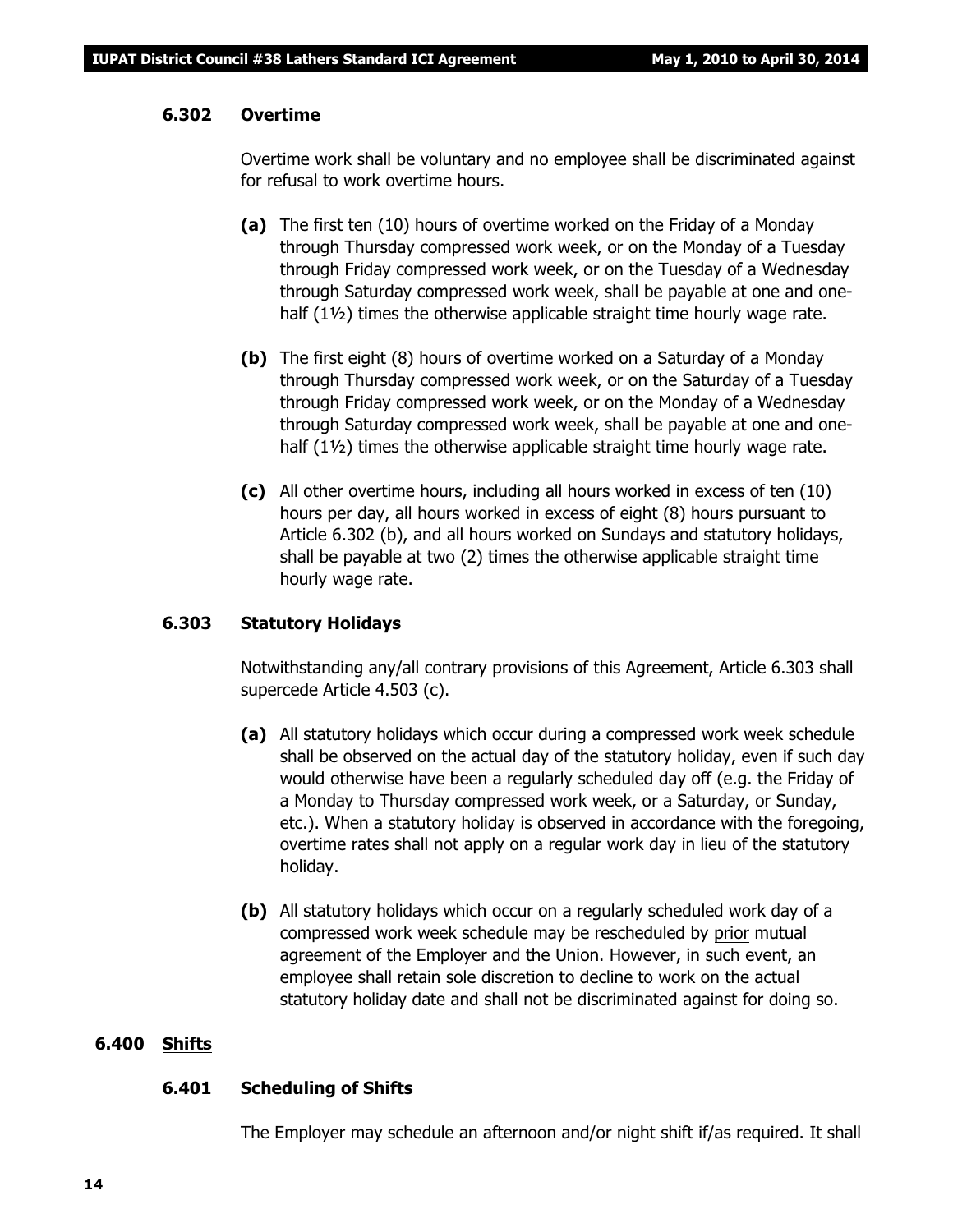not be necessary for there to be a day shift in order for there to be an afternoon shift and/or a night shift. Nor shall it be necessary to maintain an afternoon shift and/or night shift for consecutive days in order to constitute such a shift.

#### **6.402 Shift Premiums**

The Employer shall pay a shift premium over and above the otherwise applicable minimum straight time hourly wage rate to any employee who is employed on an afternoon or night shift. Such shift premium shall be paid on straight time hours only in accordance with the following schedule.

- **Day Shift** No shift premium.
- **Afternoon Shift** The applicable minimum straight time hourly wage rate shall be increased by eight percent (8%) for each hour worked on any shift which commences at any time after 9:30 am but on or before 8:30 pm. Second and subsequent meal breaks shall not be considered as hours worked.
- **Night Shift** The applicable minimum straight time hourly wage rate shall be increased by seventeen percent (17%) for each hour worked on any shift which commences at any time after 8:30 pm but on or before 1:00 am. Second and subsequent meal breaks shall not be considered as hours worked. Refer also to Article 6.203.

Overtime on afternoon and night shifts shall be payable for all hours of work performed in excess of eight (8) hours per shift.

#### **6.500 Call-Out Time**

- **6.501** When an employee is called out for work, the Employer shall pay such employee for a minimum of one-half (½) of the scheduled shift hours at the otherwise applicable straight time or overtime hourly rate, regardless of whether or not the employee actually commenced work. Notwithstanding the foregoing, when an employee works more than one-half  $(1/2)$  of the scheduled shift hours, the Employer shall pay such employee for the full shift.
- **6.502** Notwithstanding Article 6.501, when work cannot commence or continue due to inclement weather or for reasons of safety, the Employer shall decide which employees shall be required to work inside and the Job Steward shall discuss with the remainder of the crew whether they wish to continue to work or not. In the event a majority agree that work cannot proceed, then only time actually worked shall be paid.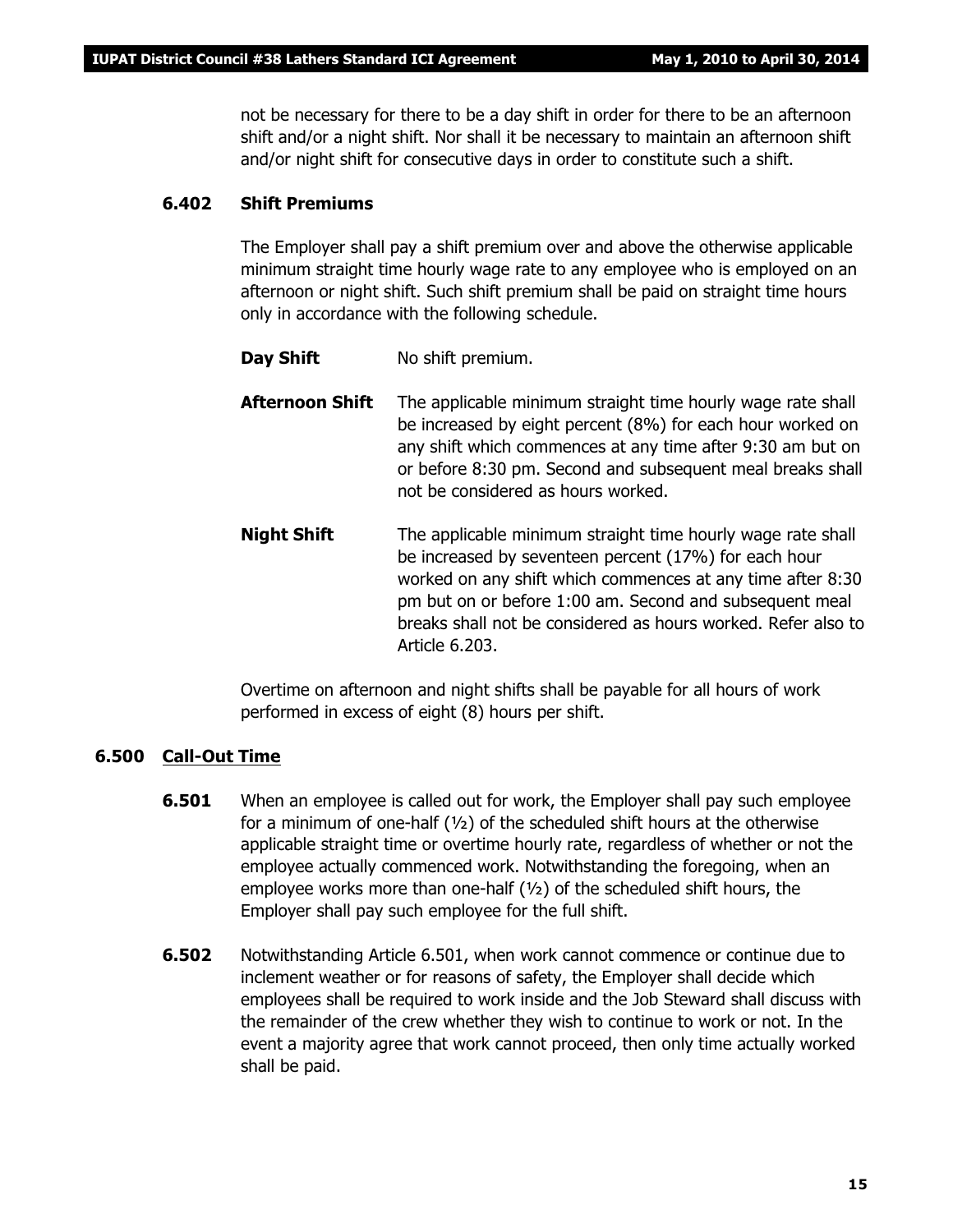#### **6.600 Rest Breaks**

- **6.601** Two (2) rest breaks of ten (10) minutes duration each shall be provided during a scheduled eight (8) hour or nine (9) hour shift. Notwithstanding the foregoing, a third rest break of ten (10) minutes duration shall be provided after eight (8) hours if the shift is subsequently extended beyond eight (8) hours or nine (9) hours up to a maximum of ten (10) hours. Refer also to Article 6.702.
- **6.602** Notwithstanding Article 6.601, only two (2) rest breaks shall be provided on a scheduled shift of ten (10) hours, however each such rest break shall be of fifteen (15) minutes duration. The parties agree that a shift of ten (10) hours shall not be deemed to be a scheduled shift of ten (10) hours unless the employees have been so advised prior to the completion of the previous days' shift.
- **6.603** Rest breaks shall be taken at a location determined by mutual agreement between the Employer and the Union.

#### **6.700 Meal Breaks**

#### **6.701 Regularly Scheduled Shifts of Ten (10) Hours or Less**

One (1) meal break of one-half  $(v_2)$  hour shall be provided on all scheduled shifts of ten (10) hours or less. Such meal break shall be scheduled as near as is practical to the mid-point of the shift and shall not be considered as time worked.

#### **6.702 Shifts in Excess of Ten (10) Hours**

Additional meal breaks are required on all shifts in excess of ten (10) hours. The foregoing applies regardless of whether such shifts are scheduled shifts or the result of unscheduled overtime. Refer to the parties' Letter of Understanding Re: Meal Breaks for details. Copies of such Letter of Understanding can be obtained from either the Union or CLR.

#### **ARTICLE 7.000 - TRAVEL ALLOWANCES AND OUT-OF-TOWN PROJECTS**

#### **7.100 Local Resident Employee**

Refer to Appendix "A" for definition of both Local Resident Employee and Lower Mainland/ Fraser Valley.

- **7.101** No daily travel allowance shall be payable to any local resident employee on any project located inside the Lower Mainland/Fraser Valley.
- **7.102 (a)** A daily travel allowance shall be paid to any local resident employee who uses his/her own vehicle to travel daily from his/her residence to a project located outside of the Lower Mainland/Fraser Valley.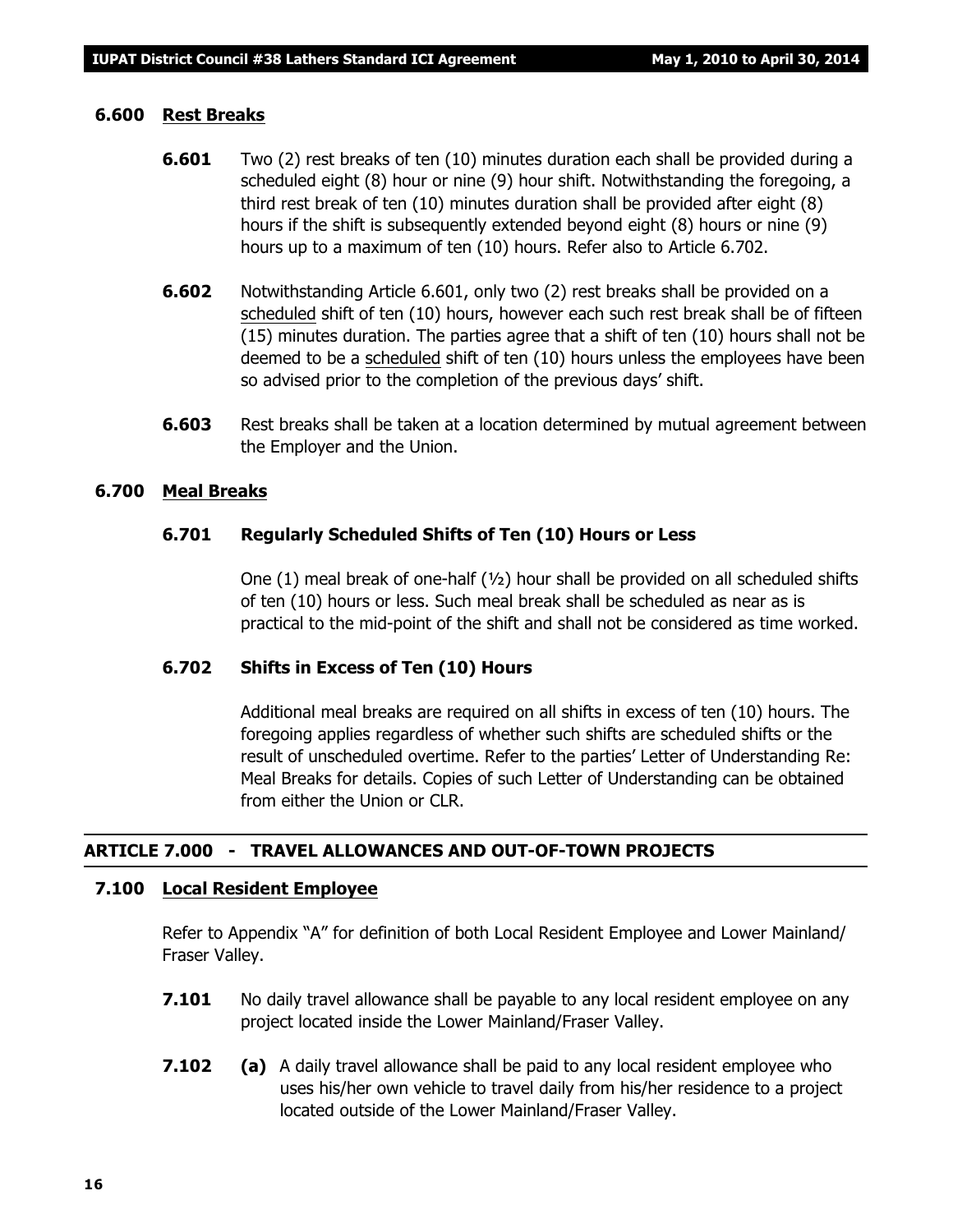**(b)** Such allowance shall be payable in accordance with the following schedule. Refer also to Article 7.103.

First forty (40) road kilometres, each way, each day hot applicable All additional road kilometres, each way, each day  $$0.53$  per km

**7.103** Notwithstanding any/all contrary provisions of this Agreement, the daily travel allowance amount of fifty-three cents (\$0.53) per road kilometre shall be subject to annual adjustments throughout the duration of this Agreement. As a result, the effective "per road kilometre" amount which shall be payable pursuant to Article 7.102 shall be the maximum allowable tax-free rate for mileage expense reimbursement as published annually by the Canada Revenue Agency.

#### **7.200 Non Local Resident Employee**

This Article does not apply to Local Resident Employees. Refer to Appendix "A" for definition.

- **7.201** The terms of both daily travel as well as initial and terminal travel which shall apply to a non local resident employee on an out-of-town project shall be established on a project by project basis.
- **7.202** Such terms shall:
	- **(a)** be mutually agreed upon, in writing, by the Employer and the non local resident employee prior to the commencement of travel, and
	- **(b)** remain as originally agreed upon unless/until otherwise changed by mutual agreement, in writing, and
	- **(c)** be consistent with the following principles:
		- **(i)** A non local resident employee shall not incur any out of pocket cost in the process of travelling to an out-of-town project at the beginning of his/her employment on such project, and from an out-of-town project at the conclusion of his/her employment on such project.
		- **(ii)** The Employer shall supply a non local resident employee with an "employer supplied room plus daily meal allowance" while such employee is employed on an out-of-town project. The employer supplied room shall be of an acceptable standard. Notwithstanding the foregoing, the Employer may, as an alternative, pay a daily "living out allowance" to such employee in lieu of "employer supplied room plus daily meal allowance" with the mutual agreement of such employee.

#### **ARTICLE 8.000 - HIRING AND MOBILITY OF WORKFORCE**

The interpretation and application of these provisions shall be consistently applied throughout the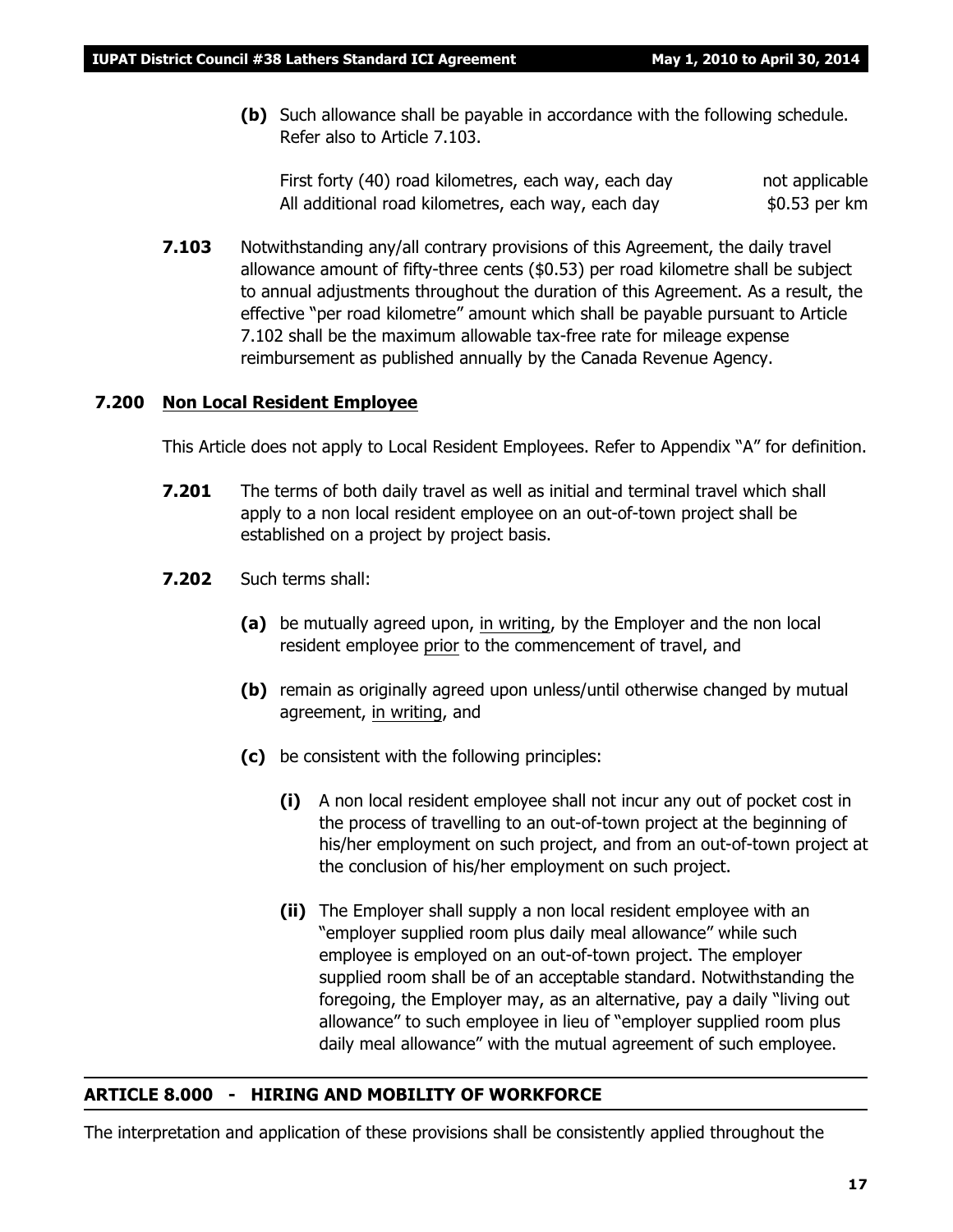province. Past practice shall be superceded by the terms of this Agreement unless otherwise mutually agreed, in writing, by the Union and the Employer.

#### **8.100 Hiring**

- **8.101** The Union shall assist the Employer in supplying qualified prospective employees. Without restricting/limiting the foregoing, the Union shall, in particular, assist in supplying local resident employees when requested to do so by the Employer.
- **8.102** The Employer shall retain the right to refuse employment to an individual if the Employer does not believe that such individual would be able to productively contribute within the Employer's existing operational methods and structures.
- **8.103 (a)** There shall be no restrictions/limitations on the Employer's right to hire, including but not limited to the Employer's right to hire via name request.
	- **(b)** Notwithstanding Article 8.103 (a), whenever the Employer hires an individual who is not a Union member, the Employer shall provide the Union, in writing, with the name and contact information for such individual within fourteen (14) calendar days of hire. Such individual shall make application to become a Union member within ninety (90) calendar days of hire and the Union shall accept such individual into its membership. All terms and conditions of this Agreement shall otherwise apply from date of hire.
- **8.104** In the event an employee ceases to be a member in good standing of the Union, the Employer shall terminate the employment of such employee upon receiving written confirmation and direction to do so from the Union.
- **8.105** Any employee hired and/or transferred in accordance with Article 8.000 shall be deemed to have been properly dispatched by the Union and the Union shall ensure that the appropriate dispatch paperwork is supplied to the Employer in a timely manner.

#### **8.200 Mobility**

There shall be no restrictions/limitations on the Employer's right to transfer an employee(s) from one (1) project to another throughout the province. Notwithstanding the foregoing, when a non local resident employee(s) is transferred between two (2) out-of-town projects the following standard shall apply.

- > Initial travel allowance shall be paid to the non local resident employee from his/her point of dispatch to the first project in accordance with Article 7.200, and
- > The "per road kilometre" travel allowance rate provided for within Article 7.102 (b) shall be paid to the non local resident employee for all road kilometres travelled, one (1) way, from the first project to the second project, and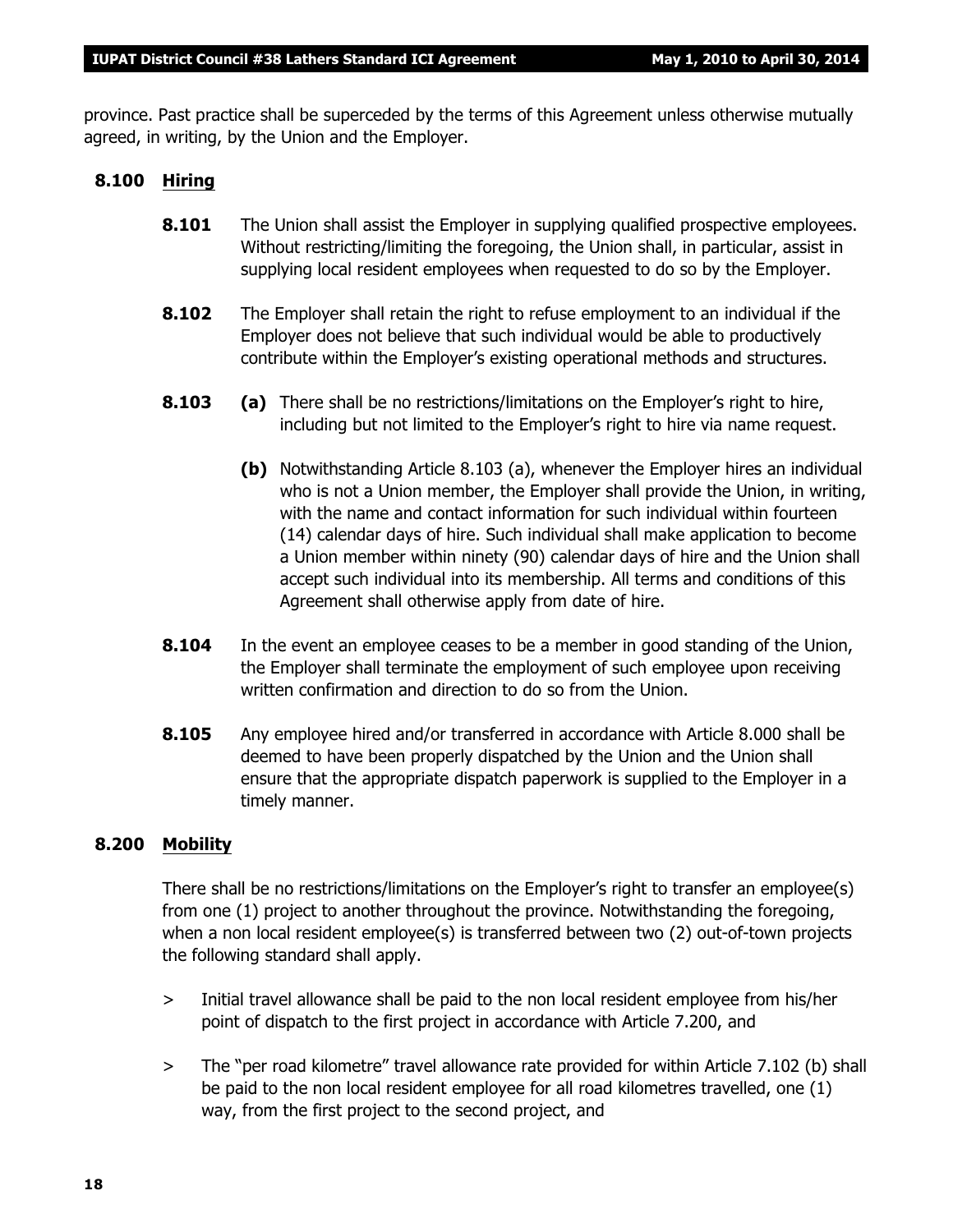> Terminal travel allowance shall be paid to the non local resident employee from the second project back to his/her point of dispatch in accordance with Article 7.200.

#### **8.300 Differentiation of Employee Classifications**

Notwithstanding any/all contrary provisions of this Agreement, the Union shall not make any attempt to dispatch an employee of a different employee classification (i.e. Foreman, Certified Journeyperson, Uncertified Tradesperson, Lather Apprentice, and/or Pre-Apprentice) than was requested by the Employer. In particular, the Union shall not make any attempt to restrict/limit or deny the Employer from hiring the maximum ratio of Lather Apprentices permitted in accordance with Article 4.404 (a).

#### **8.400 Reduction in Project Crew**

- **8.401** The Employer shall notify the Job Steward prior to a reduction in the size of the project crew.
- **8.402** When it is necessary for the Employer to reduce the size of the project crew, preference of continued employment shall be given to Job Stewards.

#### **8.500 Rehiring of Injured Employees**

The Employer shall give preference of re-employment to an injured employee when such employee is able to return to work, provided sufficient work is available.

#### **ARTICLE 9.000 - JOB STEWARDS AND UNION REPRESENTATIVES**

#### **9.100 Job Stewards**

- **9.101** The Union shall notify the Employer of the appointment of all Job Stewards.
- **9.102** Job Stewards shall be recognized on all projects and shall not be discriminated against.
- **9.103** The Employer shall provide a Job Steward with sufficient time to carry out his/her duties.
- **9.104** Refer also to Article 8.402 regarding preference for continued employment of Job Stewards.

#### **9.200 Union Representatives**

Union Representatives shall have access to all projects governed by this Agreement, after first notifying the Employer, however in no way shall such Representative(s) interfere with employees during working hours unless permission is granted.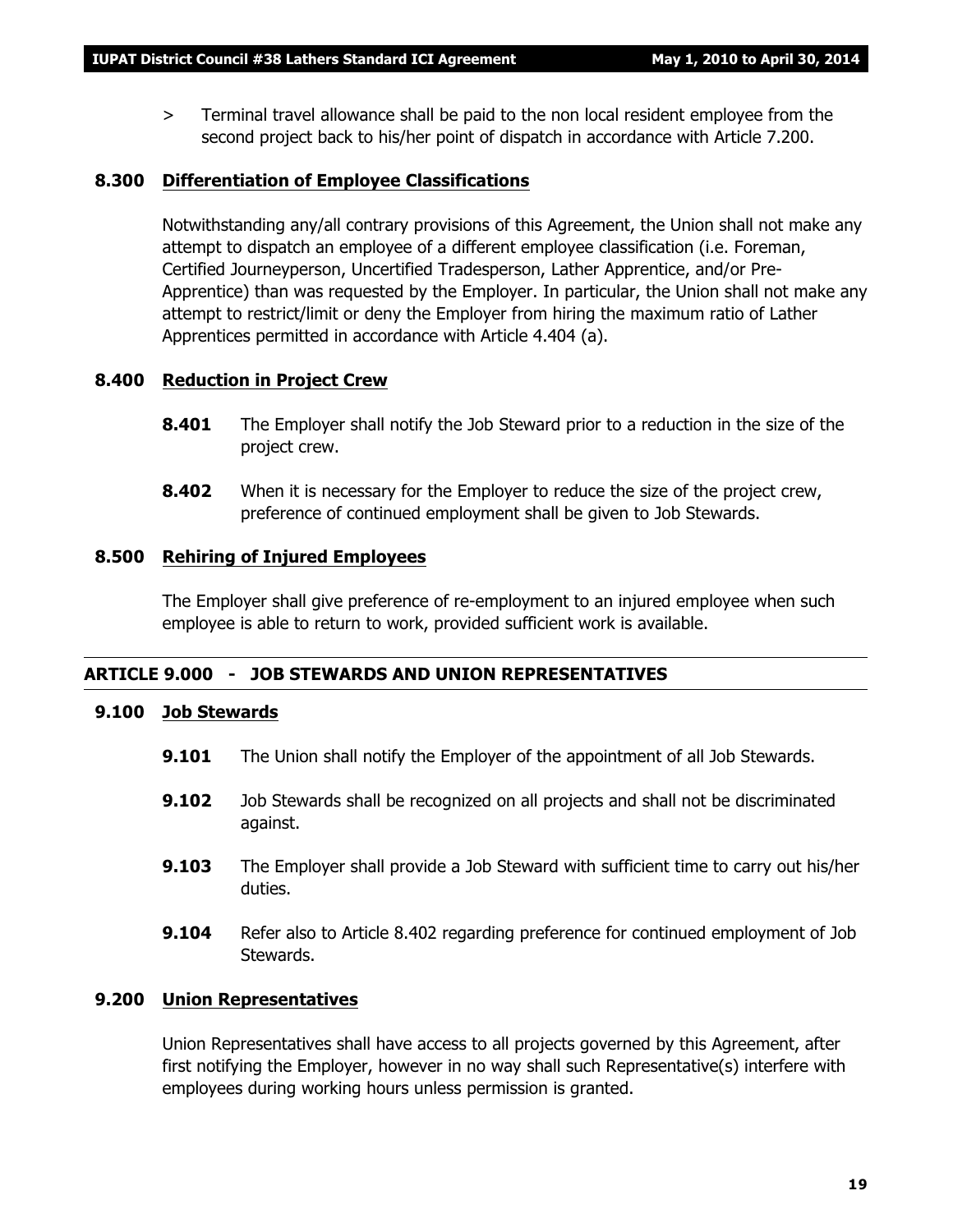#### **9.300 Leaves of Absence**

The Employer shall grant a non-paid leave of absence to an employee when requested, in writing, to do so by the Union. Such leave shall be for the purpose of attending to Union business, and shall not jeopardize the employee's continued employment. Notwithstanding the foregoing, the Employer may deny such request for valid reasons.

#### **ARTICLE 10.000 - HEALTH AND SAFETY**

#### **10.100 Safety Equipment**

- **10.101 (a)** The Employer shall supply to employees, at no cost, all safety equipment, including hearing protective devices and safety masks (as per WSBC requirement G5.54-7), except personal apparel (i.e. CSA approved hard hat, CSA approved footwear, rubber clothing, etc.). Refer also to Article 10.500.
	- **(b)** The Employer shall supply a five (5) point safety harness to an employee if/as required by WSBC. Notwithstanding the foregoing, an employee may use his/her own CSA approved safety harness and lanyard, providing such equipment is in satisfactory condition and has been approved for use by the Employer. Where an employee chooses to use an Employer supplied safety harness and lanyard, such employee shall return such harness and lanyard in good condition when asked to do so or upon termination of employment.
	- **(c)** The Employer may deduct the cost of Employer supplied safety equipment from an employee's pay cheque if such equipment is not returned.
- **10.102** All equipment, tools, and materials shall conform and be utilized in conformity with applicable provincial and/or federal regulations, acts and laws. Employer safety regulations shall be complied with provided they are not inconsistent with the foregoing. It shall not be considered a violation of this Agreement should an employee(s) refuse to work in conditions and/or use equipment that do not meet prescribed safety standards and/or regulations.

#### **10.200 Accident Prevention Regulations**

- **10.201** The parties to this Agreement shall, at all times, comply with the accident prevention regulations of the *Workers Compensation Act* and any refusal on the part of an employee to work in contravention of such regulations shall not be deemed to be a breach of this Agreement. No employee shall be discharged because such employee fails to work under unsafe conditions as set out in the regulations.
- **10.202 (a)** Any refusal by an employee to abide by known WSBC regulations or posted Employer safety regulations, after being duly warned, shall constitute just cause for termination.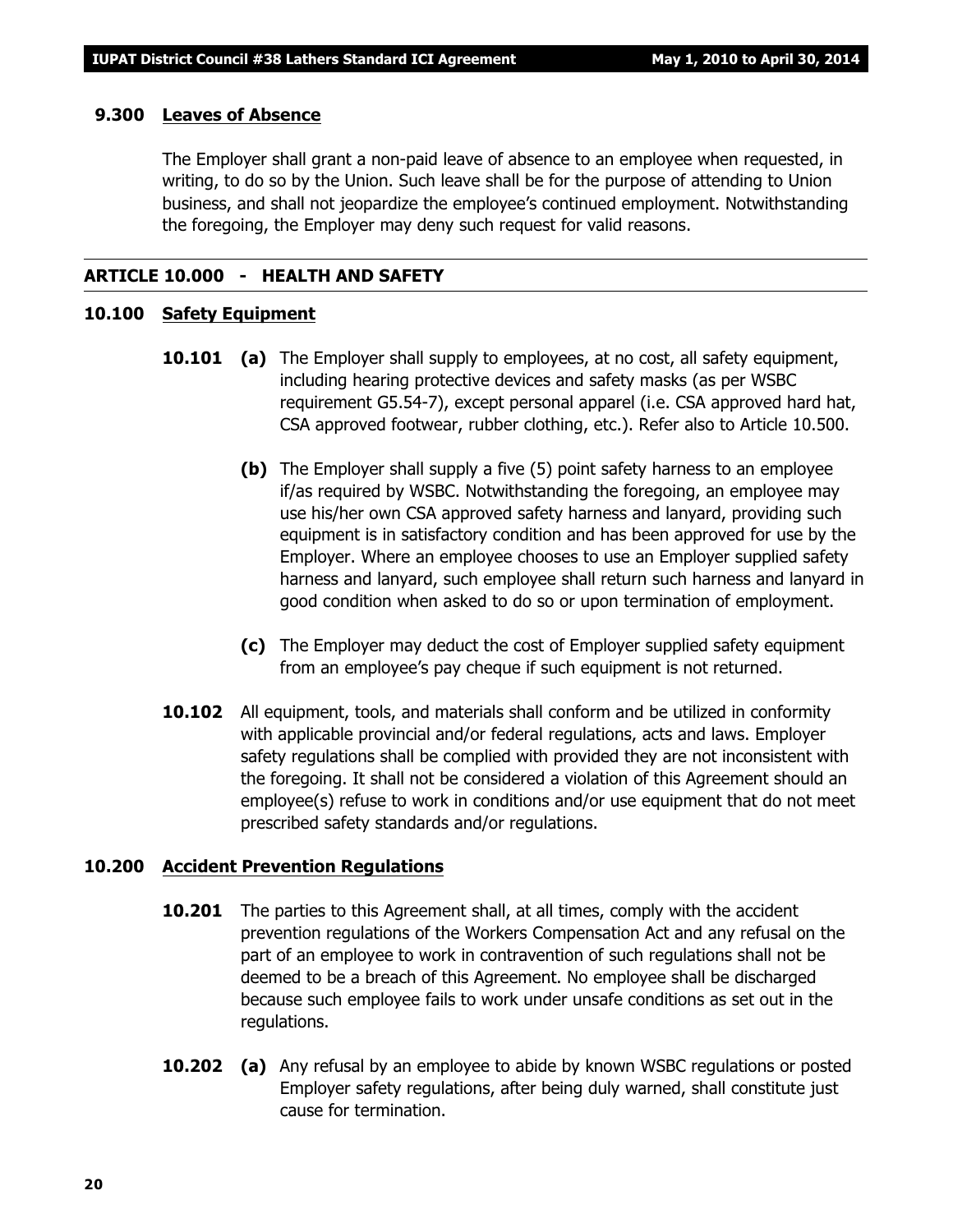- **(b)** Employees shall abide by any/all project site rules at all times. Failure to do so shall constitute just cause for termination.
- **10.203** Any employee may refuse to work where, in the opinion of such employee, adequate safety precautions have not been provided.

#### **10.300 Project Inspections**

The Job Steward, or where there is a safety committee a Union representative of such committee, shall accompany the WSBC inspector on all project inspections.

#### **10.400 Injured or Sick Employees**

- **10.401** The Employer shall cover all transportation costs not otherwise covered by the WSBC for any employee residing in Employer supplied accommodation who is injured on the project and subsequently requires transportation to either his/her point of dispatch or back to the project. The foregoing shall also apply for any employee residing in Employer supplied accommodation who becomes ill or is injured in an accident not covered by WSBC, if the first aid attendant or a doctor recommends off-site treatment or a return to the employee's point of hire.
- **10.402** If an employee requires off-site medical attention which necessitates no return to work on that day, or where a qualified Industrial First Aid Attendant recommends rest until the next day, then the injured employee shall be paid for the full shift.
- **10.403** Refer also to Article 8.500.

#### **10.500 Certifications and Personal Protective Equipment**

The following provisions shall apply to all employees, whether they are reporting for work or are already employed on a project:

#### **10.501 Certifications**

Employees shall be responsible for ensuring they possess all Health and Safety related required certifications (eg. Workplace Hazardous Materials Information System training, Record of Hearing Test, etc.) and that such certifications are valid. Proof of such certifications shall be provided to the Employer upon request.

#### **10.502 Personal Protective Equipment**

Employees shall be responsible for personally providing and utilizing the following personal protective equipment as required under regulations/policies imposed by WSBC, and/or any other such body (i.e. Federal, Provincial, or Municipal Governments, etc.), having the authority to enact similar regulations/policies.

**(a)** Clothing suitable for protection against the natural elements to which they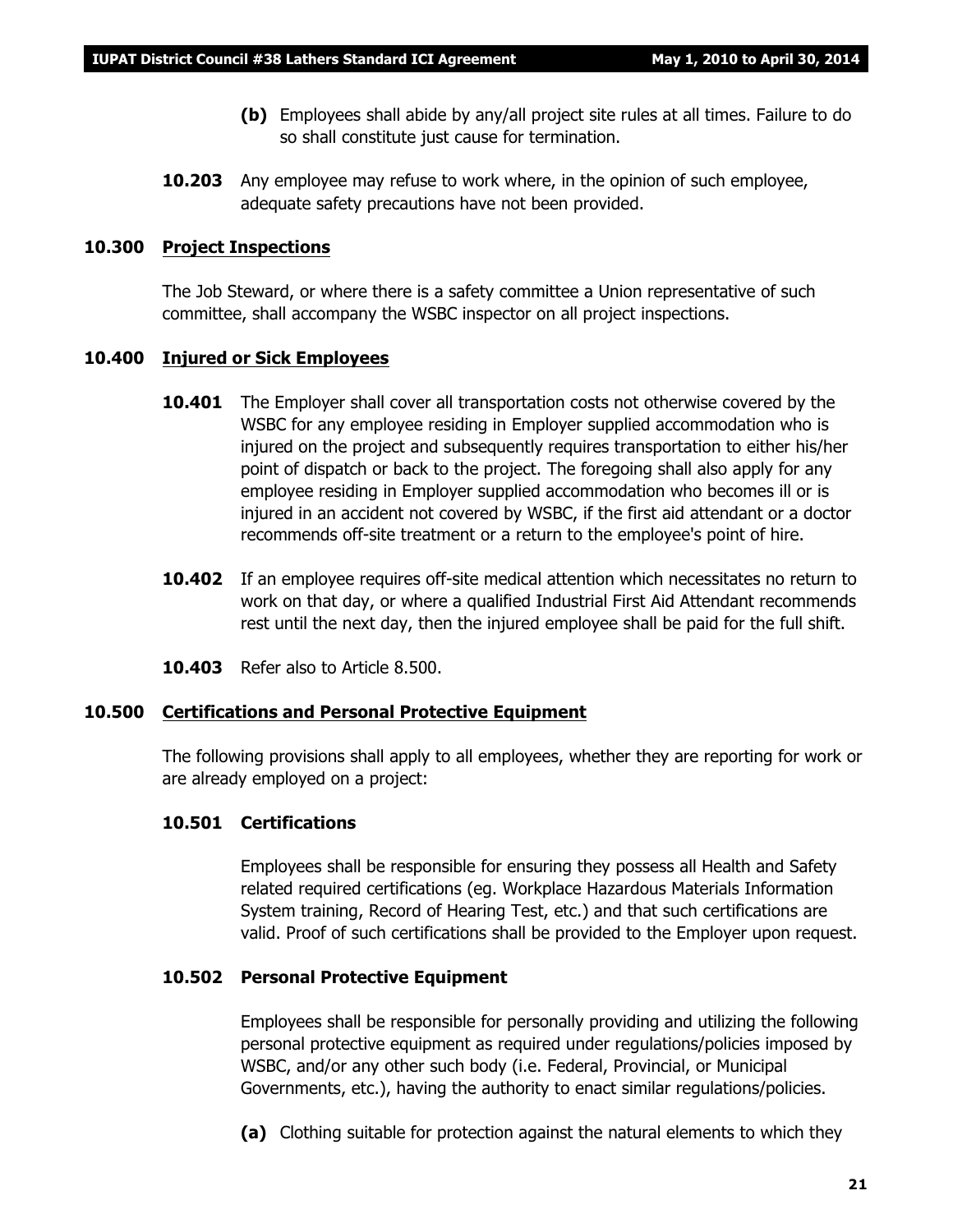may be exposed.

- **(b)** All such personal protective equipment generally regarded as being the responsibility of the employee. Such personal protective equipment shall include, but not be limited to, CSA approved; gloves, safety headgear, and steel toed safety footwear complete with above ankle support.
- **10.503 (a)** The Employer shall be permitted to refuse work to any employee who does not fulfill such provisions as stipulated in Articles 10.501 and/or 10.502.
	- **(b)** Notwithstanding Article 6.500, if an employee is refused work in accordance with Article 10.503 (a), the Employer shall be required to pay such employee only for actual time worked, if any.

#### **ARTICLE 11.000 - WORKING CONDITIONS**

#### **11.100 Harassment**

The Union and the Employer recognize the right of employees to work in an environment free from harassment.

#### **11.200 Project Facilities**

#### **11.201 Toilets**

Chemical or flush toilets shall be provided from the commencement of work on all projects. When sewer or chemical toilets are not available, sanitary facilities shall be provided in accordance with local sanitary regulations. Toilet houses shall be of fibreglass or rubber compound construction, and shall be cleaned out daily. Toilet paper shall be provided. There shall be a minimum of one (1) toilet for every fifteen (15) building trades persons on a project.

#### **11.202 Drinking Water**

Where there is no running tap water available, cool drinking water in approved sanitary containers shall be provided. Paper cups and salt tablets shall also be supplied.

#### **11.203 Telephone Access**

A telephone(s) shall be made available to all employees at all times for incoming or outgoing emergency purposes, and incoming messages of an emergency nature shall be relayed immediately. No employee shall be permitted to use a personal cell phone or smart phone during working hours, excluding rest and meal breaks, except in case of an emergency. Repeated violations of the foregoing shall constitute just cause for termination.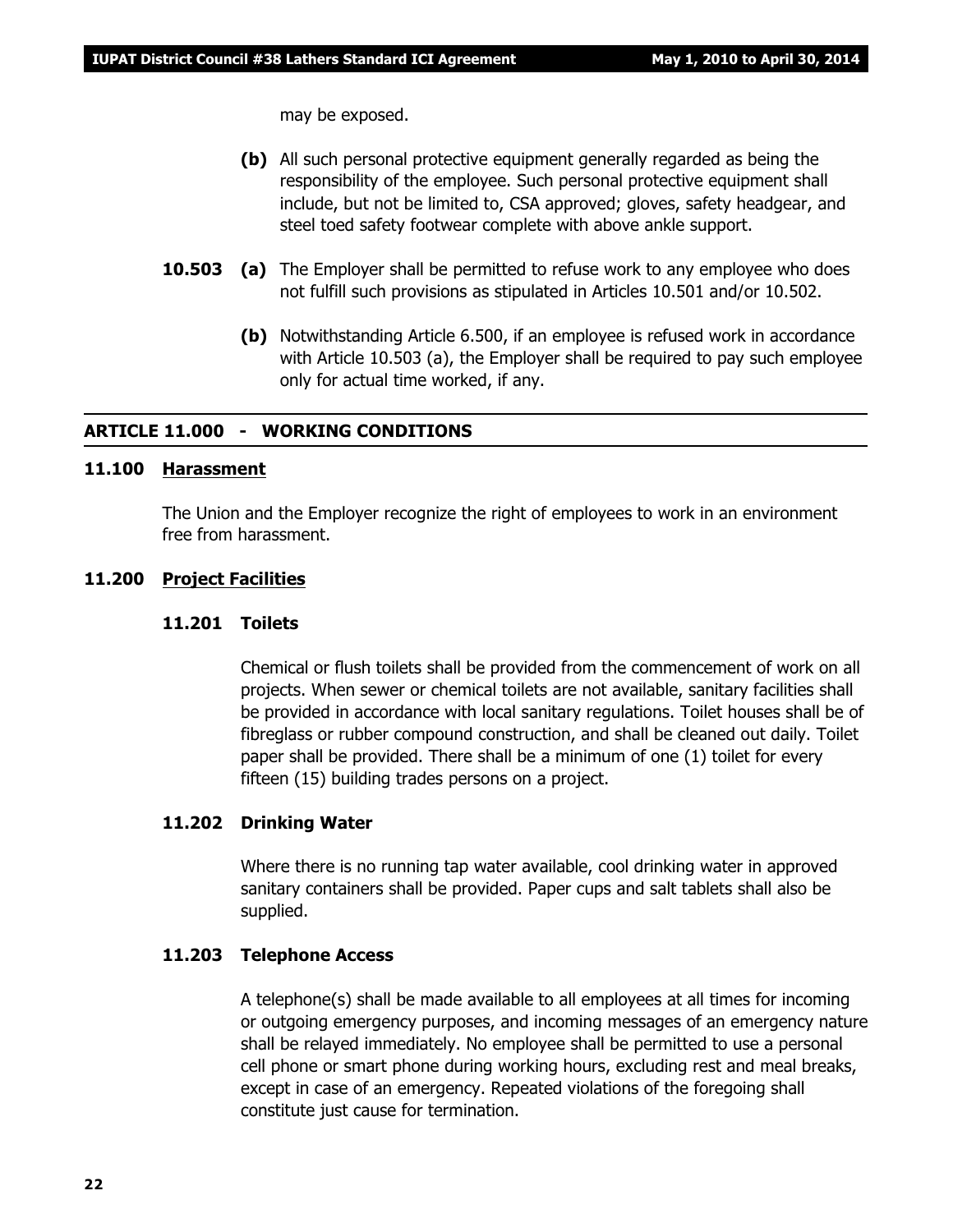#### **11.204 Clean Up Facilities**

The Employer shall provide clean up facilities, hand cleaner and paper towels.

#### **11.300 Lockup**

The Employer shall not be required to provide a lockup on any project of short term duration unless it is economically practical to do so. On all other projects, the following standards shall apply.

- **11.301** A lockup shall be provided for employees and such lockup shall be located on the ground floor or first floor of the project. If multiple shifts are being worked, a separate lockup shall be provided for each shift. Lockups shall be used for tools, drying clothes, as a dressing room, and as a lunch room.
- **11.302** Each lockup shall have tool racks, tables and benches with provision for drying clothes and shall be of an adequate size to allow a minimum of fifteen (15) square feet per employee.
- **11.303** Each lockup shall have windows and venting with adequate lighting and provision for continuous heat twenty-four (24) hours a day.
- **11.304** The Employer shall be responsible for having the lockup(s) cleaned out daily and kept clear of building material and other construction paraphernalia.

#### **11.400 Vehicles**

No employee shall be required to carry material to a project in his/her own motor vehicle, and/or otherwise be permitted to use his/her own motor vehicle in a manner which is unfair to other employees and/or contrary to the best interests of the Union.

#### **11.500 Tools, Equipment and Protective Clothing**

- **11.501** An employee shall provide all customary hand tools/equipment of the trade, including but not limited to the following. All other tools and equipment shall be supplied by the Employer.
	- > magnetic spirit level > chalk line
	-
	-
	-
	-
	-
	-
	-
	- > drywall hammer
	- > all such other tools, except mechanical and power tools
- 
- > string line > lather's nippers
- > metal snips > locking pliers/clamps
- > spring clamps > steel measuring tape
- > T-square > utility knife
- > drywall saw > keyhole-type utility saw
- > circle cutter > electric router
- > rasp > kick lifter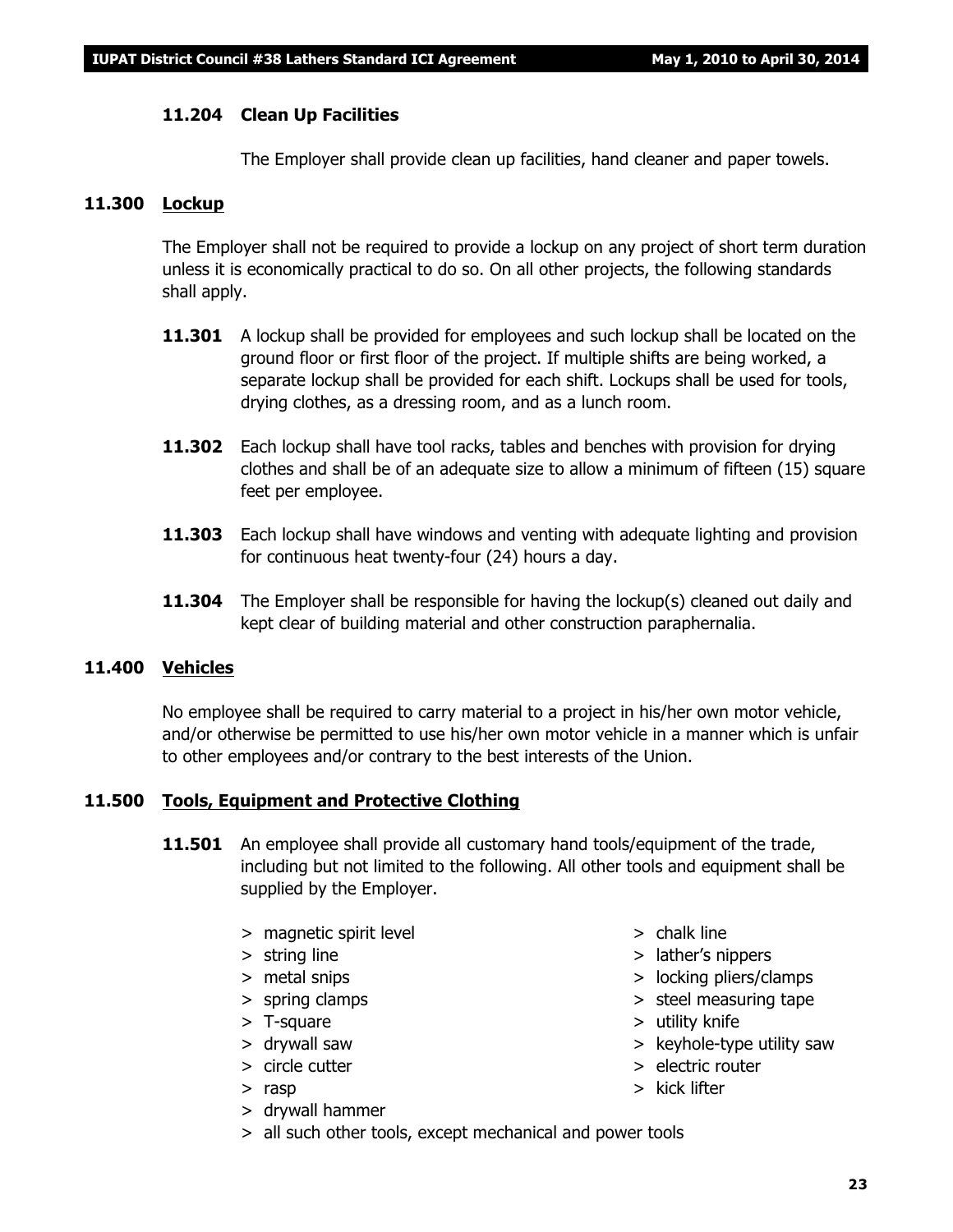- **11.502** The tools of an employee starting a new job shall be in good condition and shall be kept so on the Employer's time.
- **11.503 (a)** An employee shall not be considered to be prepared to work until such time as the employee has the required customary hand tools/equipment specified in Article 11.501.
	- **(b)** If an employee does not have the required customary hand tools/equipment specified in Article 11.501, the Employer may supply such tools/equipment to the employee and deduct the cost from the employee's pay cheque.
- **11.504** An employee shall only be responsible for the Employer's tools left in their possession if damage or loss to such tools occurs as a result of the proven carelessness or neglect of the employee in whose possession such tools were left.

#### **11.600 Insurance**

An employee shall submit an inventory of his/her tools and working apparel on the project to the Employer upon request, and the Employer shall replace an employee's tools and working apparel if such tools and/or working apparel are lost due to fire, burglary, or as a result of working over water or such other areas where tools cannot be retrieved.

#### **ARTICLE 12.000 - JOINT LABOUR/MANAGEMENT INITIATIVES**

#### **12.100 DC#38 Joint Trade Society**

The parties shall abide by the Constitution and Bylaws of the DC#38 Joint Trade Society, with respect to the operation of such Society. Notwithstanding the foregoing, the terms of this Agreement shall supercede the Constitution and Bylaws of the DC#38 Joint Trade Society in the event of an inconsistency between the two (2) documents.

#### **12.200 Joint Labour/Management Meetings**

The parties may meet to address issues of mutual interest and importance. Such meeting(s) shall be scheduled on an "as needed basis". Any proposed changes to this Agreement which are mutually agreed to by the parties at such meeting(s) shall be in writing, but shall not be implemented unless/until such changes are duly ratified by the parties.

#### **ARTICLE 13.000 - ENABLING PROVISIONS**

#### **13.100 Process**

The Union and an Employer(s) may determine on a project by project, area, or sector basis, if special dispensation is required to become competitive, and should the necessity arise, may by mutual agreement, in writing, amend or delete terms or conditions of this Agreement for the duration of the project. Notwithstanding the foregoing, it shall be a violation of this Agreement for the parties to agree to the reduction and/or elimination of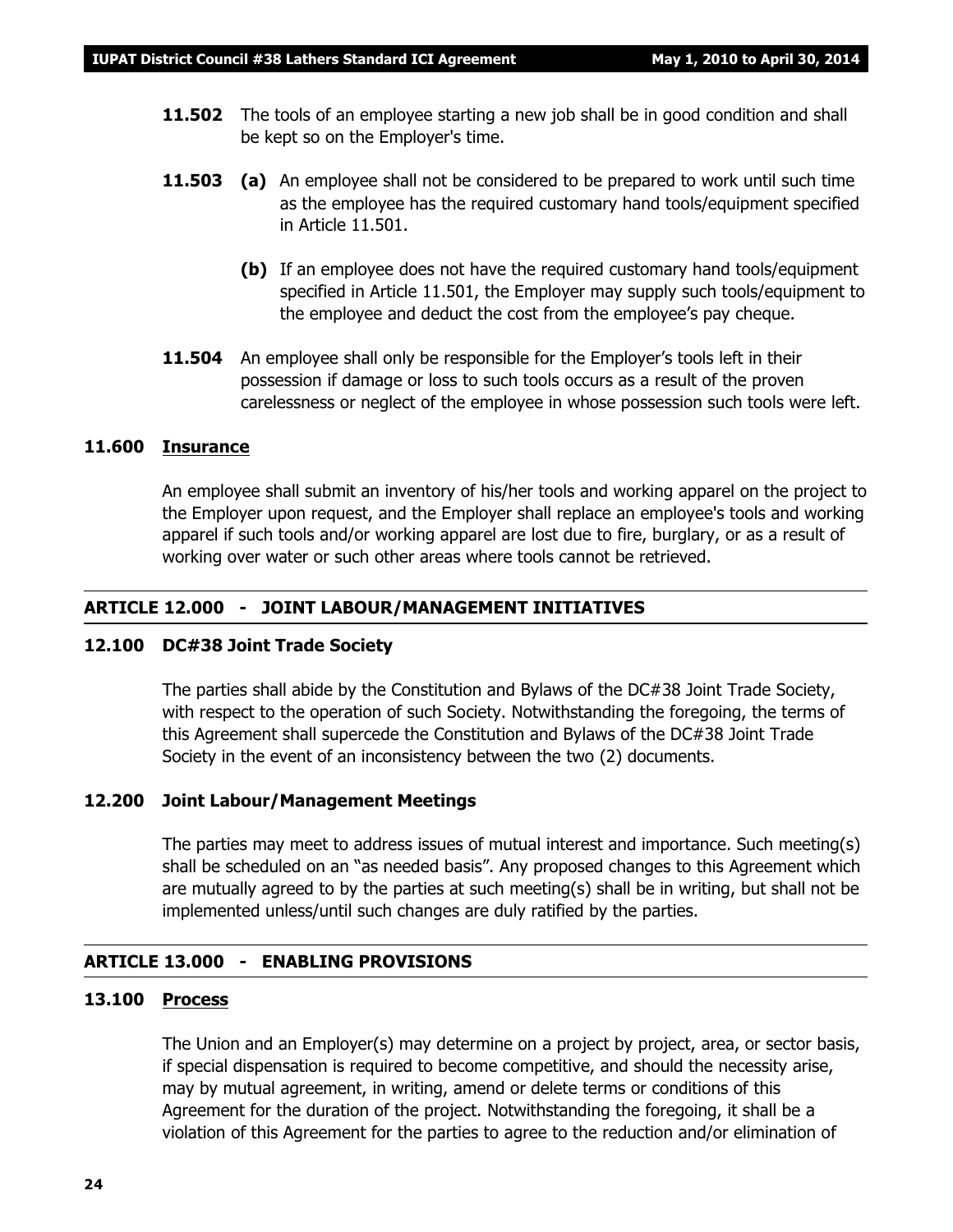any employer industry fund contribution without the specific prior written consent of CLR.

**13.200** Refer to the parties' Letter of Understanding Re: Enabling Provisions for details. Copies of such Letter of Understanding can be obtained from either the Union or CLR.

#### **ARTICLE 14.000 - GRIEVANCE PROCEDURE**

#### **14.100 Definition**

- **14.101 (a)** A grievance shall be defined as any "difference" between the parties to this Agreement with respect to its interpretation, application, operation or any alleged violation thereof, including discharge for cause alleged to be unjust by the Union. Discharge shall not include layoff of employees for reason of project efficiency or reduction of forces on suspension or completion of work.
	- **(b)** The party initiating a grievance shall be referred to herein as the aggrieved party. The other party to a grievance shall be referred to as the responding party.
- **14.102** The two (2) parties to any formal grievance shall be the two (2) parties signatory to this Agreement, namely the Union and CLR (acting on its own behalf and/or on behalf of its respective signatory member Employer(s)). The parties expressly agree that an individual local(s) of the Union does not have the right to initiate a formal grievance unless/until such grievance has been duly authorized in accordance with the Union's prevailing policy(s), where such prevailing policy(s) exist. Likewise, the parties expressly agree that an individual Employer does not have the right to unilaterally initiate or defend a formal grievance on its own behalf without the prior written authorization of CLR.

#### **14.200 Time Limits**

- **14.201** In order to initiate a formal grievance, the aggrieved party must provide written notification to the responding party within thirty (30) calendar days of the date on which the underlying "difference" is alleged to have occurred. Such notification shall include all relevant particulars of the formal grievance and all relevant and reliance documentation. The parties expressly agree that a formal grievance shall not be deemed to have been initiated unless/until the responding party has actually received a copy of the required written notification from the aggrieved party. All time limits shall be strictly enforced.
- **14.202** Notwithstanding Article 14.201, in the event of an alleged error on a pay cheque, such "difference" shall be deemed to have occurred on the date the pay cheque stub was received by the aggrieved employee(s). Likewise, in the event of an alleged error on the Employer's monthly remittance report, such "difference" shall be deemed to have occurred on the date the remittance report was received by the Union.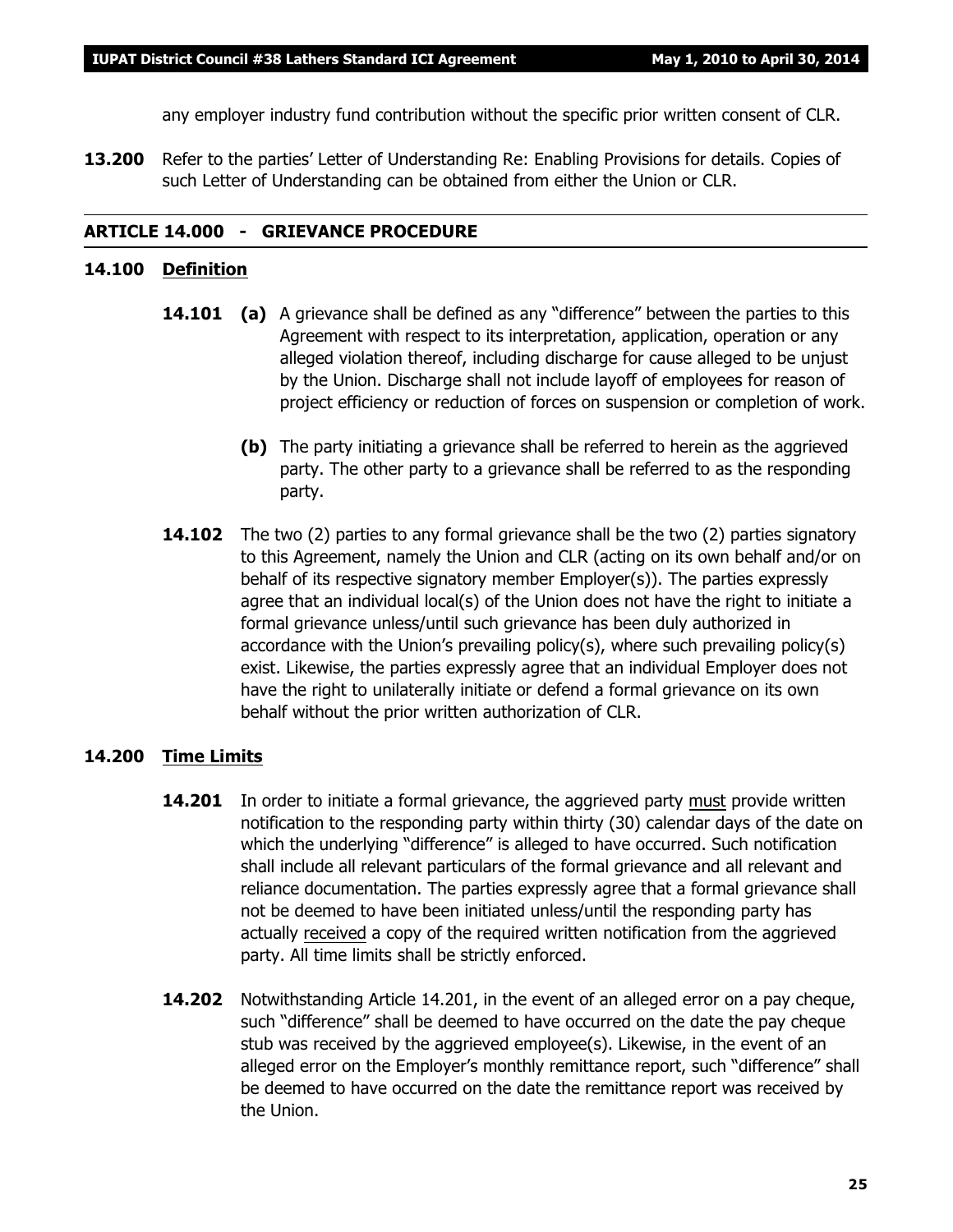#### **14.300 Step 1 (Informal Resolution)**

Once a formal grievance has been initiated, the parties shall make a concerted good faith effort to work out a mutually agreeable resolution. Notwithstanding the foregoing, unless otherwise mutually agreed by the parties in writing, the aggrieved party shall be deemed to have abandoned the formal grievance in the event notice of referral to Mr. Michael Fleming (in accordance with Article 14.400) has not been received by the responding party within sixty (60) calendar days of the date on which the underlying "difference" is alleged to have occurred. Refer to Article 14.202 for clarification on the interpretation of "occurred".

#### **14.400 Step 2 (Formal Resolution)**

The parties expressly agree that the Step 2 is an integral component of the Grievance Procedure in accordance with this Agreement.

If the parties are unable to work out a mutually agreeable resolution in accordance with Article 14.300, either party may refer the formal grievance to Mr. Michael Fleming for final and conclusive determination as follows. Notice of such referral shall be provided, in writing, to both the responding party and Mr. Fleming. Notwithstanding the foregoing, in the event Mr. Fleming is not available to the parties, the parties shall mutually agree upon a replacement. (Note: The parties expressly agree that all references to Mr. Michael Fleming within Article 14.000 shall be interpreted as *"Mr. Fleming or his replacement "* in the event a replacement for Mr. Fleming is mutually agreed upon in accordance with such Article.)

- **14.401** Mr. Fleming shall meet with the parties and shall attempt to facilitate a mutually agreeable resolution.
- **14.402 (a)** In the event Mr. Fleming is unable to facilitate a mutually agreeable resolution in accordance with Article 14.401, each party shall be required to submit a proposed determination/award, in writing, to Mr. Fleming. Mr. Fleming shall determine his own procedure, including timing, for such submissions. Upon receipt of both proposed determinations/awards, Mr. Fleming shall provide a copy to each party.
	- **(b)** Mr. Fleming shall consider the relative merits of each of the proposed determinations/awards, and shall select one (1) of the proposed determinations/awards in its entirety, and may not impose any alternative and/or modified determination/award without the prior mutual agreement of the parties.
	- **(c)** Mr. Fleming shall provide a summary of the reasons for his decision within his award.
- **14.403** Notwithstanding any/all contrary provisions of Article 14.000, Mr. Fleming shall have and may exercise all powers of a mediator/arbitrator pursuant to the *Labour Relations Code.*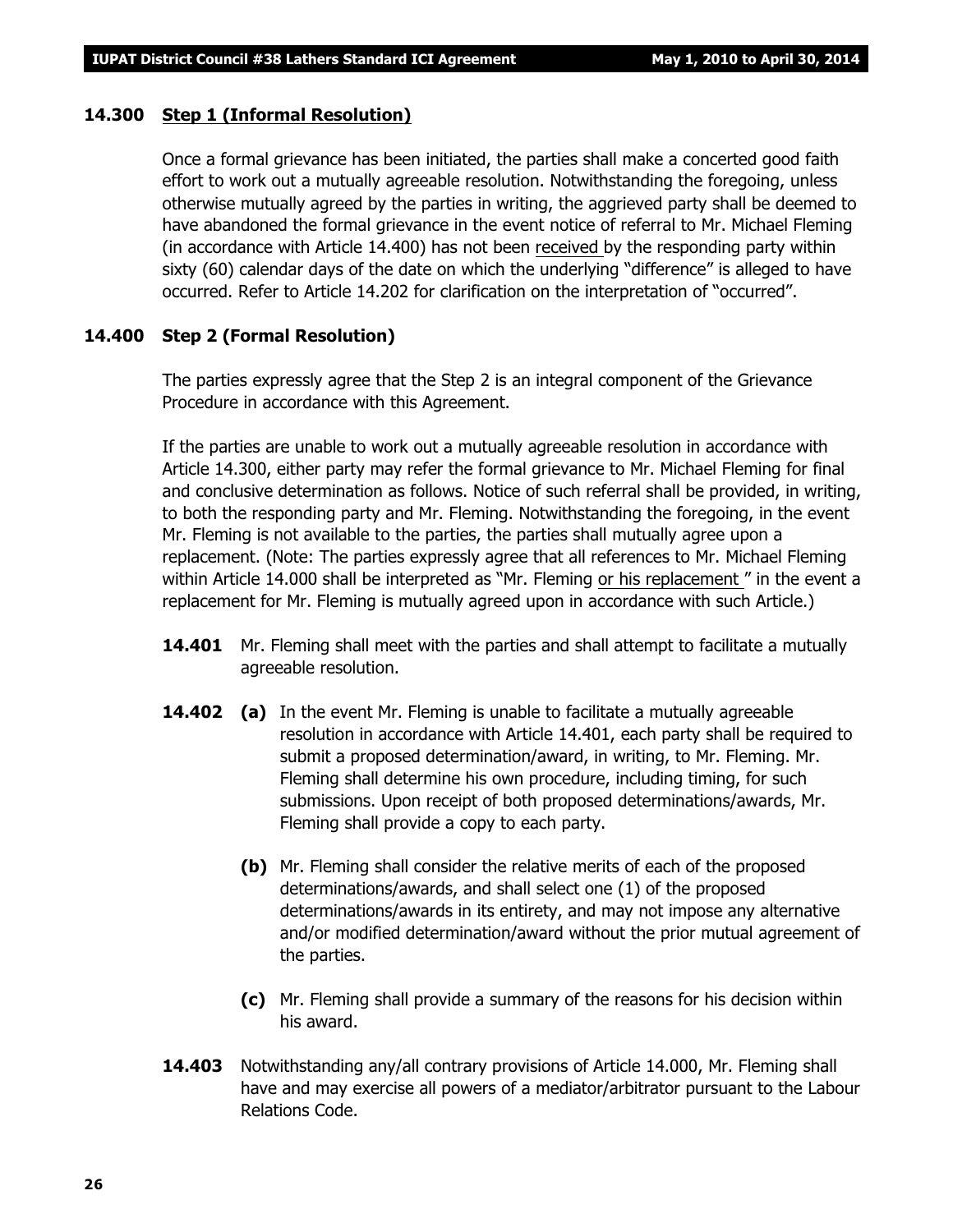**14.404** Notwithstanding any/all contrary provisions of Article 14.000, the parties may mutually agree, in writing, to any other grievance resolution procedure which they agree is appropriate under the circumstances.

#### **14.500 Expenses**

Each party shall be responsible for one hundred percent (100%) of any/all "party specific" costs, and fifty percent (50%) of any/all "joint" costs, which may be incurred during the informal and formal grievance resolution process.

#### **ARTICLE 15.000 - SAVINGS CLAUSE**

- **15.100** In the event that any clause, section or article of this Agreement should be held invalid by operation of law, or by a tribunal of competent jurisdiction, or if compliance with or enforcement of any clause, section or article should be restrained by such tribunal, pending a final determination as to its validity, the remainder of this Agreement or the application of such clause, section or article to persons or circumstances, other than those as to which it has been held invalid, or as to which compliance with or enforcement of has been restrained, shall not be affected thereby.
- **15.200** In the event that any clause, section or article of this Agreement should be held invalid, or enforcement of, or compliance with which has been restrained, as above set forth, the parties affected thereby shall enter into immediate collective bargaining negotiations, upon the request of either party, for the purpose of arriving at a mutually satisfactory replacement for such clause, section or article during the period of invalidity or restraint.
- **15.300** In the event the parties do not agree on such a mutually satisfactory replacement, they shall submit the dispute to the grievance procedure in accordance with Article 14.000.

#### **SIGNATURE OF PARTIES**

Signed on behalf of: Signed on behalf of:

Construction Labour Relations IUPAT District Council #38 Association of BC

Jim Bromley P. Byrne

Clyde H. Scollan Dave Holmes

Dated this  $13<sup>th</sup>$  day of January, 2012 Dated this  $13<sup>th</sup>$  day of January, 2012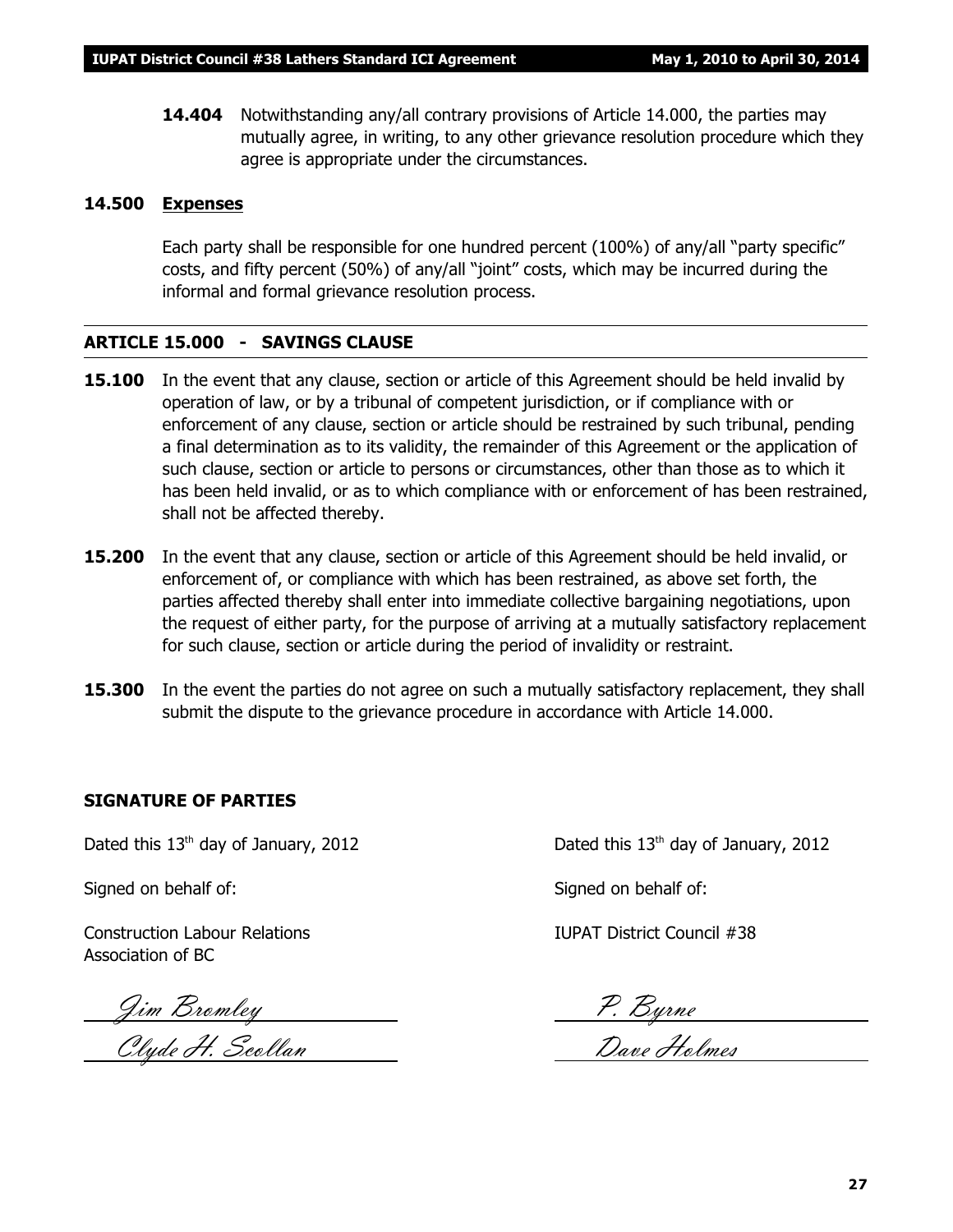### **SCHEDULE "A1" PAGE #1 of 1 MINIMUM STRAIGHT TIME HOURLY WAGE RATES AND BREAKDOWN OF MONETARY PACKAGE**

Schedule "A1" shall apply to all commercial and institutional projects which are located inside the Lower Mainland/Fraser Valley.

|                                               |               |                     | "Inside" Lower Mainland/Fraser Valley |                        |                        |            |                               | <b>Effective January 29, 2012</b> |             |                                |
|-----------------------------------------------|---------------|---------------------|---------------------------------------|------------------------|------------------------|------------|-------------------------------|-----------------------------------|-------------|--------------------------------|
|                                               |               |                     |                                       |                        |                        |            | <b>Employer Contributions</b> |                                   |             |                                |
| <b>Employee Classifications:</b>              | $\frac{0}{0}$ | <b>Base</b><br>Rate | <b>VP/SHP</b><br>8%                   | <b>Benefit</b><br>Plan | <b>Pension</b><br>Plan | <b>JTS</b> | <b>CAF</b>                    | <b>AWCC</b>                       | <b>CIRP</b> | <b>Total</b><br><b>Package</b> |
| <b>Journeyperson</b>                          |               |                     |                                       |                        |                        |            |                               |                                   |             |                                |
| Foreman (FM)<br>≻                             | 115%          | 38.27               | 3.06                                  | 1.75                   | 2.34                   | 0.51       | 0.12                          | 0.05                              | 0.02        | 46.12                          |
| > Certified (CJP)                             | 100%          | 33.28               | 2.66                                  | 1.75                   | 2.34                   | 0.51       | 0.12                          | 0.05                              | 0.02        | 40.73                          |
| <b>Apprentice or Uncertified Tradesperson</b> |               |                     |                                       |                        |                        |            |                               |                                   |             |                                |
| $>8th$ Term or Level 8                        | 90%           | 29.95               | 2.40                                  | 1.75                   | $*$ n/a                | 0.51       | 0.12                          | 0.05                              | 0.02        | 34.80                          |
| $>$ 7 <sup>th</sup> Term or Level 7           | 85%           | 28.29               | 2.26                                  | 1.75                   | $*$ n/a                | 0.51       | 0.12                          | 0.05                              | 0.02        | 33.00                          |
| 6 <sup>th</sup> Term or Level 6<br>$\geq$     | 80%           | 26.62               | 2.13                                  | 1.75                   | $*$ n/a                | 0.51       | 0.12                          | 0.05                              | 0.02        | 31.20                          |
| 5 <sup>th</sup> Term or Level 5<br>$\geq$     | 75%           | 24.96               | 2.00                                  | 1.75                   | $*$ n/a                | 0.51       | 0.12                          | 0.05                              | 0.02        | 29.41                          |
| $> 4th$ Term or Level 4                       | 70%           | 23.30               | 1.86                                  | 1.75                   | $*$ n/a                | 0.51       | 0.12                          | 0.05                              | 0.02        | 27.61                          |
| $> 3rd$ Term or Level 3                       | 65%           | 21.63               | 1.73                                  | 1.75                   | $*$ n/a                | 0.51       | 0.12                          | 0.05                              | 0.02        | 25.81                          |
| $> 2nd$ Term or Level 2                       | 60%           | 19.97               | 1.60                                  | 1.75                   | $*$ n/a                | 0.51       | 0.12                          | 0.05                              | 0.02        | 24.02                          |
| $1st$ Term or Level 1<br>$\geq$               | 55%           | 18.30               | 1.46                                  | 1.75                   | $*$ n/a                | 0.51       | 0.12                          | 0.05                              | 0.02        | 22.21                          |
| <b>Pre-Apprentice</b>                         | 45%           | 14.98               | 1.20                                  | 1.75                   | n/a                    | 0.51       | 0.12                          | 0.05                              | 0.02        | 18.63                          |

> Refer to Article 4.102 for application of annual wage re-opener which applies to Schedule "A1".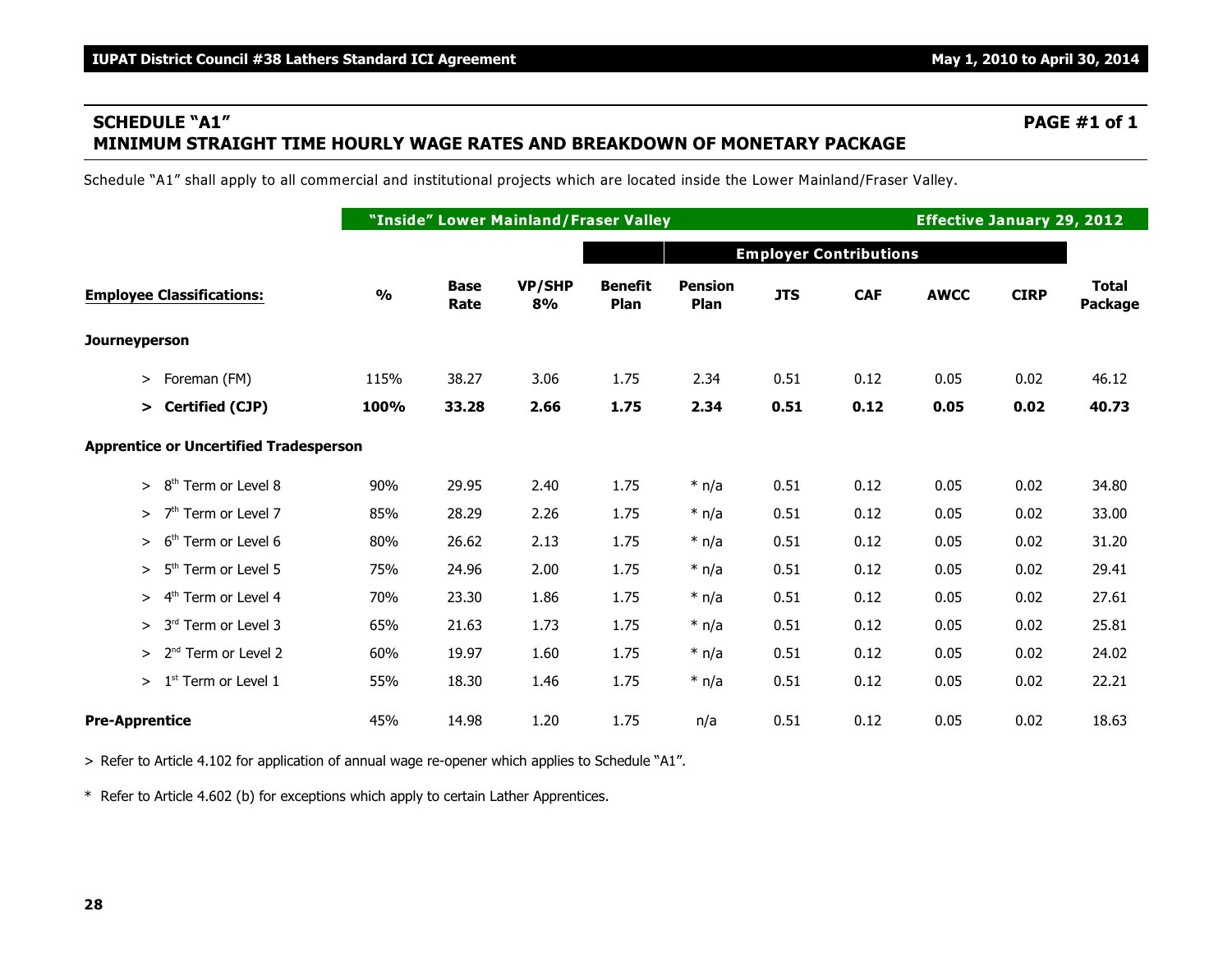#### **SCHEDULE "A2" PAGE #1 of 1 MINIMUM STRAIGHT TIME HOURLY WAGE RATES AND BREAKDOWN OF MONETARY PACKAGE**

Schedule "A2" shall apply to all commercial and institutional projects which are located outside the Lower Mainland/Fraser Valley on the BC Mainland.

|                                               |               |                     | "Outside" Lower Mainland/Fraser Valley (BC Mainland) |                        | <b>Effective January 29, 2012</b> |            |            |             |             |                                |  |  |  |
|-----------------------------------------------|---------------|---------------------|------------------------------------------------------|------------------------|-----------------------------------|------------|------------|-------------|-------------|--------------------------------|--|--|--|
|                                               |               |                     |                                                      |                        | <b>Employer Contributions</b>     |            |            |             |             |                                |  |  |  |
| <b>Employee Classifications:</b>              | $\frac{0}{0}$ | <b>Base</b><br>Rate | VP/SHP<br>8%                                         | <b>Benefit</b><br>Plan | <b>Pension</b><br>Plan            | <b>JTS</b> | <b>CAF</b> | <b>AWCC</b> | <b>CIRP</b> | <b>Total</b><br><b>Package</b> |  |  |  |
| <b>Journeyperson</b>                          |               |                     |                                                      |                        |                                   |            |            |             |             |                                |  |  |  |
| Foreman (FM)<br>$\geq$                        | 115%          | 37.12               | 2.97                                                 | 1.75                   | 2.34                              | 0.51       | 0.12       | 0.05        | 0.02        | 44.88                          |  |  |  |
| > Certified (CJP)                             | 100%          | 32.28               | 2.58                                                 | 1.75                   | 2.34                              | 0.51       | 0.12       | 0.05        | 0.02        | 39.65                          |  |  |  |
| <b>Apprentice or Uncertified Tradesperson</b> |               |                     |                                                      |                        |                                   |            |            |             |             |                                |  |  |  |
| 8 <sup>th</sup> Term or Level 8<br>$\geq$     | 90%           | 29.05               | 2.32                                                 | 1.75                   | $*$ n/a                           | 0.51       | 0.12       | 0.05        | 0.02        | 33.82                          |  |  |  |
| $>$ 7 <sup>th</sup> Term or Level 7           | 85%           | 27.44               | 2.20                                                 | 1.75                   | $*$ n/a                           | 0.51       | 0.12       | 0.05        | 0.02        | 32.09                          |  |  |  |
| 6 <sup>th</sup> Term or Level 6<br>$\geq$     | 80%           | 25.82               | 2.07                                                 | 1.75                   | $*$ n/a                           | 0.51       | 0.12       | 0.05        | 0.02        | 30.34                          |  |  |  |
| > 5 <sup>th</sup> Term or Level 5             | 75%           | 24.21               | 1.94                                                 | 1.75                   | $*$ n/a                           | 0.51       | 0.12       | 0.05        | 0.02        | 28.60                          |  |  |  |
| $> 4th$ Term or Level 4                       | 70%           | 22.60               | 1.81                                                 | 1.75                   | $*$ n/a                           | 0.51       | 0.12       | 0.05        | 0.02        | 26.86                          |  |  |  |
| $> 3rd$ Term or Level 3                       | 65%           | 20.98               | 1.68                                                 | 1.75                   | $*$ n/a                           | 0.51       | 0.12       | 0.05        | 0.02        | 25.11                          |  |  |  |
| $> 2nd$ Term or Level 2                       | 60%           | 19.37               | 1.55                                                 | 1.75                   | $*$ n/a                           | 0.51       | 0.12       | 0.05        | 0.02        | 23.37                          |  |  |  |
| $>1st$ Term or Level 1                        | 55%           | 17.75               | 1.42                                                 | 1.75                   | $*$ n/a                           | 0.51       | 0.12       | 0.05        | 0.02        | 21.62                          |  |  |  |
| <b>Pre-Apprentice</b>                         | 45%           | 14.53               | 1.16                                                 | 1.75                   | n/a                               | 0.51       | 0.12       | 0.05        | 0.02        | 18.14                          |  |  |  |

> Refer to Article 4.102 for application of annual wage re-opener which applies to Schedule "A2".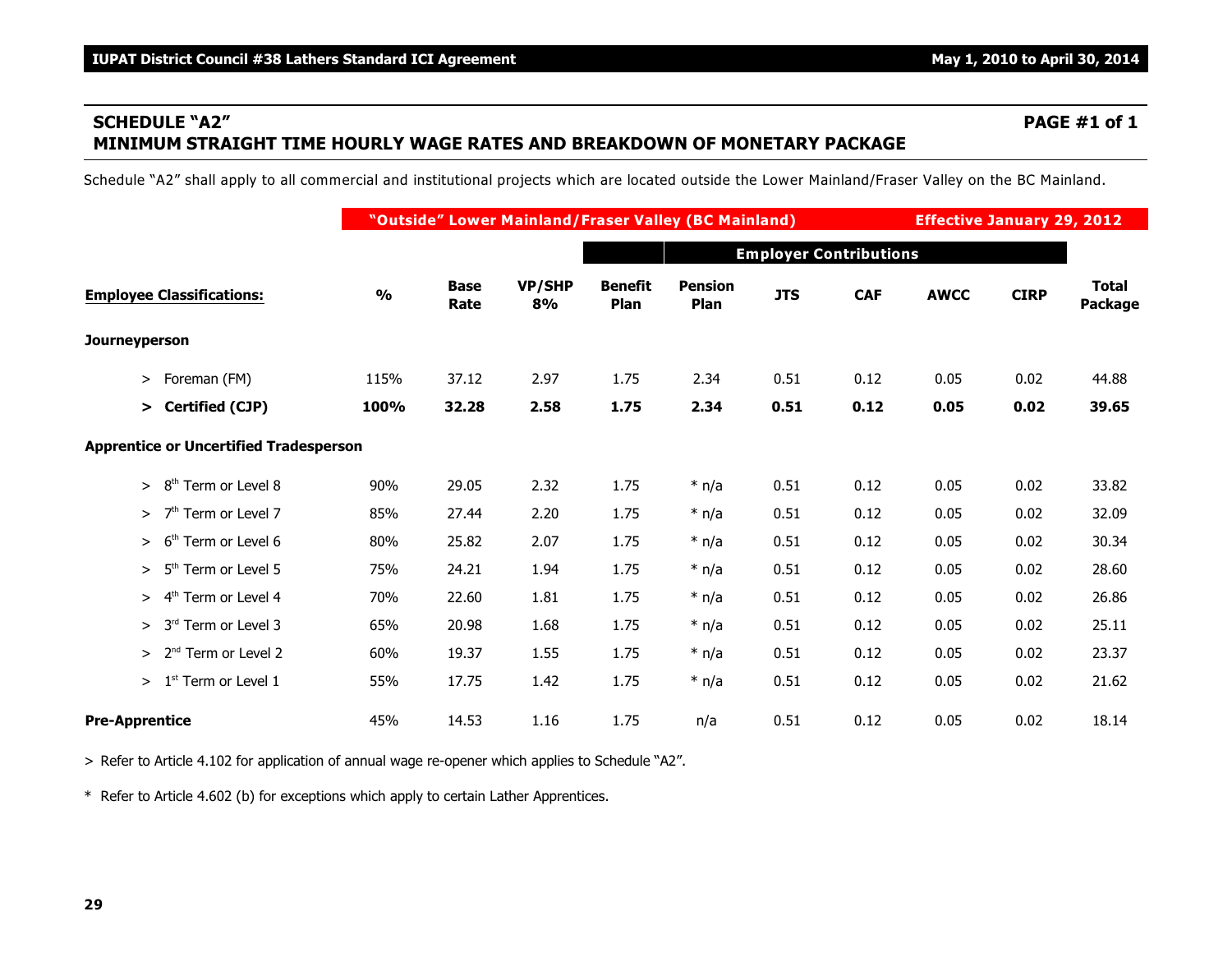### **SCHEDULE "B1" PAGE #1 of 4 EMPLOYER CONTRIBUTIONS AND EMPLOYEE DEDUCTIONS**

Schedule "B1" shall apply to all commercial and institutional projects which are located inside the Lower Mainland/Fraser Valley.

| "Inside" Lower Mainland/Fraser Valley    |      |                               |                               |            |      |                               |             |                                              |                                     |                                           |                           |                                             | <b>Effective January 29, 2012</b>                |                                               |                                                  |
|------------------------------------------|------|-------------------------------|-------------------------------|------------|------|-------------------------------|-------------|----------------------------------------------|-------------------------------------|-------------------------------------------|---------------------------|---------------------------------------------|--------------------------------------------------|-----------------------------------------------|--------------------------------------------------|
|                                          |      |                               |                               |            |      | <b>EMPLOYER CONTRIBUTIONS</b> |             |                                              |                                     |                                           |                           | <b>EMPLOYEE DEDUCTIONS</b>                  |                                                  |                                               |                                                  |
| <b>EMPLOYEE</b><br><b>CLASSIFICATION</b> |      | <b>BENEFIT</b><br><b>PLAN</b> | <b>PENSION</b><br><b>PLAN</b> | <b>JTS</b> | CAF  | <b>AWCC</b>                   | <b>CIRP</b> | <b>TOTAL</b><br><b>HOURLY</b><br><b>PAID</b> | <b>ADMIN</b><br><b>DUES</b><br>(2%) | <b>DC#38</b><br><b>ORG</b><br><b>FUND</b> | W&C<br><b>IAF</b><br>(5%) | <b>APP</b><br><b>TRADE</b><br><b>SCHOOL</b> | <b>TOTAL</b><br><b>HOURLY</b><br><b>DEDUCTED</b> | <b>BASIC</b><br><b>MONTHLY</b><br><b>DUES</b> | <b>TOTAL</b><br><b>HOURLY</b><br><b>REMITTED</b> |
| Foreman                                  | 115% | 1.75                          | 2.34                          | 0.51       | 0.12 | 0.05                          | 0.02        | 4.79                                         | 0.67                                | 0.04                                      | 1.664                     | n/a                                         | 2.374                                            | 26.30                                         | 7.164                                            |
| <b>CJP</b>                               | 100% | 1.75                          | 2.34                          | 0.51       | 0.12 | 0.05                          | 0.02        | 4.79                                         | 0.67                                | 0.04                                      | 1.664                     | n/a                                         | 2.374                                            | 26.30                                         | 7.164                                            |
| UT Level 8                               | 90%  | 1.75                          | n/a                           | 0.51       | 0.12 | 0.05                          | 0.02        | 2.45                                         | 0.60                                | 0.04                                      | 1.498                     | n/a                                         | 2.138                                            | 26.30                                         | 4.588                                            |
| UT Level 7                               | 85%  | 1.75                          | n/a                           | 0.51       | 0.12 | 0.05                          | 0.02        | 2.45                                         | 0.57                                | 0.04                                      | 1.415                     | n/a                                         | 2.025                                            | 26.30                                         | 4.475                                            |
| UT Level 6                               | 80%  | 1.75                          | n/a                           | 0.51       | 0.12 | 0.05                          | 0.02        | 2.45                                         | 0.53                                | 0.04                                      | 1.331                     | n/a                                         | 1.901                                            | 26.30                                         | 4.351                                            |
| UT Level 5                               | 75%  | 1.75                          | n/a                           | 0.51       | 0.12 | 0.05                          | 0.02        | 2.45                                         | 0.50                                | 0.04                                      | 1.248                     | n/a                                         | 1.788                                            | 26.30                                         | 4.238                                            |
| UT Level 4                               | 70%  | 1.75                          | n/a                           | 0.51       | 0.12 | 0.05                          | 0.02        | 2.45                                         | 0.47                                | 0.04                                      | 1.165                     | n/a                                         | 1.675                                            | 26.30                                         | 4.125                                            |
| UT Level 3                               | 65%  | 1.75                          | n/a                           | 0.51       | 0.12 | 0.05                          | 0.02        | 2.45                                         | 0.43                                | 0.04                                      | 1.082                     | n/a                                         | 1.552                                            | 26.30                                         | 4.002                                            |
| UT Level 2                               | 60%  | 1.75                          | n/a                           | 0.51       | 0.12 | 0.05                          | 0.02        | 2.45                                         | 0.40                                | 0.04                                      | 0.999                     | n/a                                         | 1.439                                            | 26.30                                         | 3.889                                            |
| UT Level 1                               | 55%  | 1.75                          | n/a                           | 0.51       | 0.12 | 0.05                          | 0.02        | 2.45                                         | 0.37                                | 0.04                                      | 0.915                     | n/a                                         | 1.325                                            | 26.30                                         | 3.775                                            |
| 8 <sup>th</sup> Term App                 | 90%  | 1.75                          | $*$ n/a                       | 0.51       | 0.12 | 0.05                          | 0.02        | 2.45                                         | 0.60                                | 0.04                                      | 1.498                     | 1.00                                        | 3.138                                            | 26.30                                         | 5.588                                            |
| 7 <sup>th</sup> Term App                 | 85%  | 1.75                          | $*$ n/a                       | 0.51       | 0.12 | 0.05                          | 0.02        | 2.45                                         | 0.57                                | 0.04                                      | 1.415                     | 1.00                                        | 3.025                                            | 26.30                                         | 5.475                                            |
| 6 <sup>th</sup> Term App                 | 80%  | 1.75                          | $*$ n/a                       | 0.51       | 0.12 | 0.05                          | 0.02        | 2.45                                         | 0.53                                | 0.04                                      | 1.331                     | 1.00                                        | 2.901                                            | 26.30                                         | 5.351                                            |
| 5 <sup>th</sup> Term App                 | 75%  | 1.75                          | $*$ n/a                       | 0.51       | 0.12 | 0.05                          | 0.02        | 2.45                                         | 0.50                                | 0.04                                      | 1.248                     | 1.00                                        | 2.788                                            | 26.30                                         | 5.238                                            |
| 4 <sup>th</sup> Term App                 | 70%  | 1.75                          | $*$ n/a                       | 0.51       | 0.12 | 0.05                          | 0.02        | 2.45                                         | 0.47                                | 0.04                                      | 1.165                     | 1.00                                        | 2.675                                            | 26.30                                         | 5.125                                            |
| 3rd Term App                             | 65%  | 1.75                          | $*$ n/a                       | 0.51       | 0.12 | 0.05                          | 0.02        | 2.45                                         | 0.43                                | 0.04                                      | 1.082                     | 1.00                                        | 2.552                                            | 26.30                                         | 5.002                                            |
| 2 <sup>nd</sup> Term App                 | 60%  | 1.75                          | $*$ n/a                       | 0.51       | 0.12 | 0.05                          | 0.02        | 2.45                                         | 0.40                                | 0.04                                      | 0.999                     | 1.00                                        | 2.439                                            | 26.30                                         | 4.889                                            |
| $1st$ Term App                           | 55%  | 1.75                          | $*$ n/a                       | 0.51       | 0.12 | 0.05                          | 0.02        | 2.45                                         | 0.37                                | 0.04                                      | 0.915                     | 1.00                                        | 2.325                                            | 26.30                                         | 4.775                                            |
| Pre-Apprentice                           | 45%  | 1.75                          | n/a                           | 0.51       | 0.12 | 0.05                          | 0.02        | 2.45                                         | 0.30                                | n/a                                       | n/a                       | n/a                                         | 0.300                                            | 26.30                                         | 2.750                                            |

**> All Employer contributions and employee deductions shall be calculated on the basis of "hours worked".**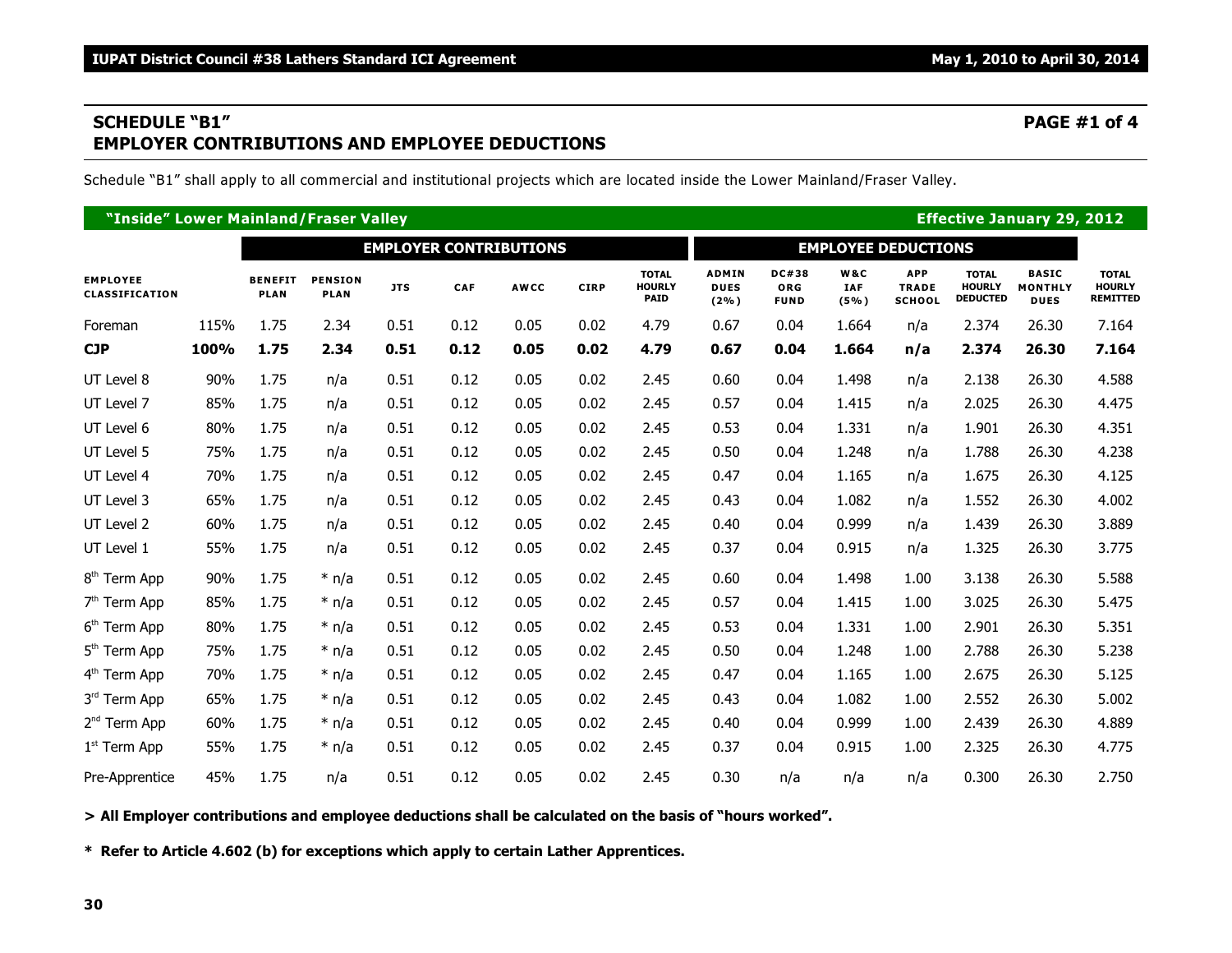### **SCHEDULE "B1" PAGE #2 of 4 EMPLOYER CONTRIBUTIONS AND EMPLOYEE DEDUCTIONS**

Schedule "B1" shall apply to all commercial and institutional projects which are located inside the Lower Mainland/Fraser Valley.

| "Inside" Lower Mainland/Fraser Valley |      |                               |                               |            |                               |             |             |                                              |                                        |                                    |                           |                                             | <b>Effective November 1, 2012</b>                |                                               |                                                  |
|---------------------------------------|------|-------------------------------|-------------------------------|------------|-------------------------------|-------------|-------------|----------------------------------------------|----------------------------------------|------------------------------------|---------------------------|---------------------------------------------|--------------------------------------------------|-----------------------------------------------|--------------------------------------------------|
|                                       |      |                               |                               |            | <b>EMPLOYER CONTRIBUTIONS</b> |             |             |                                              | <b>EMPLOYEE DEDUCTIONS</b>             |                                    |                           |                                             |                                                  |                                               |                                                  |
| <b>EMPLOYEE</b><br>CLASSIFICATION     |      | <b>BENEFIT</b><br><b>PLAN</b> | <b>PENSION</b><br><b>PLAN</b> | <b>JTS</b> | CAF                           | <b>AWCC</b> | <b>CIRP</b> | <b>TOTAL</b><br><b>HOURLY</b><br><b>PAID</b> | <b>ADMIN</b><br><b>DUES</b><br>$(2\%)$ | DC#38<br><b>ORG</b><br><b>FUND</b> | W&C<br><b>IAF</b><br>(5%) | <b>APP</b><br><b>TRADE</b><br><b>SCHOOL</b> | <b>TOTAL</b><br><b>HOURLY</b><br><b>DEDUCTED</b> | <b>BASIC</b><br><b>MONTHLY</b><br><b>DUES</b> | <b>TOTAL</b><br><b>HOURLY</b><br><b>REMITTED</b> |
| Foreman                               | 115% | 1.80                          | 2.34                          | 0.60       | 0.12                          | 0.05        | 0.02        | 4.93                                         | 0.67                                   | 0.04                               | 1.664                     | n/a                                         | 2.374                                            | 26.30                                         | 7.304                                            |
| <b>CJP</b>                            | 100% | 1.80                          | 2.34                          | 0.60       | 0.12                          | 0.05        | 0.02        | 4.93                                         | 0.67                                   | 0.04                               | 1.664                     | n/a                                         | 2.374                                            | 26.30                                         | 7.304                                            |
| UT Level 8                            | 90%  | 1.80                          | n/a                           | 0.60       | 0.12                          | 0.05        | 0.02        | 2.59                                         | 0.60                                   | 0.04                               | 1.498                     | n/a                                         | 2.138                                            | 26.30                                         | 4.728                                            |
| UT Level 7                            | 85%  | 1.80                          | n/a                           | 0.60       | 0.12                          | 0.05        | 0.02        | 2.59                                         | 0.57                                   | 0.04                               | 1.415                     | n/a                                         | 2.025                                            | 26.30                                         | 4.615                                            |
| UT Level 6                            | 80%  | 1.80                          | n/a                           | 0.60       | 0.12                          | 0.05        | 0.02        | 2.59                                         | 0.53                                   | 0.04                               | 1.331                     | n/a                                         | 1.901                                            | 26.30                                         | 4.491                                            |
| UT Level 5                            | 75%  | 1.80                          | n/a                           | 0.60       | 0.12                          | 0.05        | 0.02        | 2.59                                         | 0.50                                   | 0.04                               | 1.248                     | n/a                                         | 1.788                                            | 26.30                                         | 4.378                                            |
| UT Level 4                            | 70%  | 1.80                          | n/a                           | 0.60       | 0.12                          | 0.05        | 0.02        | 2.59                                         | 0.47                                   | 0.04                               | 1.165                     | n/a                                         | 1.675                                            | 26.30                                         | 4.265                                            |
| UT Level 3                            | 65%  | 1.80                          | n/a                           | 0.60       | 0.12                          | 0.05        | 0.02        | 2.59                                         | 0.43                                   | 0.04                               | 1.082                     | n/a                                         | 1.552                                            | 26.30                                         | 4.142                                            |
| UT Level 2                            | 60%  | 1.80                          | n/a                           | 0.60       | 0.12                          | 0.05        | 0.02        | 2.59                                         | 0.40                                   | 0.04                               | 0.999                     | n/a                                         | 1.439                                            | 26.30                                         | 4.029                                            |
| UT Level 1                            | 55%  | 1.80                          | n/a                           | 0.60       | 0.12                          | 0.05        | 0.02        | 2.59                                         | 0.37                                   | 0.04                               | 0.915                     | n/a                                         | 1.325                                            | 26.30                                         | 3.915                                            |
| 8 <sup>th</sup> Term App              | 90%  | 1.80                          | $*$ n/a                       | 0.60       | 0.12                          | 0.05        | 0.02        | 2.59                                         | 0.60                                   | 0.04                               | 1.498                     | 1.00                                        | 3.138                                            | 26.30                                         | 5.728                                            |
| 7 <sup>th</sup> Term App              | 85%  | 1.80                          | $*$ n/a                       | 0.60       | 0.12                          | 0.05        | 0.02        | 2.59                                         | 0.57                                   | 0.04                               | 1.415                     | 1.00                                        | 3.025                                            | 26.30                                         | 5.615                                            |
| 6 <sup>th</sup> Term App              | 80%  | 1.80                          | $*$ n/a                       | 0.60       | 0.12                          | 0.05        | 0.02        | 2.59                                         | 0.53                                   | 0.04                               | 1.331                     | 1.00                                        | 2.901                                            | 26.30                                         | 5.491                                            |
| 5 <sup>th</sup> Term App              | 75%  | 1.80                          | $*$ n/a                       | 0.60       | 0.12                          | 0.05        | 0.02        | 2.59                                         | 0.50                                   | 0.04                               | 1.248                     | 1.00                                        | 2.788                                            | 26.30                                         | 5.378                                            |
| 4 <sup>th</sup> Term App              | 70%  | 1.80                          | $*$ n/a                       | 0.60       | 0.12                          | 0.05        | 0.02        | 2.59                                         | 0.47                                   | 0.04                               | 1.165                     | 1.00                                        | 2.675                                            | 26.30                                         | 5.265                                            |
| 3rd Term App                          | 65%  | 1.80                          | $*$ n/a                       | 0.60       | 0.12                          | 0.05        | 0.02        | 2.59                                         | 0.43                                   | 0.04                               | 1.082                     | 1.00                                        | 2.552                                            | 26.30                                         | 5.142                                            |
| 2 <sup>nd</sup> Term App              | 60%  | 1.80                          | $*$ n/a                       | 0.60       | 0.12                          | 0.05        | 0.02        | 2.59                                         | 0.40                                   | 0.04                               | 0.999                     | 1.00                                        | 2.439                                            | 26.30                                         | 5.029                                            |
| $1st$ Term App                        | 55%  | 1.80                          | $*$ n/a                       | 0.60       | 0.12                          | 0.05        | 0.02        | 2.59                                         | 0.37                                   | 0.04                               | 0.915                     | 1.00                                        | 2.325                                            | 26.30                                         | 4.915                                            |
| Pre-Apprentice                        | 45%  | 1.80                          | n/a                           | 0.60       | 0.12                          | 0.05        | 0.02        | 2.59                                         | 0.30                                   | n/a                                | n/a                       | n/a                                         | 0.300                                            | 26.30                                         | 2.890                                            |

**> All Employer contributions and employee deductions shall be calculated on the basis of "hours worked".**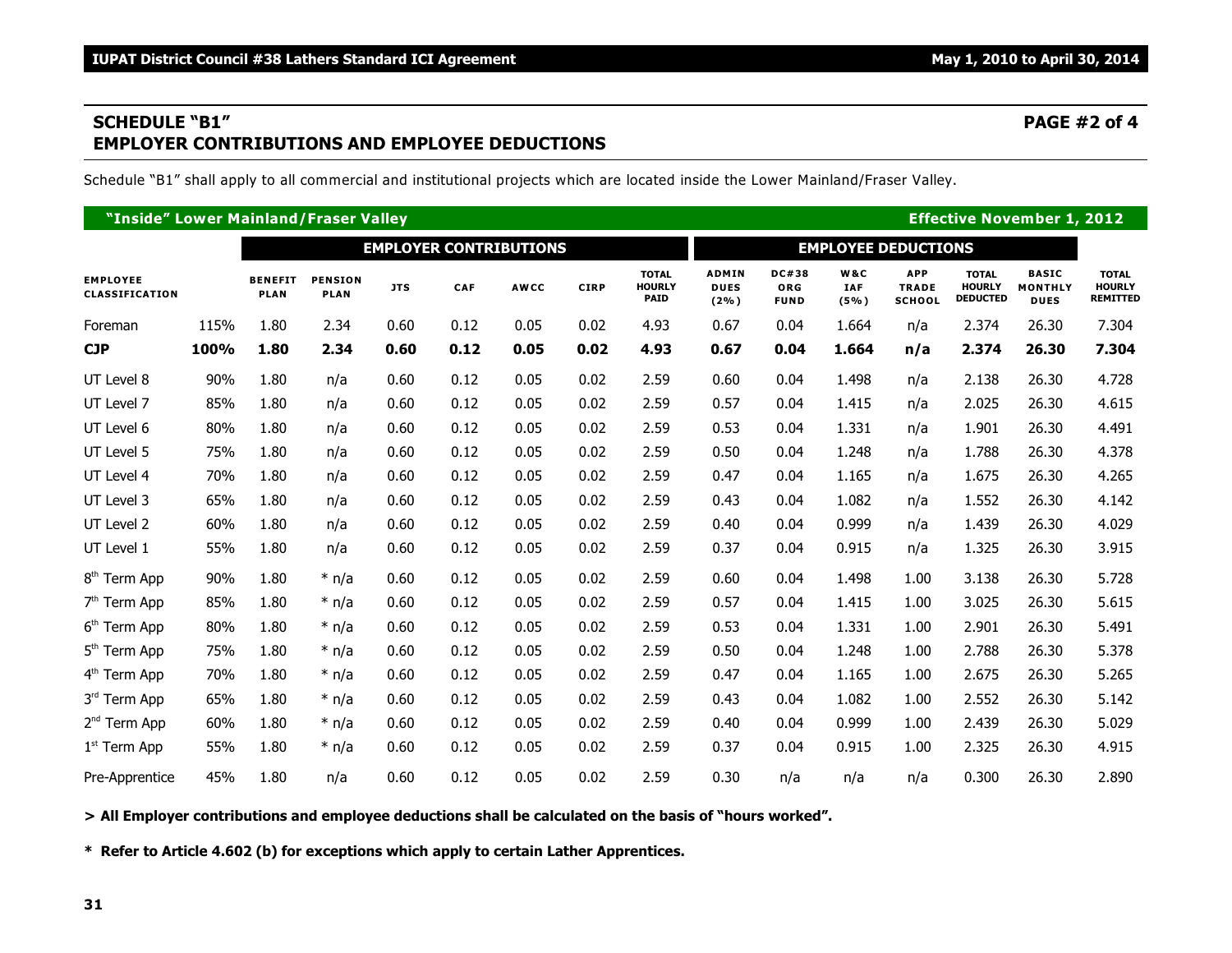### **SCHEDULE "B1" PAGE #3 of 4 EMPLOYER CONTRIBUTIONS AND EMPLOYEE DEDUCTIONS**

Schedule "B1" shall apply to all commercial and institutional projects which are located inside the Lower Mainland/Fraser Valley.

| "Inside" Lower Mainland/Fraser Valley    |      |                               |                               |            |                               |             |             |                                              |                                     |                                    |                           |                                             | <b>Effective May 1, 2013</b>                     |                                               |                                                  |  |
|------------------------------------------|------|-------------------------------|-------------------------------|------------|-------------------------------|-------------|-------------|----------------------------------------------|-------------------------------------|------------------------------------|---------------------------|---------------------------------------------|--------------------------------------------------|-----------------------------------------------|--------------------------------------------------|--|
|                                          |      |                               |                               |            | <b>EMPLOYER CONTRIBUTIONS</b> |             |             |                                              |                                     | <b>EMPLOYEE DEDUCTIONS</b>         |                           |                                             |                                                  |                                               |                                                  |  |
| <b>EMPLOYEE</b><br><b>CLASSIFICATION</b> |      | <b>BENEFIT</b><br><b>PLAN</b> | <b>PENSION</b><br><b>PLAN</b> | <b>JTS</b> | CAF                           | <b>AWCC</b> | <b>CIRP</b> | <b>TOTAL</b><br><b>HOURLY</b><br><b>PAID</b> | <b>ADMIN</b><br><b>DUES</b><br>(2%) | <b>DC#38</b><br>ORG<br><b>FUND</b> | W&C<br><b>IAF</b><br>(5%) | <b>APP</b><br><b>TRADE</b><br><b>SCHOOL</b> | <b>TOTAL</b><br><b>HOURLY</b><br><b>DEDUCTED</b> | <b>BASIC</b><br><b>MONTHLY</b><br><b>DUES</b> | <b>TOTAL</b><br><b>HOURLY</b><br><b>REMITTED</b> |  |
| Foreman                                  | 115% | 1.85                          | 2.34                          | 0.69       | 0.12                          | 0.05        | 0.02        | 5.07                                         | 0.67                                | 0.04                               | 1.664                     | n/a                                         | 2.374                                            | 26.30                                         | 7.444                                            |  |
| <b>CJP</b>                               | 100% | 1.85                          | 2.34                          | 0.69       | 0.12                          | 0.05        | 0.02        | 5.07                                         | 0.67                                | 0.04                               | 1.664                     | n/a                                         | 2.374                                            | 26.30                                         | 7.444                                            |  |
| UT Level 8                               | 90%  | 1.85                          | n/a                           | 0.69       | 0.12                          | 0.05        | 0.02        | 2.73                                         | 0.60                                | 0.04                               | 1.498                     | n/a                                         | 2.138                                            | 26.30                                         | 4.868                                            |  |
| UT Level 7                               | 85%  | 1.85                          | n/a                           | 0.69       | 0.12                          | 0.05        | 0.02        | 2.73                                         | 0.57                                | 0.04                               | 1.415                     | n/a                                         | 2.025                                            | 26.30                                         | 4.755                                            |  |
| UT Level 6                               | 80%  | 1.85                          | n/a                           | 0.69       | 0.12                          | 0.05        | 0.02        | 2.73                                         | 0.53                                | 0.04                               | 1.331                     | n/a                                         | 1.901                                            | 26.30                                         | 4.631                                            |  |
| UT Level 5                               | 75%  | 1.85                          | n/a                           | 0.69       | 0.12                          | 0.05        | 0.02        | 2.73                                         | 0.50                                | 0.04                               | 1.248                     | n/a                                         | 1.788                                            | 26.30                                         | 4.518                                            |  |
| UT Level 4                               | 70%  | 1.85                          | n/a                           | 0.69       | 0.12                          | 0.05        | 0.02        | 2.73                                         | 0.47                                | 0.04                               | 1.165                     | n/a                                         | 1.675                                            | 26.30                                         | 4.405                                            |  |
| UT Level 3                               | 65%  | 1.85                          | n/a                           | 0.69       | 0.12                          | 0.05        | 0.02        | 2.73                                         | 0.43                                | 0.04                               | 1.082                     | n/a                                         | 1.552                                            | 26.30                                         | 4.282                                            |  |
| UT Level 2                               | 60%  | 1.85                          | n/a                           | 0.69       | 0.12                          | 0.05        | 0.02        | 2.73                                         | 0.40                                | 0.04                               | 0.999                     | n/a                                         | 1.439                                            | 26.30                                         | 4.169                                            |  |
| UT Level 1                               | 55%  | 1.85                          | n/a                           | 0.69       | 0.12                          | 0.05        | 0.02        | 2.73                                         | 0.37                                | 0.04                               | 0.915                     | n/a                                         | 1.325                                            | 26.30                                         | 4.055                                            |  |
| 8 <sup>th</sup> Term App                 | 90%  | 1.85                          | $*$ n/a                       | 0.69       | 0.12                          | 0.05        | 0.02        | 2.73                                         | 0.60                                | 0.04                               | 1.498                     | 1.00                                        | 3.138                                            | 26.30                                         | 5.868                                            |  |
| 7 <sup>th</sup> Term App                 | 85%  | 1.85                          | $*$ n/a                       | 0.69       | 0.12                          | 0.05        | 0.02        | 2.73                                         | 0.57                                | 0.04                               | 1.415                     | 1.00                                        | 3.025                                            | 26.30                                         | 5.755                                            |  |
| 6 <sup>th</sup> Term App                 | 80%  | 1.85                          | $*$ n/a                       | 0.69       | 0.12                          | 0.05        | 0.02        | 2.73                                         | 0.53                                | 0.04                               | 1.331                     | 1.00                                        | 2.901                                            | 26.30                                         | 5.631                                            |  |
| 5 <sup>th</sup> Term App                 | 75%  | 1.85                          | $*$ n/a                       | 0.69       | 0.12                          | 0.05        | 0.02        | 2.73                                         | 0.50                                | 0.04                               | 1.248                     | 1.00                                        | 2.788                                            | 26.30                                         | 5.518                                            |  |
| 4 <sup>th</sup> Term App                 | 70%  | 1.85                          | $*$ n/a                       | 0.69       | 0.12                          | 0.05        | 0.02        | 2.73                                         | 0.47                                | 0.04                               | 1.165                     | 1.00                                        | 2.675                                            | 26.30                                         | 5.405                                            |  |
| 3rd Term App                             | 65%  | 1.85                          | $*$ n/a                       | 0.69       | 0.12                          | 0.05        | 0.02        | 2.73                                         | 0.43                                | 0.04                               | 1.082                     | 1.00                                        | 2.552                                            | 26.30                                         | 5.282                                            |  |
| 2 <sup>nd</sup> Term App                 | 60%  | 1.85                          | $*$ n/a                       | 0.69       | 0.12                          | 0.05        | 0.02        | 2.73                                         | 0.40                                | 0.04                               | 0.999                     | 1.00                                        | 2.439                                            | 26.30                                         | 5.169                                            |  |
| $1st$ Term App                           | 55%  | 1.85                          | $*$ n/a                       | 0.69       | 0.12                          | 0.05        | 0.02        | 2.73                                         | 0.37                                | 0.04                               | 0.915                     | 1.00                                        | 2.325                                            | 26.30                                         | 5.055                                            |  |
| Pre-Apprentice                           | 45%  | 1.85                          | n/a                           | 0.69       | 0.12                          | 0.05        | 0.02        | 2.73                                         | 0.30                                | n/a                                | n/a                       | n/a                                         | 0.300                                            | 26.30                                         | 3.030                                            |  |

**> All Employer contributions and employee deductions shall be calculated on the basis of "hours worked".**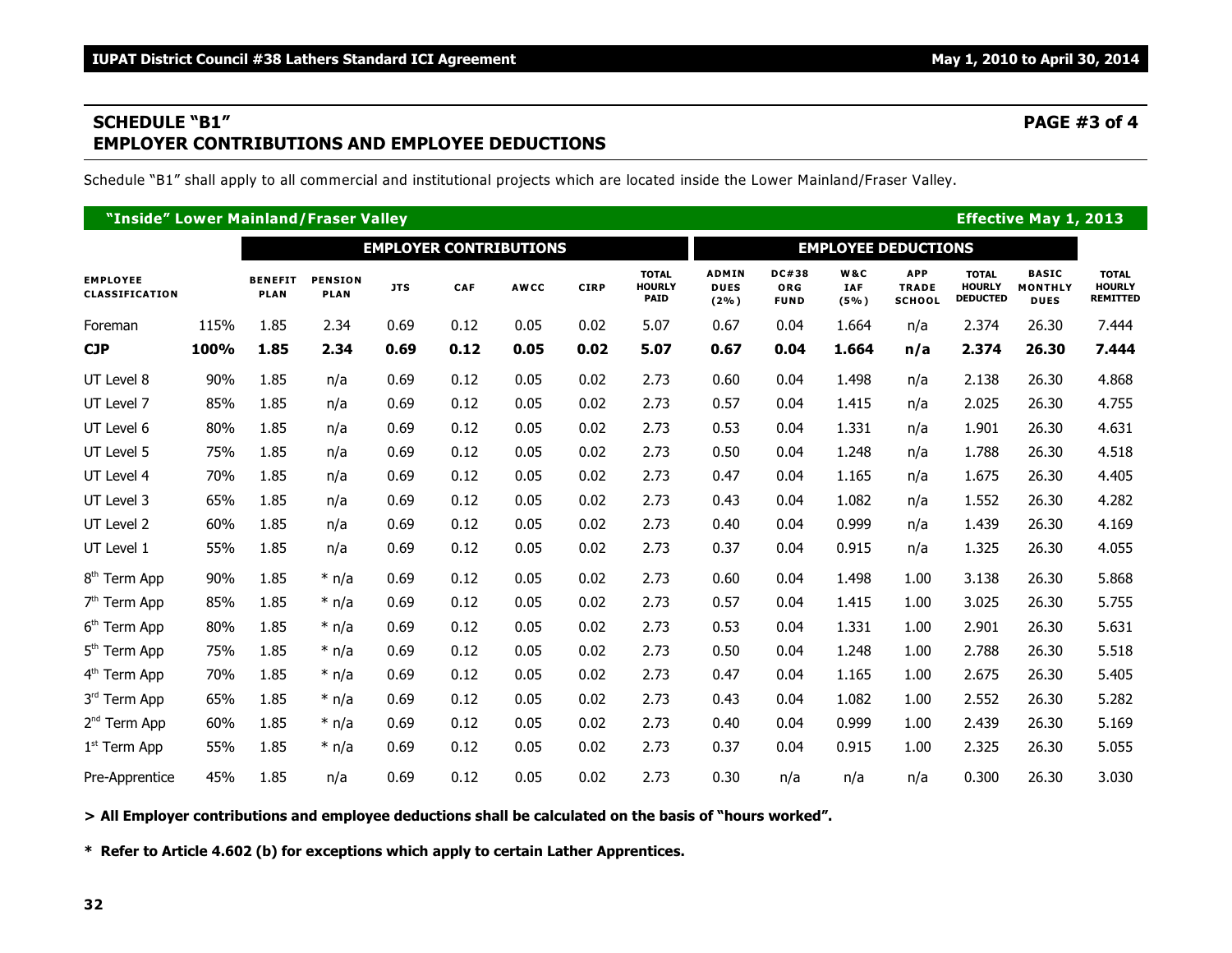### **SCHEDULE "B1" PAGE #4 of 4 EMPLOYER CONTRIBUTIONS AND EMPLOYEE DEDUCTIONS**

Schedule "B1" shall apply to all commercial and institutional projects which are located inside the Lower Mainland/Fraser Valley.

| "Inside" Lower Mainland/Fraser Valley |      |                               |                               |            |                               |             |             |                                              |                                        |                                    |                           | <b>Effective November 1, 2013</b>           |                                                  |                                               |                                                  |
|---------------------------------------|------|-------------------------------|-------------------------------|------------|-------------------------------|-------------|-------------|----------------------------------------------|----------------------------------------|------------------------------------|---------------------------|---------------------------------------------|--------------------------------------------------|-----------------------------------------------|--------------------------------------------------|
|                                       |      |                               |                               |            | <b>EMPLOYER CONTRIBUTIONS</b> |             |             |                                              | <b>EMPLOYEE DEDUCTIONS</b>             |                                    |                           |                                             |                                                  |                                               |                                                  |
| <b>EMPLOYEE</b><br>CLASSIFICATION     |      | <b>BENEFIT</b><br><b>PLAN</b> | <b>PENSION</b><br><b>PLAN</b> | <b>JTS</b> | CAF                           | <b>AWCC</b> | <b>CIRP</b> | <b>TOTAL</b><br><b>HOURLY</b><br><b>PAID</b> | <b>ADMIN</b><br><b>DUES</b><br>$(2\%)$ | DC#38<br><b>ORG</b><br><b>FUND</b> | W&C<br><b>IAF</b><br>(5%) | <b>APP</b><br><b>TRADE</b><br><b>SCHOOL</b> | <b>TOTAL</b><br><b>HOURLY</b><br><b>DEDUCTED</b> | <b>BASIC</b><br><b>MONTHLY</b><br><b>DUES</b> | <b>TOTAL</b><br><b>HOURLY</b><br><b>REMITTED</b> |
| Foreman                               | 115% | 1.95                          | 2.34                          | 0.73       | 0.12                          | 0.05        | 0.02        | 5.21                                         | 0.67                                   | 0.04                               | 1.664                     | n/a                                         | 2.374                                            | 26.30                                         | 7.584                                            |
| <b>CJP</b>                            | 100% | 1.95                          | 2.34                          | 0.73       | 0.12                          | 0.05        | 0.02        | 5.21                                         | 0.67                                   | 0.04                               | 1.664                     | n/a                                         | 2.374                                            | 26.30                                         | 7.584                                            |
| UT Level 8                            | 90%  | 1.95                          | n/a                           | 0.73       | 0.12                          | 0.05        | 0.02        | 2.87                                         | 0.60                                   | 0.04                               | 1.498                     | n/a                                         | 2.138                                            | 26.30                                         | 5.008                                            |
| UT Level 7                            | 85%  | 1.95                          | n/a                           | 0.73       | 0.12                          | 0.05        | 0.02        | 2.87                                         | 0.57                                   | 0.04                               | 1.415                     | n/a                                         | 2.025                                            | 26.30                                         | 4.895                                            |
| UT Level 6                            | 80%  | 1.95                          | n/a                           | 0.73       | 0.12                          | 0.05        | 0.02        | 2.87                                         | 0.53                                   | 0.04                               | 1.331                     | n/a                                         | 1.901                                            | 26.30                                         | 4.771                                            |
| UT Level 5                            | 75%  | 1.95                          | n/a                           | 0.73       | 0.12                          | 0.05        | 0.02        | 2.87                                         | 0.50                                   | 0.04                               | 1.248                     | n/a                                         | 1.788                                            | 26.30                                         | 4.658                                            |
| UT Level 4                            | 70%  | 1.95                          | n/a                           | 0.73       | 0.12                          | 0.05        | 0.02        | 2.87                                         | 0.47                                   | 0.04                               | 1.165                     | n/a                                         | 1.675                                            | 26.30                                         | 4.545                                            |
| UT Level 3                            | 65%  | 1.95                          | n/a                           | 0.73       | 0.12                          | 0.05        | 0.02        | 2.87                                         | 0.43                                   | 0.04                               | 1.082                     | n/a                                         | 1.552                                            | 26.30                                         | 4.422                                            |
| UT Level 2                            | 60%  | 1.95                          | n/a                           | 0.73       | 0.12                          | 0.05        | 0.02        | 2.87                                         | 0.40                                   | 0.04                               | 0.999                     | n/a                                         | 1.439                                            | 26.30                                         | 4.309                                            |
| UT Level 1                            | 55%  | 1.95                          | n/a                           | 0.73       | 0.12                          | 0.05        | 0.02        | 2.87                                         | 0.37                                   | 0.04                               | 0.915                     | n/a                                         | 1.325                                            | 26.30                                         | 4.195                                            |
| 8 <sup>th</sup> Term App              | 90%  | 1.95                          | $*$ n/a                       | 0.73       | 0.12                          | 0.05        | 0.02        | 2.87                                         | 0.60                                   | 0.04                               | 1.498                     | 1.00                                        | 3.138                                            | 26.30                                         | 6.008                                            |
| 7 <sup>th</sup> Term App              | 85%  | 1.95                          | $*$ n/a                       | 0.73       | 0.12                          | 0.05        | 0.02        | 2.87                                         | 0.57                                   | 0.04                               | 1.415                     | 1.00                                        | 3.025                                            | 26.30                                         | 5.895                                            |
| 6 <sup>th</sup> Term App              | 80%  | 1.95                          | $*$ n/a                       | 0.73       | 0.12                          | 0.05        | 0.02        | 2.87                                         | 0.53                                   | 0.04                               | 1.331                     | 1.00                                        | 2.901                                            | 26.30                                         | 5.771                                            |
| 5 <sup>th</sup> Term App              | 75%  | 1.95                          | $*$ n/a                       | 0.73       | 0.12                          | 0.05        | 0.02        | 2.87                                         | 0.50                                   | 0.04                               | 1.248                     | 1.00                                        | 2.788                                            | 26.30                                         | 5.658                                            |
| 4 <sup>th</sup> Term App              | 70%  | 1.95                          | $*$ n/a                       | 0.73       | 0.12                          | 0.05        | 0.02        | 2.87                                         | 0.47                                   | 0.04                               | 1.165                     | 1.00                                        | 2.675                                            | 26.30                                         | 5.545                                            |
| 3rd Term App                          | 65%  | 1.95                          | $*$ n/a                       | 0.73       | 0.12                          | 0.05        | 0.02        | 2.87                                         | 0.43                                   | 0.04                               | 1.082                     | 1.00                                        | 2.552                                            | 26.30                                         | 5.422                                            |
| 2 <sup>nd</sup> Term App              | 60%  | 1.95                          | $*$ n/a                       | 0.73       | 0.12                          | 0.05        | 0.02        | 2.87                                         | 0.40                                   | 0.04                               | 0.999                     | 1.00                                        | 2.439                                            | 26.30                                         | 5.309                                            |
| $1st$ Term App                        | 55%  | 1.95                          | $*$ n/a                       | 0.73       | 0.12                          | 0.05        | 0.02        | 2.87                                         | 0.37                                   | 0.04                               | 0.915                     | 1.00                                        | 2.325                                            | 26.30                                         | 5.195                                            |
| Pre-Apprentice                        | 45%  | 1.95                          | n/a                           | 0.73       | 0.12                          | 0.05        | 0.02        | 2.87                                         | 0.30                                   | n/a                                | n/a                       | n/a                                         | 0.300                                            | 26.30                                         | 3.170                                            |

**> All Employer contributions and employee deductions shall be calculated on the basis of "hours worked".**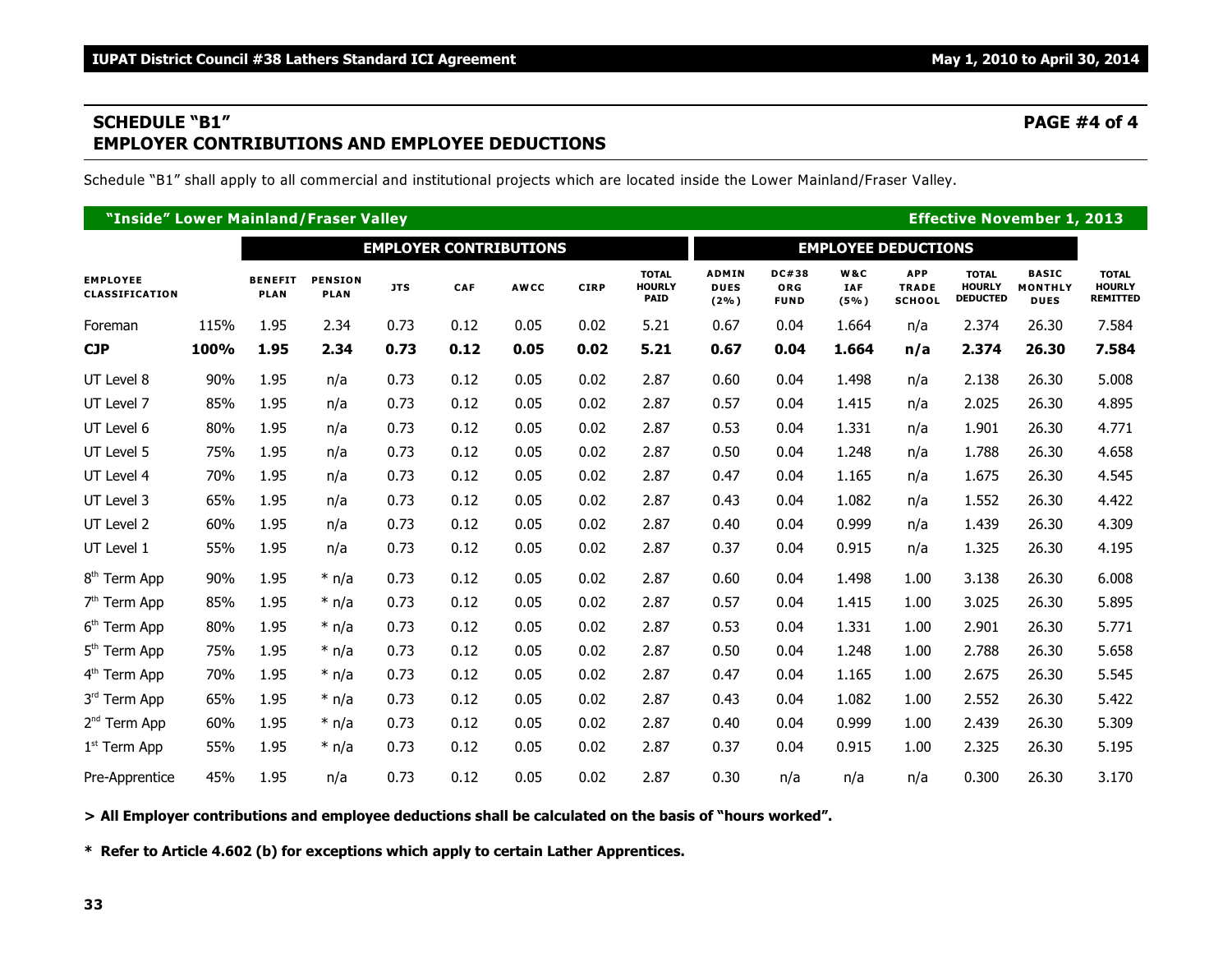### **SCHEDULE "B2" PAGE #1 of 4 EMPLOYER CONTRIBUTIONS AND EMPLOYEE DEDUCTIONS**

Schedule "B2" shall apply to all commercial and institutional projects which are located outside the Lower Mainland/Fraser Valley on the BC Mainland.

| "Outside" Lower Mainland/Fraser Valley |      |                               |                               |            |            |             |             |                                              |                                        |                                           |                           |                                             |                                                  | <b>Effective January 29, 2012</b>             |                                                  |
|----------------------------------------|------|-------------------------------|-------------------------------|------------|------------|-------------|-------------|----------------------------------------------|----------------------------------------|-------------------------------------------|---------------------------|---------------------------------------------|--------------------------------------------------|-----------------------------------------------|--------------------------------------------------|
| <b>EMPLOYER CONTRIBUTIONS</b>          |      |                               |                               |            |            |             |             | <b>EMPLOYEE DEDUCTIONS</b>                   |                                        |                                           |                           |                                             |                                                  |                                               |                                                  |
| <b>EMPLOYEE</b><br>CLASSIFICATION      |      | <b>BENEFIT</b><br><b>PLAN</b> | <b>PENSION</b><br><b>PLAN</b> | <b>JTS</b> | <b>CAF</b> | <b>AWCC</b> | <b>CIRP</b> | <b>TOTAL</b><br><b>HOURLY</b><br><b>PAID</b> | <b>ADMIN</b><br><b>DUES</b><br>$(2\%)$ | <b>DC#38</b><br><b>ORG</b><br><b>FUND</b> | W&C<br><b>IAF</b><br>(5%) | <b>APP</b><br><b>TRADE</b><br><b>SCHOOL</b> | <b>TOTAL</b><br><b>HOURLY</b><br><b>DEDUCTED</b> | <b>BASIC</b><br><b>MONTHLY</b><br><b>DUES</b> | <b>TOTAL</b><br><b>HOURLY</b><br><b>REMITTED</b> |
| Foreman                                | 115% | 1.75                          | 2.34                          | 0.51       | 0.12       | 0.05        | 0.02        | 4.79                                         | 0.65                                   | 0.04                                      | 1.614                     | n/a                                         | 2.304                                            | 26.30                                         | 7.094                                            |
| <b>CJP</b>                             | 100% | 1.75                          | 2.34                          | 0.51       | 0.12       | 0.05        | 0.02        | 4.79                                         | 0.65                                   | 0.04                                      | 1.614                     | n/a                                         | 2.304                                            | 26.30                                         | 7.094                                            |
| UT Level 8                             | 90%  | 1.75                          | n/a                           | 0.51       | 0.12       | 0.05        | 0.02        | 2.45                                         | 0.58                                   | 0.04                                      | 1.453                     | n/a                                         | 2.073                                            | 26.30                                         | 4.523                                            |
| UT Level 7                             | 85%  | 1.75                          | n/a                           | 0.51       | 0.12       | 0.05        | 0.02        | 2.45                                         | 0.55                                   | 0.04                                      | 1.372                     | n/a                                         | 1.962                                            | 26.30                                         | 4.412                                            |
| UT Level 6                             | 80%  | 1.75                          | n/a                           | 0.51       | 0.12       | 0.05        | 0.02        | 2.45                                         | 0.52                                   | 0.04                                      | 1.291                     | n/a                                         | 1.851                                            | 26.30                                         | 4.301                                            |
| UT Level 5                             | 75%  | 1.75                          | n/a                           | 0.51       | 0.12       | 0.05        | 0.02        | 2.45                                         | 0.48                                   | 0.04                                      | 1.211                     | n/a                                         | 1.731                                            | 26.30                                         | 4.181                                            |
| UT Level 4                             | 70%  | 1.75                          | n/a                           | 0.51       | 0.12       | 0.05        | 0.02        | 2.45                                         | 0.45                                   | 0.04                                      | 1.130                     | n/a                                         | 1.620                                            | 26.30                                         | 4.070                                            |
| UT Level 3                             | 65%  | 1.75                          | n/a                           | 0.51       | 0.12       | 0.05        | 0.02        | 2.45                                         | 0.42                                   | 0.04                                      | 1.049                     | n/a                                         | 1.509                                            | 26.30                                         | 3.959                                            |
| UT Level 2                             | 60%  | 1.75                          | n/a                           | 0.51       | 0.12       | 0.05        | 0.02        | 2.45                                         | 0.39                                   | 0.04                                      | 0.969                     | n/a                                         | 1.399                                            | 26.30                                         | 3.849                                            |
| UT Level 1                             | 55%  | 1.75                          | n/a                           | 0.51       | 0.12       | 0.05        | 0.02        | 2.45                                         | 0.36                                   | 0.04                                      | 0.888                     | n/a                                         | 1.288                                            | 26.30                                         | 3.738                                            |
| 8 <sup>th</sup> Term App               | 90%  | 1.75                          | $*$ n/a                       | 0.51       | 0.12       | 0.05        | 0.02        | 2.45                                         | 0.58                                   | 0.04                                      | 1.453                     | 1.00                                        | 3.073                                            | 26.30                                         | 5.523                                            |
| 7 <sup>th</sup> Term App               | 85%  | 1.75                          | $*$ n/a                       | 0.51       | 0.12       | 0.05        | 0.02        | 2.45                                         | 0.55                                   | 0.04                                      | 1.372                     | 1.00                                        | 2.962                                            | 26.30                                         | 5.412                                            |
| 6 <sup>th</sup> Term App               | 80%  | 1.75                          | $*$ n/a                       | 0.51       | 0.12       | 0.05        | 0.02        | 2.45                                         | 0.52                                   | 0.04                                      | 1.291                     | 1.00                                        | 2.851                                            | 26.30                                         | 5.301                                            |
| 5 <sup>th</sup> Term App               | 75%  | 1.75                          | $*$ n/a                       | 0.51       | 0.12       | 0.05        | 0.02        | 2.45                                         | 0.48                                   | 0.04                                      | 1.211                     | 1.00                                        | 2.731                                            | 26.30                                         | 5.181                                            |
| 4 <sup>th</sup> Term App               | 70%  | 1.75                          | $*$ n/a                       | 0.51       | 0.12       | 0.05        | 0.02        | 2.45                                         | 0.45                                   | 0.04                                      | 1.130                     | 1.00                                        | 2.620                                            | 26.30                                         | 5.070                                            |
| 3rd Term App                           | 65%  | 1.75                          | $*$ n/a                       | 0.51       | 0.12       | 0.05        | 0.02        | 2.45                                         | 0.42                                   | 0.04                                      | 1.049                     | 1.00                                        | 2.509                                            | 26.30                                         | 4.959                                            |
| 2 <sup>nd</sup> Term App               | 60%  | 1.75                          | $*$ n/a                       | 0.51       | 0.12       | 0.05        | 0.02        | 2.45                                         | 0.39                                   | 0.04                                      | 0.969                     | 1.00                                        | 2.399                                            | 26.30                                         | 4.849                                            |
| $1st$ Term App                         | 55%  | 1.75                          | $*$ n/a                       | 0.51       | 0.12       | 0.05        | 0.02        | 2.45                                         | 0.36                                   | 0.04                                      | 0.888                     | 1.00                                        | 2.288                                            | 26.30                                         | 4.738                                            |
| Pre-Apprentice                         | 45%  | 1.75                          | n/a                           | 0.51       | 0.12       | 0.05        | 0.02        | 2.45                                         | 0.29                                   | n/a                                       | n/a                       | n/a                                         | 0.290                                            | 26.30                                         | 2.740                                            |

**> All Employer contributions and employee deductions shall be calculated on the basis of "hours worked".**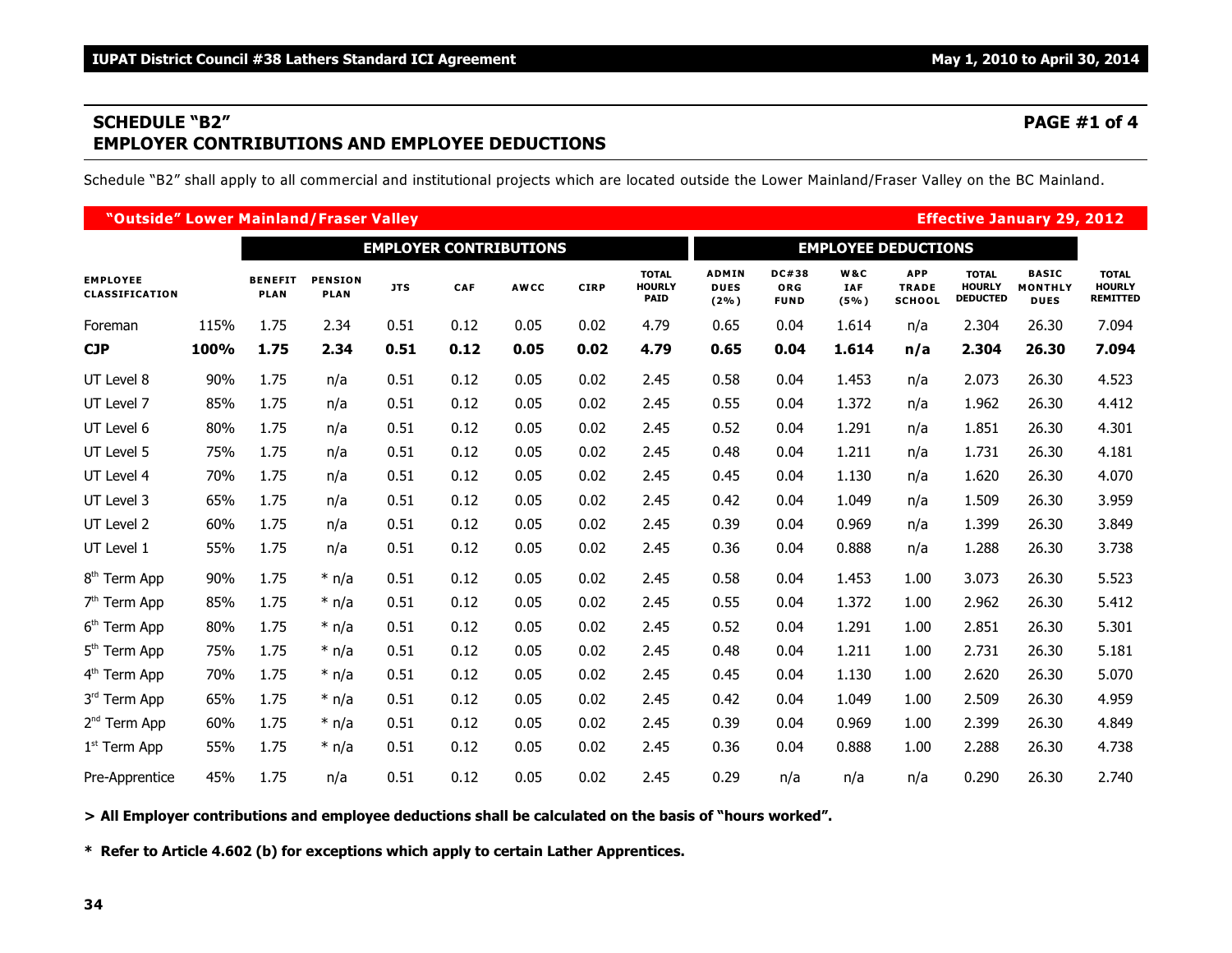### **SCHEDULE "B2" PAGE #2 of 4 EMPLOYER CONTRIBUTIONS AND EMPLOYEE DEDUCTIONS**

Schedule "B2" shall apply to all commercial and institutional projects which are located outside the Lower Mainland/Fraser Valley on the BC Mainland.

| "Outside" Lower Mainland/Fraser Valley |      |                               |                               |            |            |             |             |                                              |                                        |                                           |                           |                                             |                                                  | <b>Effective November 1, 2012</b>             |                                                  |
|----------------------------------------|------|-------------------------------|-------------------------------|------------|------------|-------------|-------------|----------------------------------------------|----------------------------------------|-------------------------------------------|---------------------------|---------------------------------------------|--------------------------------------------------|-----------------------------------------------|--------------------------------------------------|
| <b>EMPLOYER CONTRIBUTIONS</b>          |      |                               |                               |            |            |             |             | <b>EMPLOYEE DEDUCTIONS</b>                   |                                        |                                           |                           |                                             |                                                  |                                               |                                                  |
| <b>EMPLOYEE</b><br>CLASSIFICATION      |      | <b>BENEFIT</b><br><b>PLAN</b> | <b>PENSION</b><br><b>PLAN</b> | <b>JTS</b> | <b>CAF</b> | <b>AWCC</b> | <b>CIRP</b> | <b>TOTAL</b><br><b>HOURLY</b><br><b>PAID</b> | <b>ADMIN</b><br><b>DUES</b><br>$(2\%)$ | <b>DC#38</b><br><b>ORG</b><br><b>FUND</b> | W&C<br><b>IAF</b><br>(5%) | <b>APP</b><br><b>TRADE</b><br><b>SCHOOL</b> | <b>TOTAL</b><br><b>HOURLY</b><br><b>DEDUCTED</b> | <b>BASIC</b><br><b>MONTHLY</b><br><b>DUES</b> | <b>TOTAL</b><br><b>HOURLY</b><br><b>REMITTED</b> |
| Foreman                                | 115% | 1.80                          | 2.34                          | 0.60       | 0.12       | 0.05        | 0.02        | 4.93                                         | 0.65                                   | 0.04                                      | 1.614                     | n/a                                         | 2.304                                            | 26.30                                         | 7.234                                            |
| <b>CJP</b>                             | 100% | 1.80                          | 2.34                          | 0.60       | 0.12       | 0.05        | 0.02        | 4.93                                         | 0.65                                   | 0.04                                      | 1.614                     | n/a                                         | 2.304                                            | 26.30                                         | 7.234                                            |
| UT Level 8                             | 90%  | 1.80                          | n/a                           | 0.60       | 0.12       | 0.05        | 0.02        | 2.59                                         | 0.58                                   | 0.04                                      | 1.453                     | n/a                                         | 2.073                                            | 26.30                                         | 4.663                                            |
| UT Level 7                             | 85%  | 1.80                          | n/a                           | 0.60       | 0.12       | 0.05        | 0.02        | 2.59                                         | 0.55                                   | 0.04                                      | 1.372                     | n/a                                         | 1.962                                            | 26.30                                         | 4.552                                            |
| UT Level 6                             | 80%  | 1.80                          | n/a                           | 0.60       | 0.12       | 0.05        | 0.02        | 2.59                                         | 0.52                                   | 0.04                                      | 1.291                     | n/a                                         | 1.851                                            | 26.30                                         | 4.441                                            |
| UT Level 5                             | 75%  | 1.80                          | n/a                           | 0.60       | 0.12       | 0.05        | 0.02        | 2.59                                         | 0.48                                   | 0.04                                      | 1.211                     | n/a                                         | 1.731                                            | 26.30                                         | 4.321                                            |
| UT Level 4                             | 70%  | 1.80                          | n/a                           | 0.60       | 0.12       | 0.05        | 0.02        | 2.59                                         | 0.45                                   | 0.04                                      | 1.130                     | n/a                                         | 1.620                                            | 26.30                                         | 4.210                                            |
| UT Level 3                             | 65%  | 1.80                          | n/a                           | 0.60       | 0.12       | 0.05        | 0.02        | 2.59                                         | 0.42                                   | 0.04                                      | 1.049                     | n/a                                         | 1.509                                            | 26.30                                         | 4.099                                            |
| UT Level 2                             | 60%  | 1.80                          | n/a                           | 0.60       | 0.12       | 0.05        | 0.02        | 2.59                                         | 0.39                                   | 0.04                                      | 0.969                     | n/a                                         | 1.399                                            | 26.30                                         | 3.989                                            |
| UT Level 1                             | 55%  | 1.80                          | n/a                           | 0.60       | 0.12       | 0.05        | 0.02        | 2.59                                         | 0.36                                   | 0.04                                      | 0.888                     | n/a                                         | 1.288                                            | 26.30                                         | 3.878                                            |
| 8 <sup>th</sup> Term App               | 90%  | 1.80                          | $*$ n/a                       | 0.60       | 0.12       | 0.05        | 0.02        | 2.59                                         | 0.58                                   | 0.04                                      | 1.453                     | 1.00                                        | 3.073                                            | 26.30                                         | 5.663                                            |
| 7 <sup>th</sup> Term App               | 85%  | 1.80                          | $*$ n/a                       | 0.60       | 0.12       | 0.05        | 0.02        | 2.59                                         | 0.55                                   | 0.04                                      | 1.372                     | 1.00                                        | 2.962                                            | 26.30                                         | 5.552                                            |
| 6 <sup>th</sup> Term App               | 80%  | 1.80                          | $*$ n/a                       | 0.60       | 0.12       | 0.05        | 0.02        | 2.59                                         | 0.52                                   | 0.04                                      | 1.291                     | 1.00                                        | 2.851                                            | 26.30                                         | 5.441                                            |
| 5 <sup>th</sup> Term App               | 75%  | 1.80                          | $*$ n/a                       | 0.60       | 0.12       | 0.05        | 0.02        | 2.59                                         | 0.48                                   | 0.04                                      | 1.211                     | 1.00                                        | 2.731                                            | 26.30                                         | 5.321                                            |
| 4 <sup>th</sup> Term App               | 70%  | 1.80                          | $*$ n/a                       | 0.60       | 0.12       | 0.05        | 0.02        | 2.59                                         | 0.45                                   | 0.04                                      | 1.130                     | 1.00                                        | 2.620                                            | 26.30                                         | 5.210                                            |
| 3rd Term App                           | 65%  | 1.80                          | $*$ n/a                       | 0.60       | 0.12       | 0.05        | 0.02        | 2.59                                         | 0.42                                   | 0.04                                      | 1.049                     | 1.00                                        | 2.509                                            | 26.30                                         | 5.099                                            |
| 2 <sup>nd</sup> Term App               | 60%  | 1.80                          | $*$ n/a                       | 0.60       | 0.12       | 0.05        | 0.02        | 2.59                                         | 0.39                                   | 0.04                                      | 0.969                     | 1.00                                        | 2.399                                            | 26.30                                         | 4.989                                            |
| $1st$ Term App                         | 55%  | 1.80                          | $*$ n/a                       | 0.60       | 0.12       | 0.05        | 0.02        | 2.59                                         | 0.36                                   | 0.04                                      | 0.888                     | 1.00                                        | 2.288                                            | 26.30                                         | 4.878                                            |
| Pre-Apprentice                         | 45%  | 1.80                          | n/a                           | 0.60       | 0.12       | 0.05        | 0.02        | 2.59                                         | 0.29                                   | n/a                                       | n/a                       | n/a                                         | 0.290                                            | 26.30                                         | 2.880                                            |

**> All Employer contributions and employee deductions shall be calculated on the basis of "hours worked".**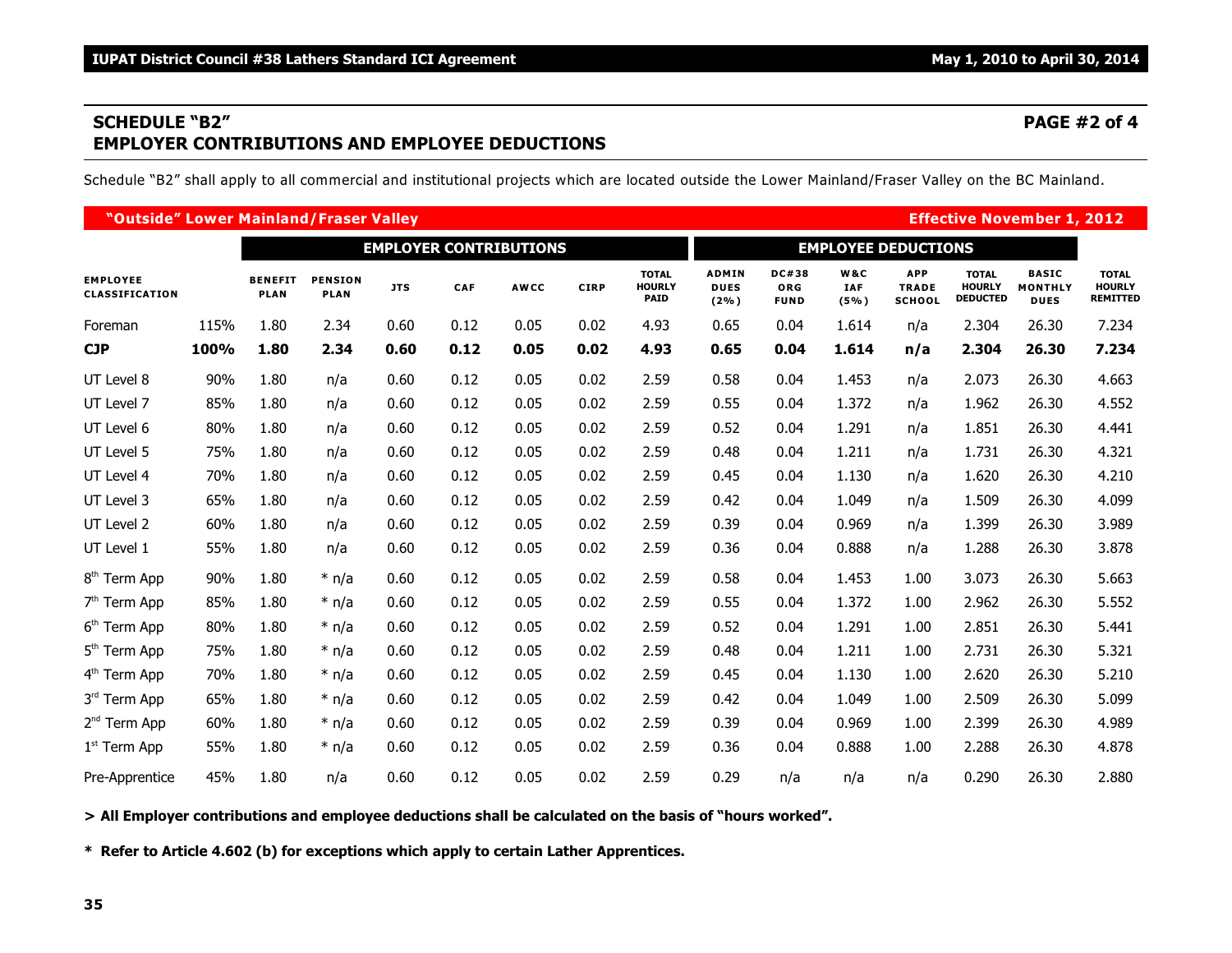### **SCHEDULE "B2" PAGE #3 of 4 EMPLOYER CONTRIBUTIONS AND EMPLOYEE DEDUCTIONS**

Schedule "B2" shall apply to all commercial and institutional projects which are located outside the Lower Mainland/Fraser Valley on the BC Mainland.

| "Outside" Lower Mainland/Fraser Valley |      |                               |                               |            |            |             |                            |                                              |                                        |                                           |                           |                                             |                                                  | <b>Effective May 1, 2013</b>                  |                                                  |
|----------------------------------------|------|-------------------------------|-------------------------------|------------|------------|-------------|----------------------------|----------------------------------------------|----------------------------------------|-------------------------------------------|---------------------------|---------------------------------------------|--------------------------------------------------|-----------------------------------------------|--------------------------------------------------|
| <b>EMPLOYER CONTRIBUTIONS</b>          |      |                               |                               |            |            |             | <b>EMPLOYEE DEDUCTIONS</b> |                                              |                                        |                                           |                           |                                             |                                                  |                                               |                                                  |
| <b>EMPLOYEE</b><br>CLASSIFICATION      |      | <b>BENEFIT</b><br><b>PLAN</b> | <b>PENSION</b><br><b>PLAN</b> | <b>JTS</b> | <b>CAF</b> | <b>AWCC</b> | <b>CIRP</b>                | <b>TOTAL</b><br><b>HOURLY</b><br><b>PAID</b> | <b>ADMIN</b><br><b>DUES</b><br>$(2\%)$ | <b>DC#38</b><br><b>ORG</b><br><b>FUND</b> | W&C<br><b>IAF</b><br>(5%) | <b>APP</b><br><b>TRADE</b><br><b>SCHOOL</b> | <b>TOTAL</b><br><b>HOURLY</b><br><b>DEDUCTED</b> | <b>BASIC</b><br><b>MONTHLY</b><br><b>DUES</b> | <b>TOTAL</b><br><b>HOURLY</b><br><b>REMITTED</b> |
| Foreman                                | 115% | 1.85                          | 2.34                          | 0.69       | 0.12       | 0.05        | 0.02                       | 5.07                                         | 0.65                                   | 0.04                                      | 1.614                     | n/a                                         | 2.304                                            | 26.30                                         | 7.374                                            |
| <b>CJP</b>                             | 100% | 1.85                          | 2.34                          | 0.69       | 0.12       | 0.05        | 0.02                       | 5.07                                         | 0.65                                   | 0.04                                      | 1.614                     | n/a                                         | 2.304                                            | 26.30                                         | 7.374                                            |
| UT Level 8                             | 90%  | 1.85                          | n/a                           | 0.69       | 0.12       | 0.05        | 0.02                       | 2.73                                         | 0.58                                   | 0.04                                      | 1.453                     | n/a                                         | 2.073                                            | 26.30                                         | 4.803                                            |
| UT Level 7                             | 85%  | 1.85                          | n/a                           | 0.69       | 0.12       | 0.05        | 0.02                       | 2.73                                         | 0.55                                   | 0.04                                      | 1.372                     | n/a                                         | 1.962                                            | 26.30                                         | 4.692                                            |
| UT Level 6                             | 80%  | 1.85                          | n/a                           | 0.69       | 0.12       | 0.05        | 0.02                       | 2.73                                         | 0.52                                   | 0.04                                      | 1.291                     | n/a                                         | 1.851                                            | 26.30                                         | 4.581                                            |
| UT Level 5                             | 75%  | 1.85                          | n/a                           | 0.69       | 0.12       | 0.05        | 0.02                       | 2.73                                         | 0.48                                   | 0.04                                      | 1.211                     | n/a                                         | 1.731                                            | 26.30                                         | 4.461                                            |
| UT Level 4                             | 70%  | 1.85                          | n/a                           | 0.69       | 0.12       | 0.05        | 0.02                       | 2.73                                         | 0.45                                   | 0.04                                      | 1.130                     | n/a                                         | 1.620                                            | 26.30                                         | 4.350                                            |
| UT Level 3                             | 65%  | 1.85                          | n/a                           | 0.69       | 0.12       | 0.05        | 0.02                       | 2.73                                         | 0.42                                   | 0.04                                      | 1.049                     | n/a                                         | 1.509                                            | 26.30                                         | 4.239                                            |
| UT Level 2                             | 60%  | 1.85                          | n/a                           | 0.69       | 0.12       | 0.05        | 0.02                       | 2.73                                         | 0.39                                   | 0.04                                      | 0.969                     | n/a                                         | 1.399                                            | 26.30                                         | 4.129                                            |
| UT Level 1                             | 55%  | 1.85                          | n/a                           | 0.69       | 0.12       | 0.05        | 0.02                       | 2.73                                         | 0.36                                   | 0.04                                      | 0.888                     | n/a                                         | 1.288                                            | 26.30                                         | 4.018                                            |
| 8 <sup>th</sup> Term App               | 90%  | 1.85                          | $*$ n/a                       | 0.69       | 0.12       | 0.05        | 0.02                       | 2.73                                         | 0.58                                   | 0.04                                      | 1.453                     | 1.00                                        | 3.073                                            | 26.30                                         | 5.803                                            |
| $7th$ Term App                         | 85%  | 1.85                          | $*$ n/a                       | 0.69       | 0.12       | 0.05        | 0.02                       | 2.73                                         | 0.55                                   | 0.04                                      | 1.372                     | 1.00                                        | 2.962                                            | 26.30                                         | 5.692                                            |
| 6 <sup>th</sup> Term App               | 80%  | 1.85                          | $*$ n/a                       | 0.69       | 0.12       | 0.05        | 0.02                       | 2.73                                         | 0.52                                   | 0.04                                      | 1.291                     | 1.00                                        | 2.851                                            | 26.30                                         | 5.581                                            |
| 5 <sup>th</sup> Term App               | 75%  | 1.85                          | $*$ n/a                       | 0.69       | 0.12       | 0.05        | 0.02                       | 2.73                                         | 0.48                                   | 0.04                                      | 1.211                     | 1.00                                        | 2.731                                            | 26.30                                         | 5.461                                            |
| 4 <sup>th</sup> Term App               | 70%  | 1.85                          | $*$ n/a                       | 0.69       | 0.12       | 0.05        | 0.02                       | 2.73                                         | 0.45                                   | 0.04                                      | 1.130                     | 1.00                                        | 2.620                                            | 26.30                                         | 5.350                                            |
| 3rd Term App                           | 65%  | 1.85                          | $*$ n/a                       | 0.69       | 0.12       | 0.05        | 0.02                       | 2.73                                         | 0.42                                   | 0.04                                      | 1.049                     | 1.00                                        | 2.509                                            | 26.30                                         | 5.239                                            |
| 2 <sup>nd</sup> Term App               | 60%  | 1.85                          | $*$ n/a                       | 0.69       | 0.12       | 0.05        | 0.02                       | 2.73                                         | 0.39                                   | 0.04                                      | 0.969                     | 1.00                                        | 2.399                                            | 26.30                                         | 5.129                                            |
| $1st$ Term App                         | 55%  | 1.85                          | $*$ n/a                       | 0.69       | 0.12       | 0.05        | 0.02                       | 2.73                                         | 0.36                                   | 0.04                                      | 0.888                     | 1.00                                        | 2.288                                            | 26.30                                         | 5.018                                            |
| Pre-Apprentice                         | 45%  | 1.85                          | n/a                           | 0.69       | 0.12       | 0.05        | 0.02                       | 2.73                                         | 0.29                                   | n/a                                       | n/a                       | n/a                                         | 0.290                                            | 26.30                                         | 3.020                                            |

**> All Employer contributions and employee deductions shall be calculated on the basis of "hours worked".**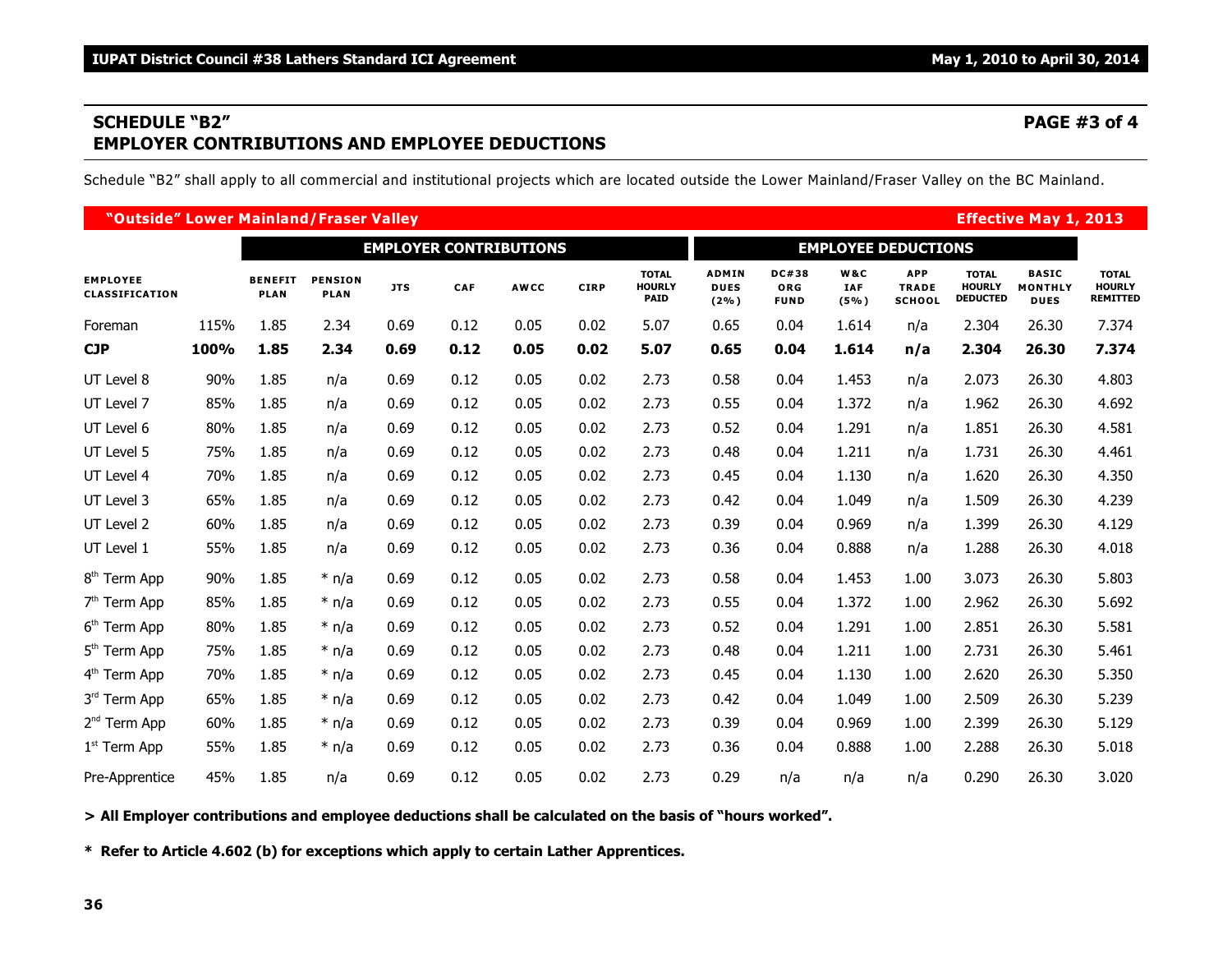### **SCHEDULE "B2" PAGE #4 of 4 EMPLOYER CONTRIBUTIONS AND EMPLOYEE DEDUCTIONS**

Schedule "B2" shall apply to all commercial and institutional projects which are located outside the Lower Mainland/Fraser Valley on the BC Mainland.

| "Outside" Lower Mainland/Fraser Valley   |      |                               |                               |            |      |             |             |                                              |                                        |                                           |                           |                                             |                                                  | <b>Effective November 1, 2013</b>             |                                                  |
|------------------------------------------|------|-------------------------------|-------------------------------|------------|------|-------------|-------------|----------------------------------------------|----------------------------------------|-------------------------------------------|---------------------------|---------------------------------------------|--------------------------------------------------|-----------------------------------------------|--------------------------------------------------|
| <b>EMPLOYER CONTRIBUTIONS</b>            |      |                               |                               |            |      |             |             |                                              | <b>EMPLOYEE DEDUCTIONS</b>             |                                           |                           |                                             |                                                  |                                               |                                                  |
| <b>EMPLOYEE</b><br><b>CLASSIFICATION</b> |      | <b>BENEFIT</b><br><b>PLAN</b> | <b>PENSION</b><br><b>PLAN</b> | <b>JTS</b> | CAF  | <b>AWCC</b> | <b>CIRP</b> | <b>TOTAL</b><br><b>HOURLY</b><br><b>PAID</b> | <b>ADMIN</b><br><b>DUES</b><br>$(2\%)$ | <b>DC#38</b><br><b>ORG</b><br><b>FUND</b> | W&C<br><b>IAF</b><br>(5%) | <b>APP</b><br><b>TRADE</b><br><b>SCHOOL</b> | <b>TOTAL</b><br><b>HOURLY</b><br><b>DEDUCTED</b> | <b>BASIC</b><br><b>MONTHLY</b><br><b>DUES</b> | <b>TOTAL</b><br><b>HOURLY</b><br><b>REMITTED</b> |
| Foreman                                  | 115% | 1.95                          | 2.34                          | 0.73       | 0.12 | 0.05        | 0.02        | 5.21                                         | 0.65                                   | 0.04                                      | 1.614                     | n/a                                         | 2.304                                            | 26.30                                         | 7.514                                            |
| <b>CJP</b>                               | 100% | 1.95                          | 2.34                          | 0.73       | 0.12 | 0.05        | 0.02        | 5.21                                         | 0.65                                   | 0.04                                      | 1.614                     | n/a                                         | 2.304                                            | 26.30                                         | 7.514                                            |
| UT Level 8                               | 90%  | 1.95                          | n/a                           | 0.73       | 0.12 | 0.05        | 0.02        | 2.87                                         | 0.58                                   | 0.04                                      | 1.453                     | n/a                                         | 2.073                                            | 26.30                                         | 4.943                                            |
| UT Level 7                               | 85%  | 1.95                          | n/a                           | 0.73       | 0.12 | 0.05        | 0.02        | 2.87                                         | 0.55                                   | 0.04                                      | 1.372                     | n/a                                         | 1.962                                            | 26.30                                         | 4.832                                            |
| UT Level 6                               | 80%  | 1.95                          | n/a                           | 0.73       | 0.12 | 0.05        | 0.02        | 2.87                                         | 0.52                                   | 0.04                                      | 1.291                     | n/a                                         | 1.851                                            | 26.30                                         | 4.721                                            |
| UT Level 5                               | 75%  | 1.95                          | n/a                           | 0.73       | 0.12 | 0.05        | 0.02        | 2.87                                         | 0.48                                   | 0.04                                      | 1.211                     | n/a                                         | 1.731                                            | 26.30                                         | 4.601                                            |
| UT Level 4                               | 70%  | 1.95                          | n/a                           | 0.73       | 0.12 | 0.05        | 0.02        | 2.87                                         | 0.45                                   | 0.04                                      | 1.130                     | n/a                                         | 1.620                                            | 26.30                                         | 4.490                                            |
| UT Level 3                               | 65%  | 1.95                          | n/a                           | 0.73       | 0.12 | 0.05        | 0.02        | 2.87                                         | 0.42                                   | 0.04                                      | 1.049                     | n/a                                         | 1.509                                            | 26.30                                         | 4.379                                            |
| UT Level 2                               | 60%  | 1.95                          | n/a                           | 0.73       | 0.12 | 0.05        | 0.02        | 2.87                                         | 0.39                                   | 0.04                                      | 0.969                     | n/a                                         | 1.399                                            | 26.30                                         | 4.269                                            |
| UT Level 1                               | 55%  | 1.95                          | n/a                           | 0.73       | 0.12 | 0.05        | 0.02        | 2.87                                         | 0.36                                   | 0.04                                      | 0.888                     | n/a                                         | 1.288                                            | 26.30                                         | 4.158                                            |
| 8 <sup>th</sup> Term App                 | 90%  | 1.95                          | $*$ n/a                       | 0.73       | 0.12 | 0.05        | 0.02        | 2.87                                         | 0.58                                   | 0.04                                      | 1.453                     | 1.00                                        | 3.073                                            | 26.30                                         | 5.943                                            |
| 7 <sup>th</sup> Term App                 | 85%  | 1.95                          | $*$ n/a                       | 0.73       | 0.12 | 0.05        | 0.02        | 2.87                                         | 0.55                                   | 0.04                                      | 1.372                     | 1.00                                        | 2.962                                            | 26.30                                         | 5.832                                            |
| 6 <sup>th</sup> Term App                 | 80%  | 1.95                          | $*$ n/a                       | 0.73       | 0.12 | 0.05        | 0.02        | 2.87                                         | 0.52                                   | 0.04                                      | 1.291                     | 1.00                                        | 2.851                                            | 26.30                                         | 5.721                                            |
| 5 <sup>th</sup> Term App                 | 75%  | 1.95                          | $*$ n/a                       | 0.73       | 0.12 | 0.05        | 0.02        | 2.87                                         | 0.48                                   | 0.04                                      | 1.211                     | 1.00                                        | 2.731                                            | 26.30                                         | 5.601                                            |
| 4 <sup>th</sup> Term App                 | 70%  | 1.95                          | $*$ n/a                       | 0.73       | 0.12 | 0.05        | 0.02        | 2.87                                         | 0.45                                   | 0.04                                      | 1.130                     | 1.00                                        | 2.620                                            | 26.30                                         | 5.490                                            |
| 3rd Term App                             | 65%  | 1.95                          | $*$ n/a                       | 0.73       | 0.12 | 0.05        | 0.02        | 2.87                                         | 0.42                                   | 0.04                                      | 1.049                     | 1.00                                        | 2.509                                            | 26.30                                         | 5.379                                            |
| 2 <sup>nd</sup> Term App                 | 60%  | 1.95                          | $*$ n/a                       | 0.73       | 0.12 | 0.05        | 0.02        | 2.87                                         | 0.39                                   | 0.04                                      | 0.969                     | 1.00                                        | 2.399                                            | 26.30                                         | 5.269                                            |
| $1st$ Term App                           | 55%  | 1.95                          | $*$ n/a                       | 0.73       | 0.12 | 0.05        | 0.02        | 2.87                                         | 0.36                                   | 0.04                                      | 0.888                     | 1.00                                        | 2.288                                            | 26.30                                         | 5.158                                            |
| Pre-Apprentice                           | 45%  | 1.95                          | n/a                           | 0.73       | 0.12 | 0.05        | 0.02        | 2.87                                         | 0.29                                   | n/a                                       | n/a                       | n/a                                         | 0.290                                            | 26.30                                         | 3.160                                            |

**> All Employer contributions and employee deductions shall be calculated on the basis of "hours worked".**

**\* Refer to Article 4.602 (b) for exceptions which apply to certain Lather Apprentices.**

**37**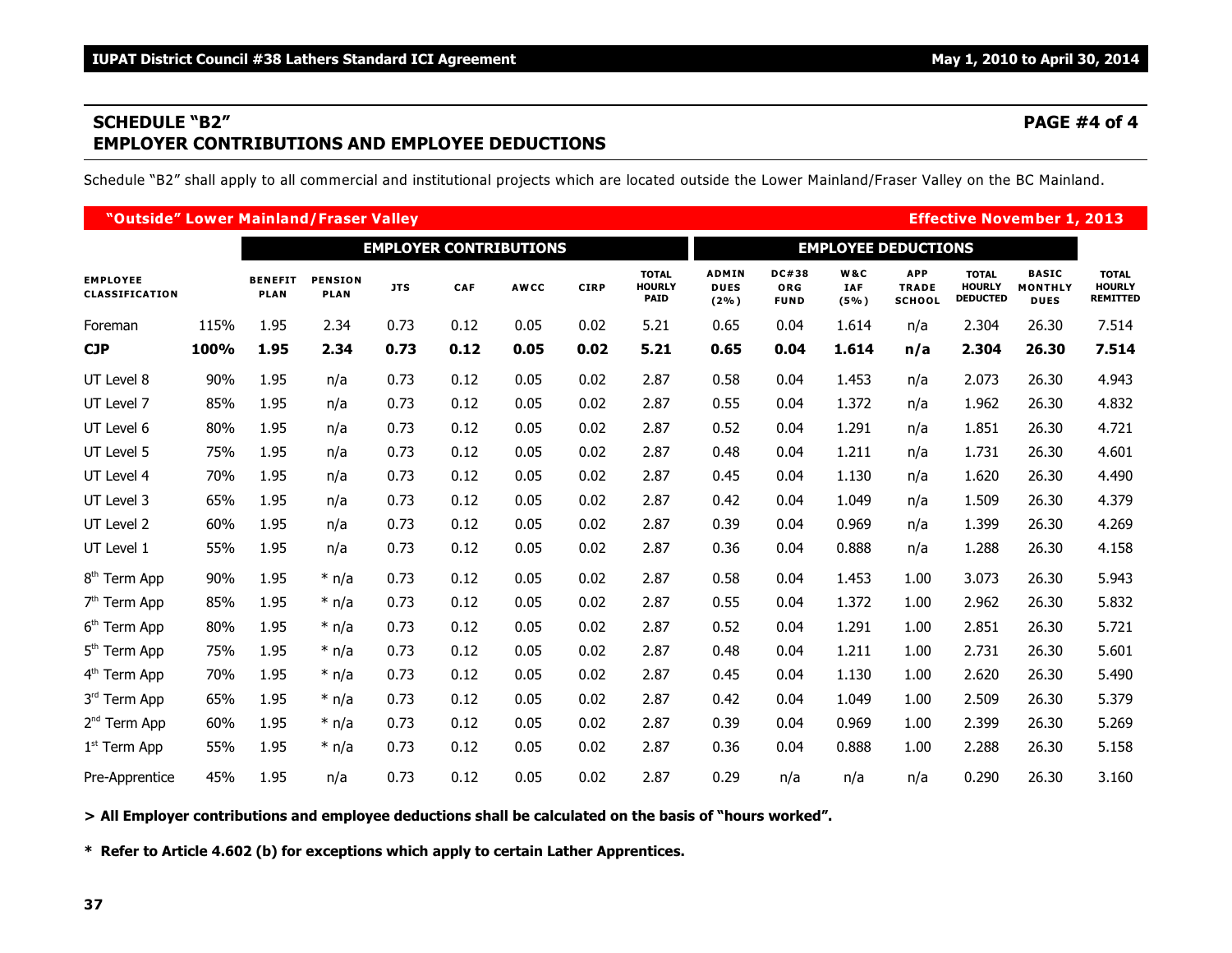### **APPENDIX "A" - DEFINITIONS AND ABBREVIATIONS PAGE #1 of 3**

The following definitions and abbreviations shall be applicable to the interpretation of this Agreement.

#### **1. AWCC**

Association of Wall and Ceiling Contractors

#### **2. CLR**

Construction Labour Relations Association of B.C.

#### **3. CSA**

Canadian Standards Association

#### **4. DC#38**

International Union of Painters and Allied Trades (IUPAT) District Council #38

#### **5. Employee**

Any individual who is a member of the Union, and/or such other person, employed by the Employer under the terms of this Agreement.

#### **6. Employer**

- **(a)** Any individual, business, partnership, company, corporation, or other similar entity, signatory to this Agreement.
- **(b)** Where the term Employer is used within this Agreement, and the context of such usage makes it appropriate and logical to regard this term as a reference to a person, as opposed to a legal entity, then such usage shall be considered to refer to an authorized representative of the Employer.

#### **7. Gender**

Wherever the words "man", "men", "he" or "his" are utilized in this Agreement they shall be considered to apply equally to both genders (i.e. male and female).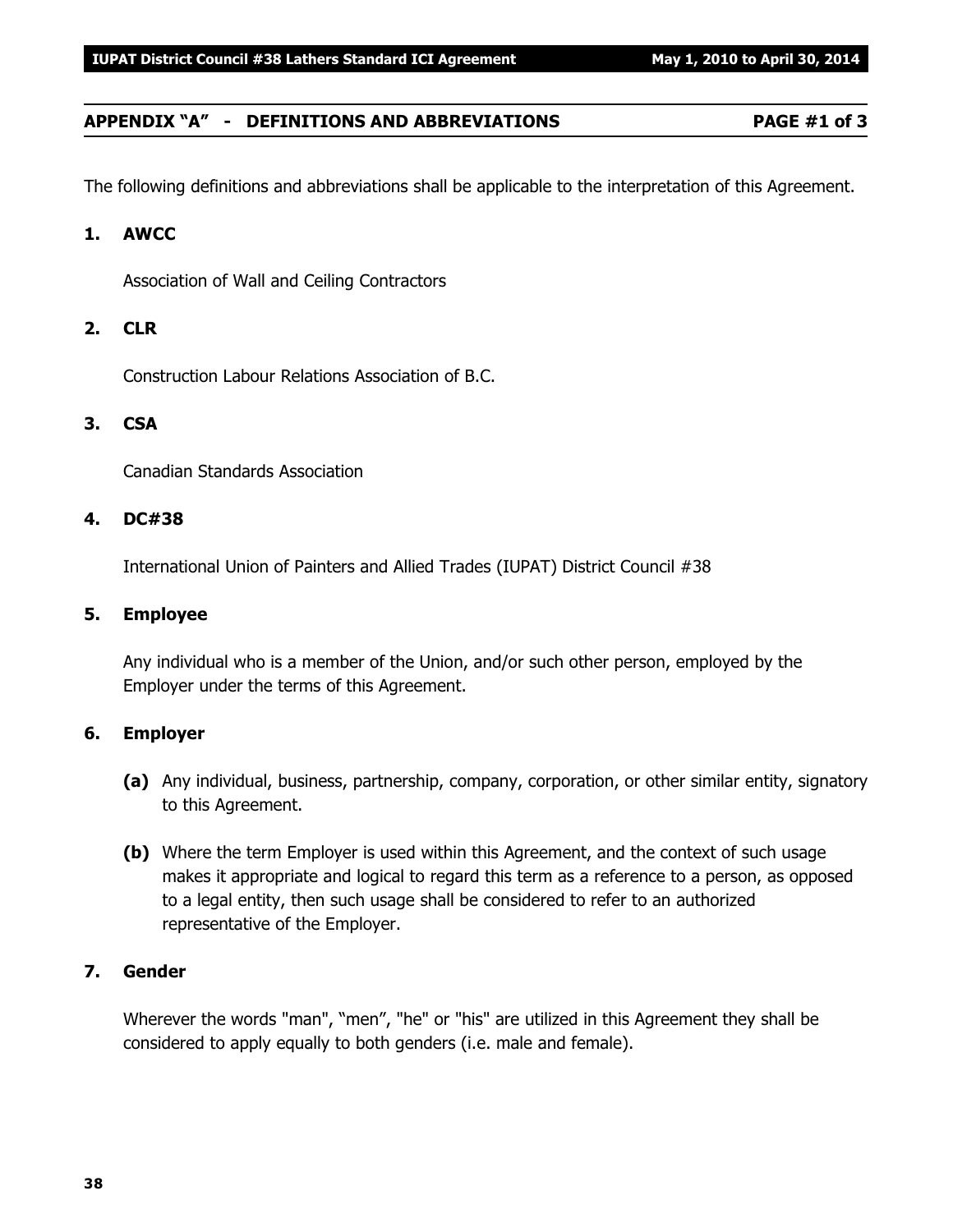### **APPENDIX "A" - DEFINITIONS AND ABBREVIATIONS PAGE #2 of 3**

#### **8. Hours Earned**

- **(a)** 1 straight time hour = 1 hour earned
- **(b)** 1 time and one-half overtime hour = 1½ hours earned
- **(c)** 1 double time overtime hour = 2 hours earned

#### **9. Hours Worked**

- **(a)** 1 straight time hour = 1 hour worked
- **(b)** 1 time and one-half overtime hour  $= 1$  hour worked
- **(c)** 1 double time overtime hour  $= 1$  hour worked

#### **10. Industrial Construction**

- **(a)** Shall include production plants such as pulp mills; chemical plants; refineries, including the transmission facilities; metre pumping; compressor stations; munitions plants; mines; power generating plants; bulk loading terminals; dams; breweries; and any/all other projects which are mutually agreed to by the parties.
- **(b)** On industrial construction projects, any employee required to work underground shall receive a premium of ten percent (10%) over and above the otherwise applicable minimum hourly wage rate. The foregoing shall not apply to work performed within open ditches or basements of buildings.

#### **11. LRB**

British Columbia Labour Relations Board

#### **12. Local**

An affiliated Local of the Union.

#### **13. Local Resident Employee**

An employee who resides within one hundred (100) road kilometres of the project or, where ferry travel is involved, within seventy-five (75) minutes travel time, including ferry travel and road kilometres.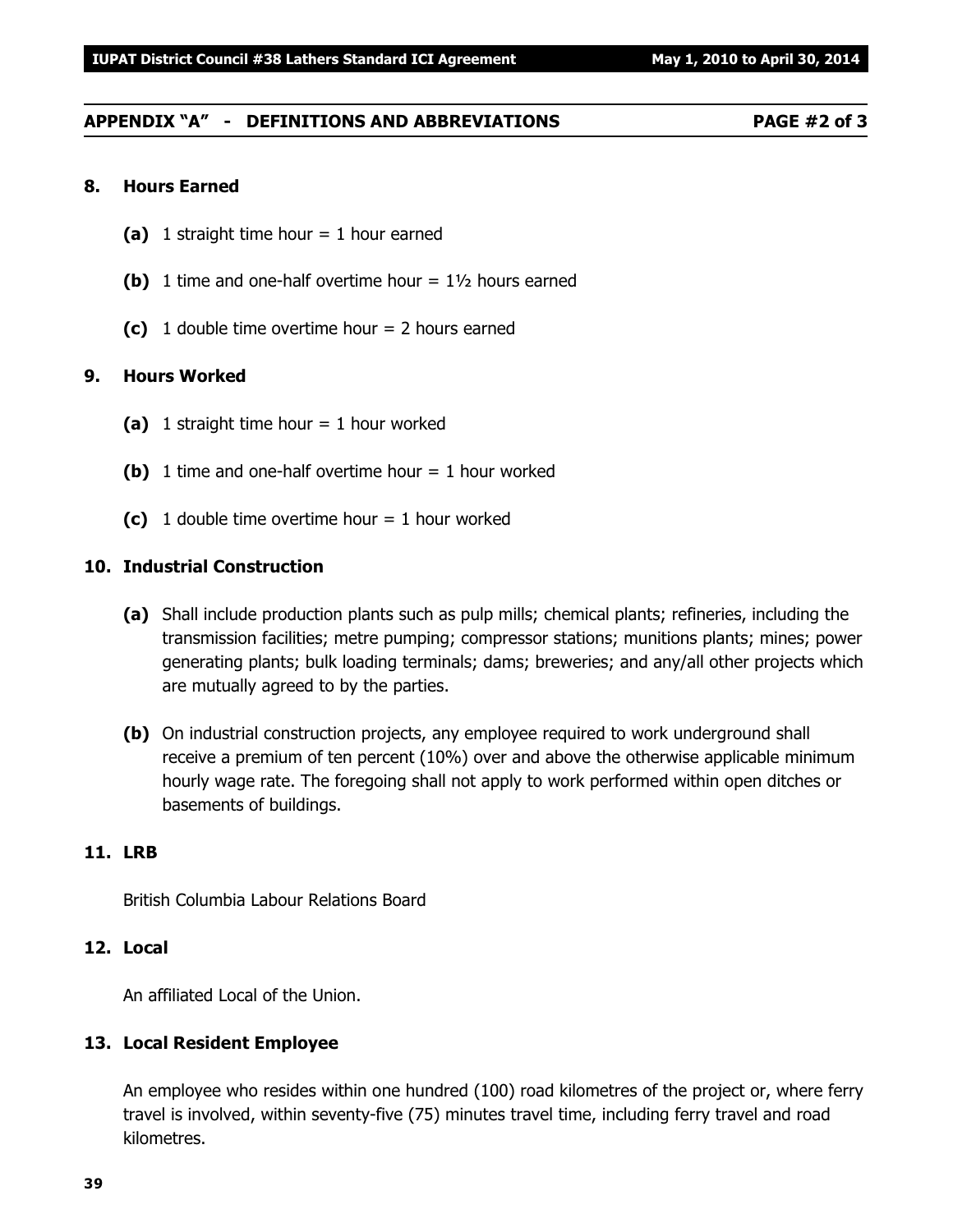#### **APPENDIX "A" - DEFINITIONS AND ABBREVIATIONS PAGE #3 of 3**

#### **14. Lower Mainland/Fraser Valley**

Inclusive of West Vancouver to the west, Chilliwack to the east, and all cities, towns, municipalities, villages, communities, etc. in between.

#### **15. Union**

- **(a)** IUPAT District Council #38, acting on behalf of its affiliated Locals.
- **(b)** Where the term Union is used within this Agreement, and the context of such usage makes it appropriate and logical to regard this term as a reference to a person, as opposed to a legal entity, then such usage shall be considered to refer to an authorized representative of the Union.

#### **16. WSBC**

WorkSafe BC (the Workers' Compensation Board of BC)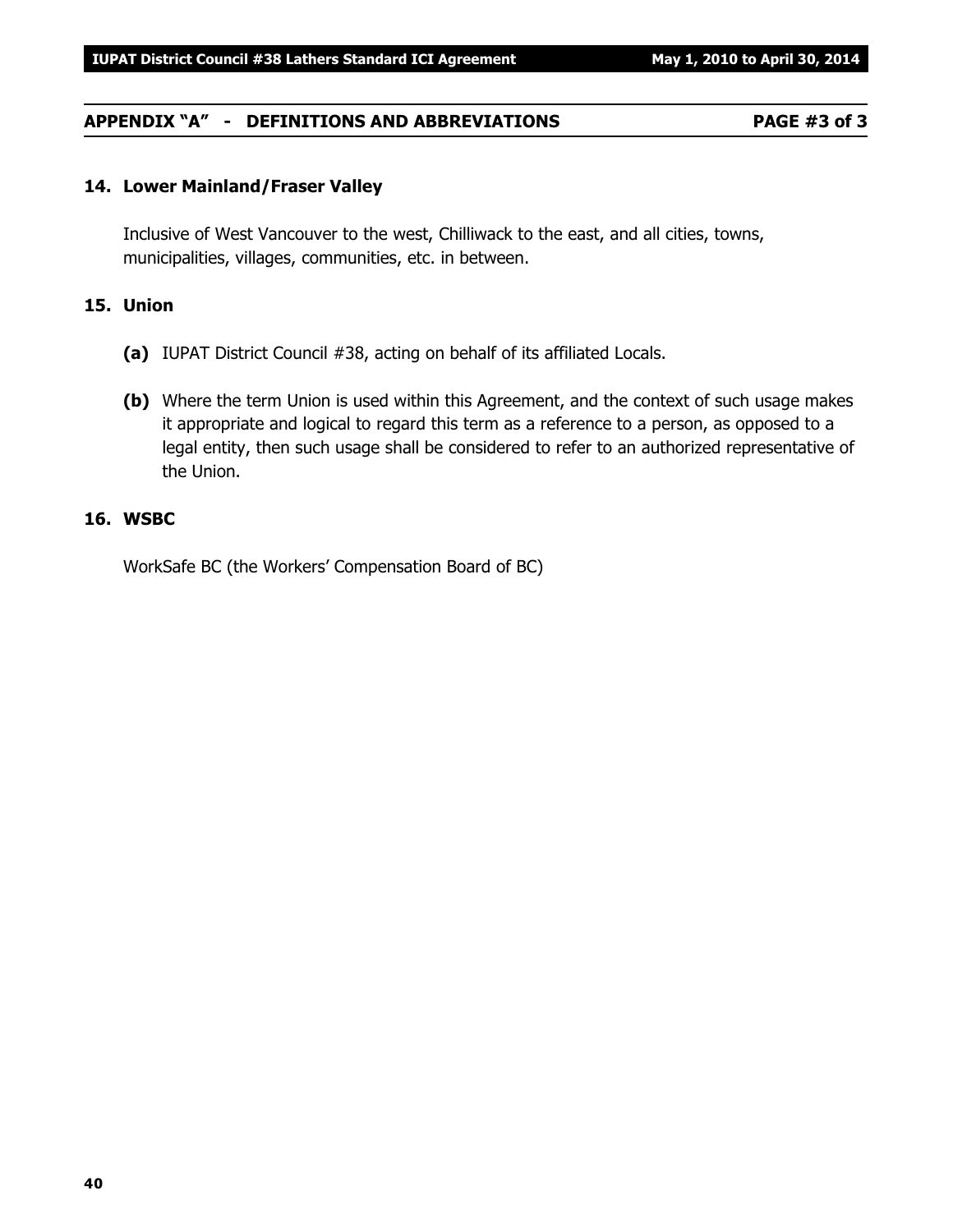#### **APPENDIX "B" - SCHEDULE OF STATUTORY HOLIDAYS PAGE #1 of 2**

The following schedule of statutory holidays shall be applicable to the interpretation of this Agreement.

#### **1. 2011**

| <b>Statutory Holiday</b>                            | <b>Actual Date</b>            | <b>Observed Date</b>          |
|-----------------------------------------------------|-------------------------------|-------------------------------|
| New Years' Day                                      | Saturday, Jan. $1st$          | Monday, Jan. 3rd              |
| * Heritage Day (3 <sup>rd</sup> Monday in February) | Monday, Feb. 21st             | Monday, Feb 21st              |
| Good Friday                                         | Friday, Apr. 22 <sup>nd</sup> | Friday, Apr. 22nd             |
| Easter Monday                                       | Monday, Apr. 25 <sup>th</sup> | Monday, Apr. 25 <sup>th</sup> |
| Victoria Day                                        | Monday, May 23rd              | Monday, May 23rd              |
| Canada Day                                          | Friday, July 1 <sup>st</sup>  | Friday, July 1 <sup>st</sup>  |
| Friday before BC Day                                | Friday, July 29th             | Friday, July 29th             |
| <b>BC</b> Day                                       | Monday, Aug. 1st              | Monday, Aug. 1st              |
| * Friday before Labour Day                          | Friday, Sept. 2 <sup>nd</sup> | Friday, Sept. 2 <sup>nd</sup> |
| Labour Day                                          | Monday, Sept. 5th             | Monday, Sept. 5th             |
| Thanksgiving                                        | Monday, Oct. 10th             | Monday, Oct. 10 <sup>th</sup> |
| Remembrance Day                                     | Friday, Nov. 11 <sup>th</sup> | Friday, Nov. 11 <sup>th</sup> |
| Christmas Day                                       | Sunday, Dec. 25th             | Tuesday, Dec. 27th            |
| Boxing Day                                          | Monday, Dec. 26th             | Monday, Dec. 26th             |

\* Heritage Day and the Friday preceding Labour Day may be floated on a commercial and/or institutional project and the day therefore worked at straight time rates, with an alternate day scheduled to be taken off as mutually agreed between the Employer and the employee.

#### **2. 2012**

| <b>Statutory Holiday</b>                            | <b>Actual Date</b>             | <b>Observed Date</b>          |
|-----------------------------------------------------|--------------------------------|-------------------------------|
| New Years' Day                                      | Sunday, Jan. 1st               | Monday, Jan. 2 <sup>nd</sup>  |
| * Heritage Day (3 <sup>rd</sup> Monday in February) | Monday, Feb. 20th              | Monday, Feb 20th              |
| Good Friday                                         | Friday, Apr. 6 <sup>th</sup>   | Friday, Apr. 6th              |
| Easter Monday                                       | Monday, Apr. 9th               | Monday, Apr. 9th              |
| Victoria Day                                        | Monday, May 21 <sup>st</sup>   | Monday, May 21st              |
| Canada Day                                          | Sunday, July 1st               | Monday, July 2nd              |
| Friday before BC Day                                | Friday, Aug. 3rd               | Friday, Aug. 3rd              |
| <b>BC</b> Day                                       | Monday, Aug. 6th               | Monday, Aug. 6th              |
| * Friday before Labour Day                          | Friday, Aug. 31 <sup>st</sup>  | Friday, Aug. 31 <sup>st</sup> |
| Labour Day                                          | Monday, Sept. 3rd              | Monday, Sept. 3rd             |
| Thanksgiving                                        | Monday, Oct. 8 <sup>th</sup>   | Monday, Oct. 8 <sup>th</sup>  |
| Remembrance Day                                     | Sunday, Nov. 11 <sup>th</sup>  | Monday, Nov. 12th             |
| Christmas Day                                       | Tuesday, Dec. 25 <sup>th</sup> | Tuesday, Dec. 25th            |
| <b>Boxing Day</b>                                   | Wednesday, Dec. 26th           | Wednesday, Dec. 26th          |

\* Heritage Day and the Friday preceding Labour Day may be floated on a commercial and/or institutional project and the day therefore worked at straight time rates, with an alternate day scheduled to be taken off as mutually agreed between the Employer and the employee.